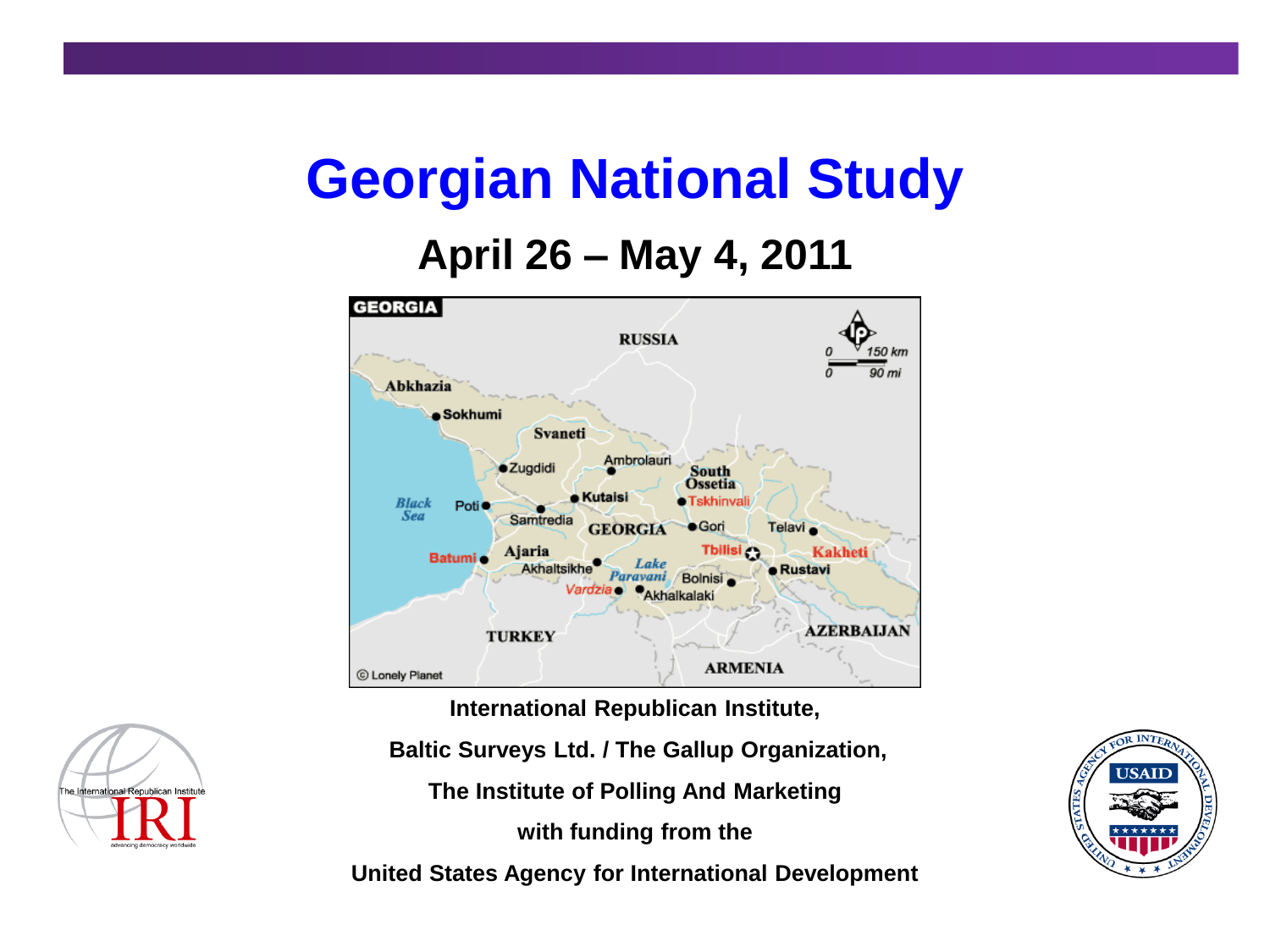### **INFORMATION ABOUT THE SURVEY**

- **The survey was conducted by the Institute of Polling and Marketing for Baltic surveys/Gallup on behalf of the International Republican Institute.**
- **This national representative survey was carried out from April 26 till May 4, 2011.**
- **The sample consisted of 1,500 permanent Georgian residents older than the age of 18 and eligible to vote, and is representative of the general population by age, gender, education and religion.**
- **The sample design was a multi-stage random sample.**
	- **Stage One: Break country into official administrative regions.**
	- **Stage Two: Select clusters of sampling points based on settlement population (large, medium, small towns and villages). One sample point – approximately one percent of survey population (10-12 surveys). Sampling points in each region were selected based on the percentage of population living in the various levels of settlement in that same region.**
- **Respondents were selected by the random route method, using the next birthday rule to select a respondent from within a household.**
- **Data was collected through face-to-face interviews with the respondents.**
- **The poll was conducted nationwide, including the capital and all major regional centers.**
- **The margin of error does not exceed +/- 2.5 percent.**
- **The response rate was 71 percent.**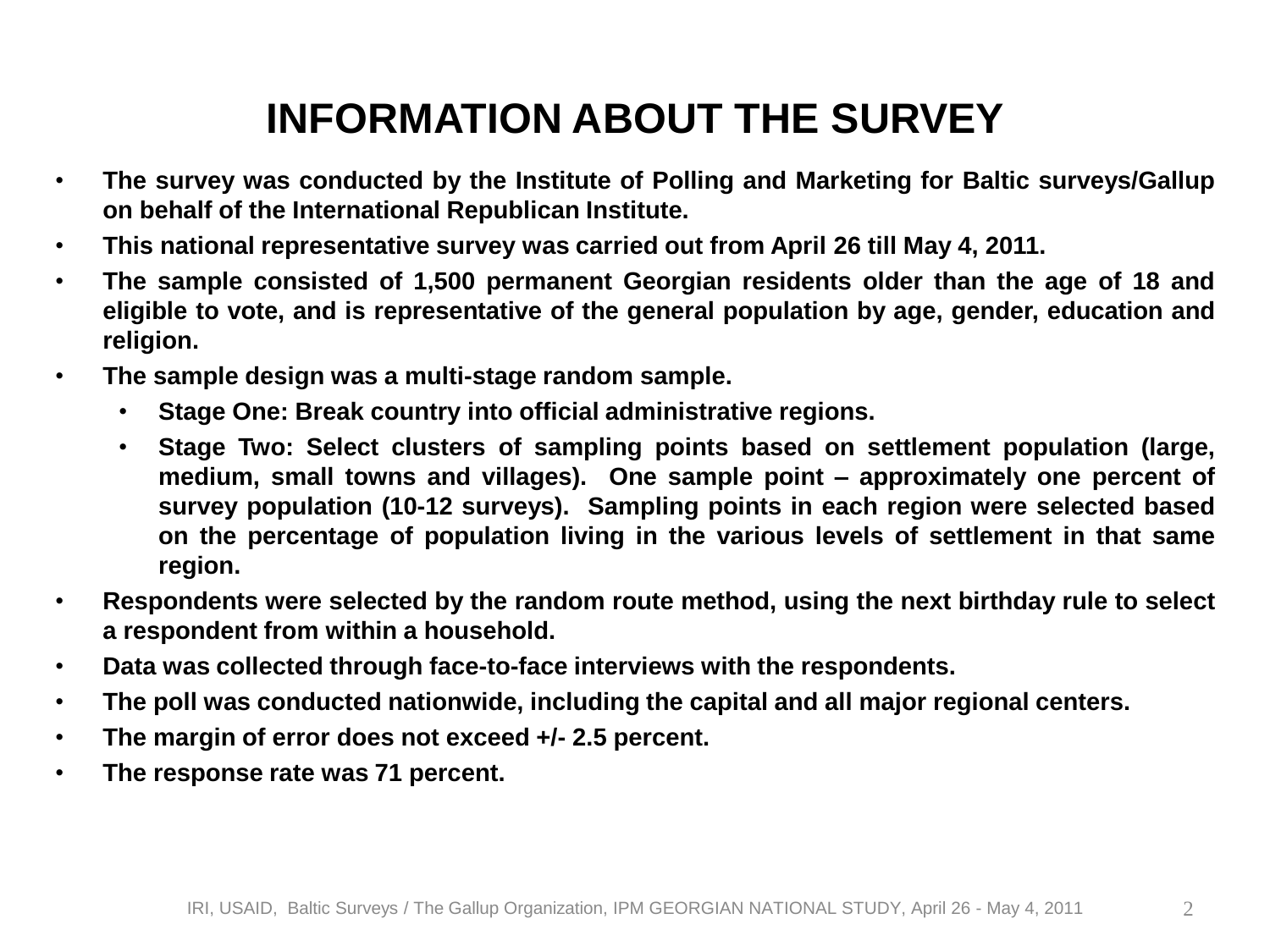### **ISSUES**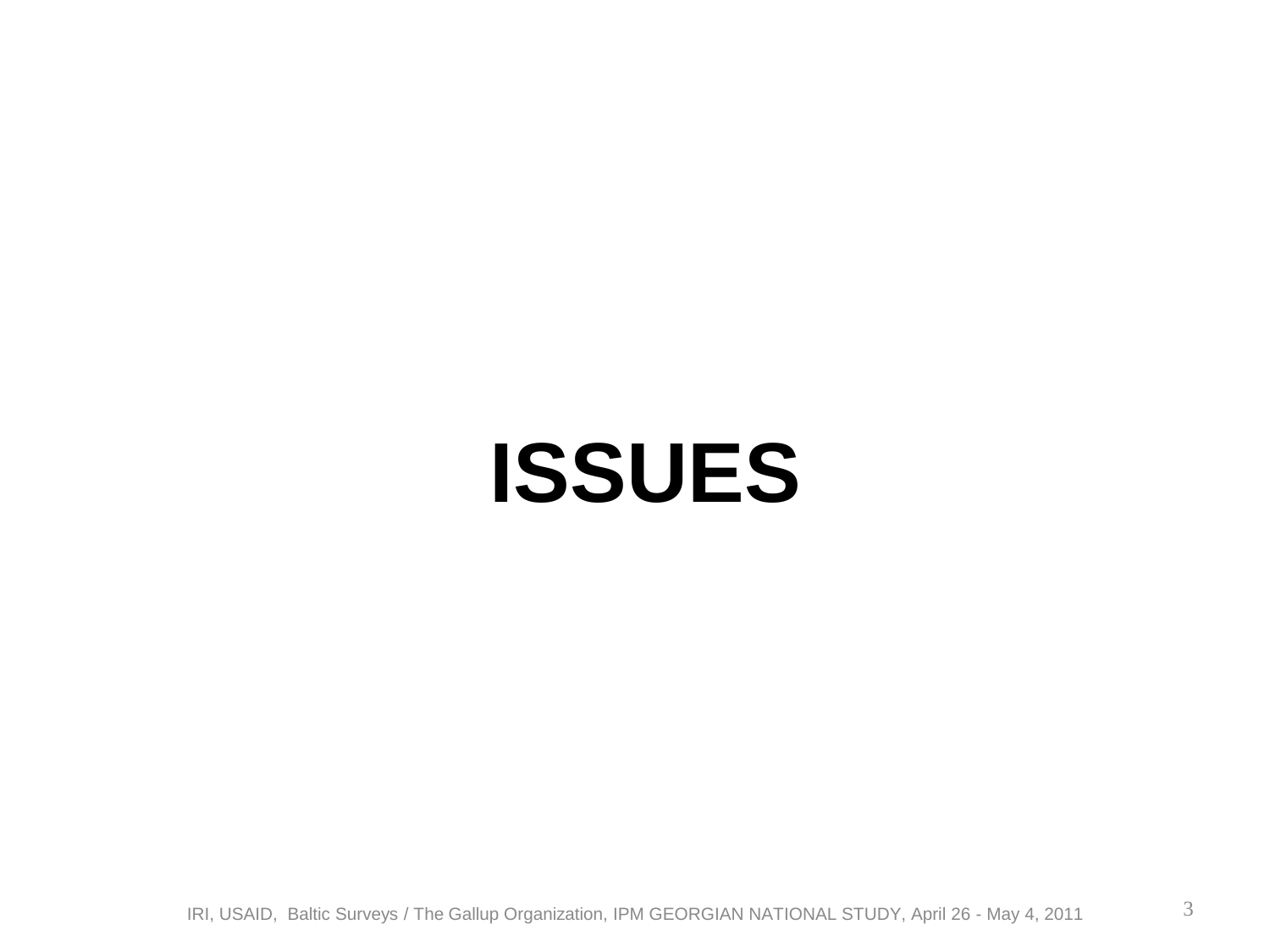#### **What are the main problems Georgia is facing at the moment?**



IRI, USAID, Baltic Surveys / The Gallup Organization, IPM GEORGIAN NATIONAL STUDY, April 26 - May 4, 2011 4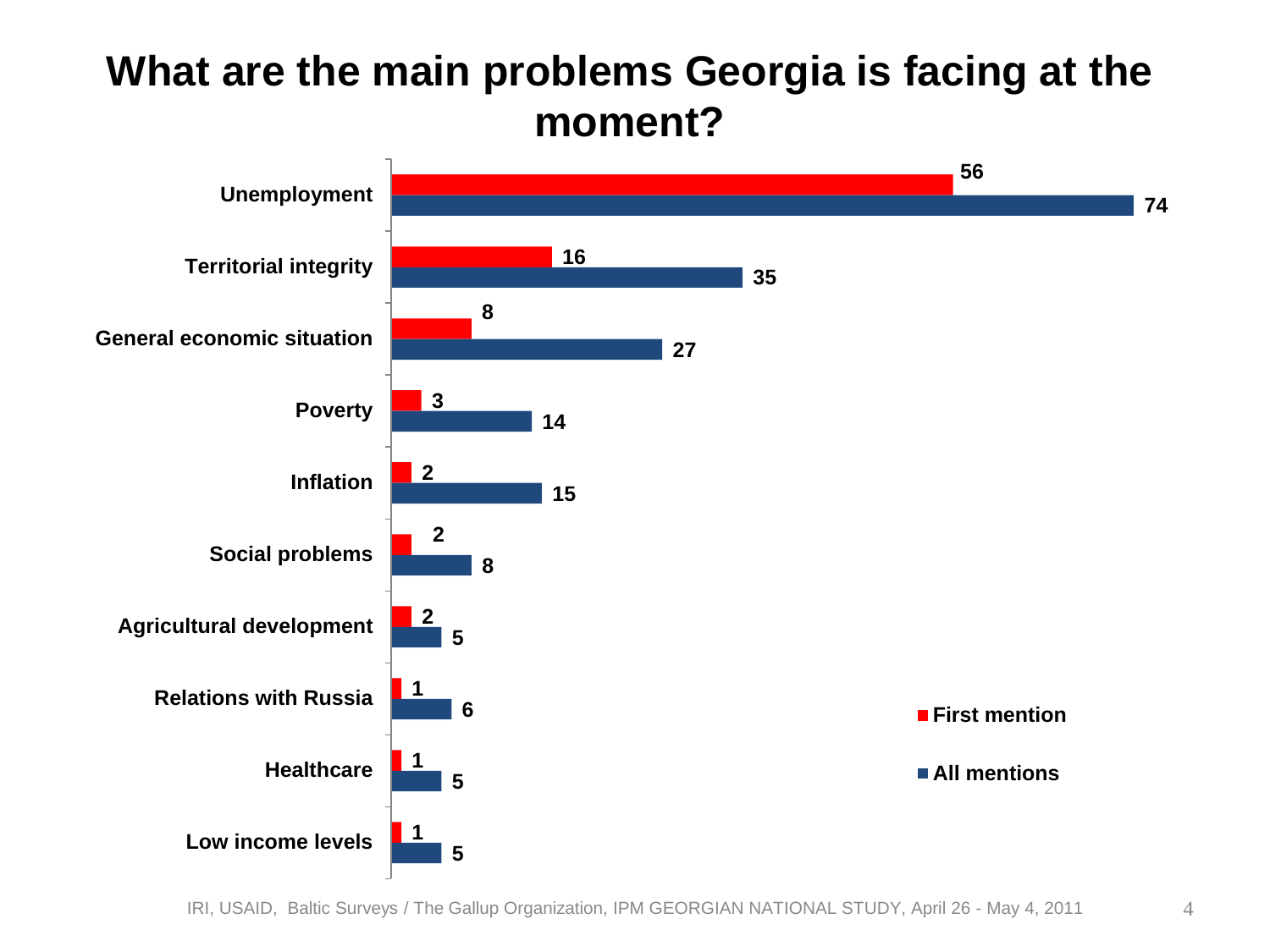#### **What is the main problem your town/village is facing at the moment?**

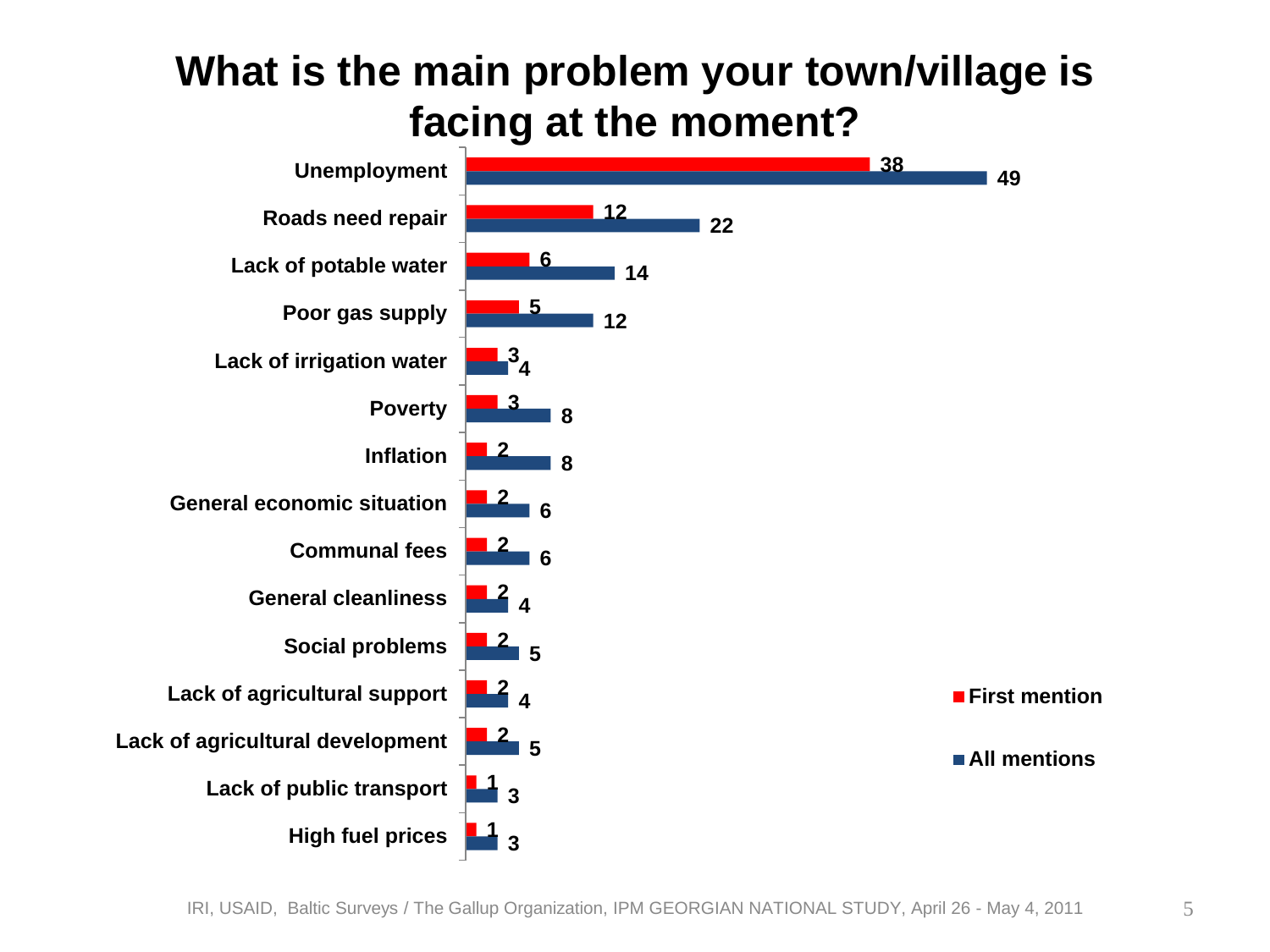#### **What is the main problem your household is facing at the moment?**

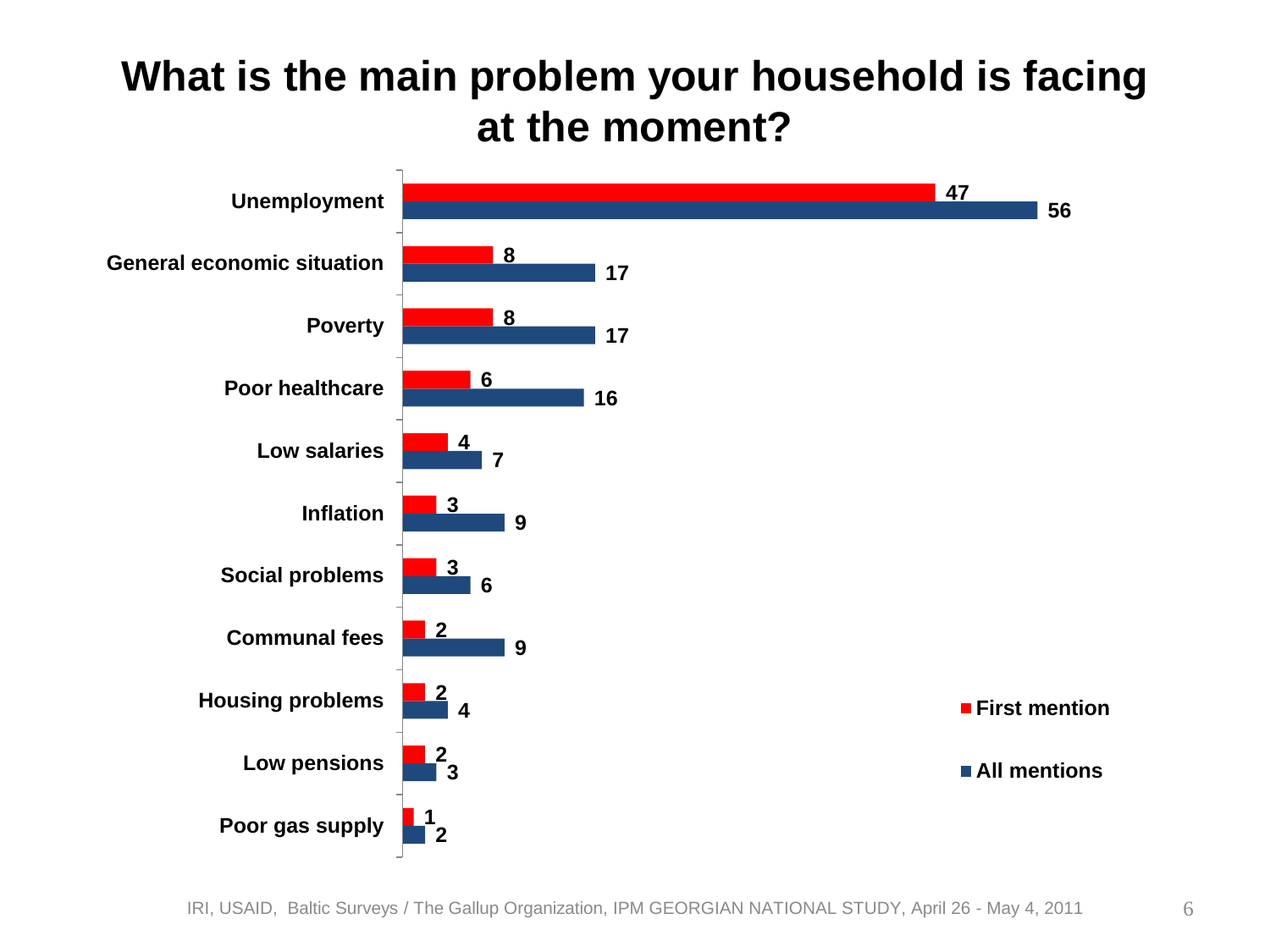#### **Thinking about the current situation and the future of our country, what are the three things of which you are most afraid?**

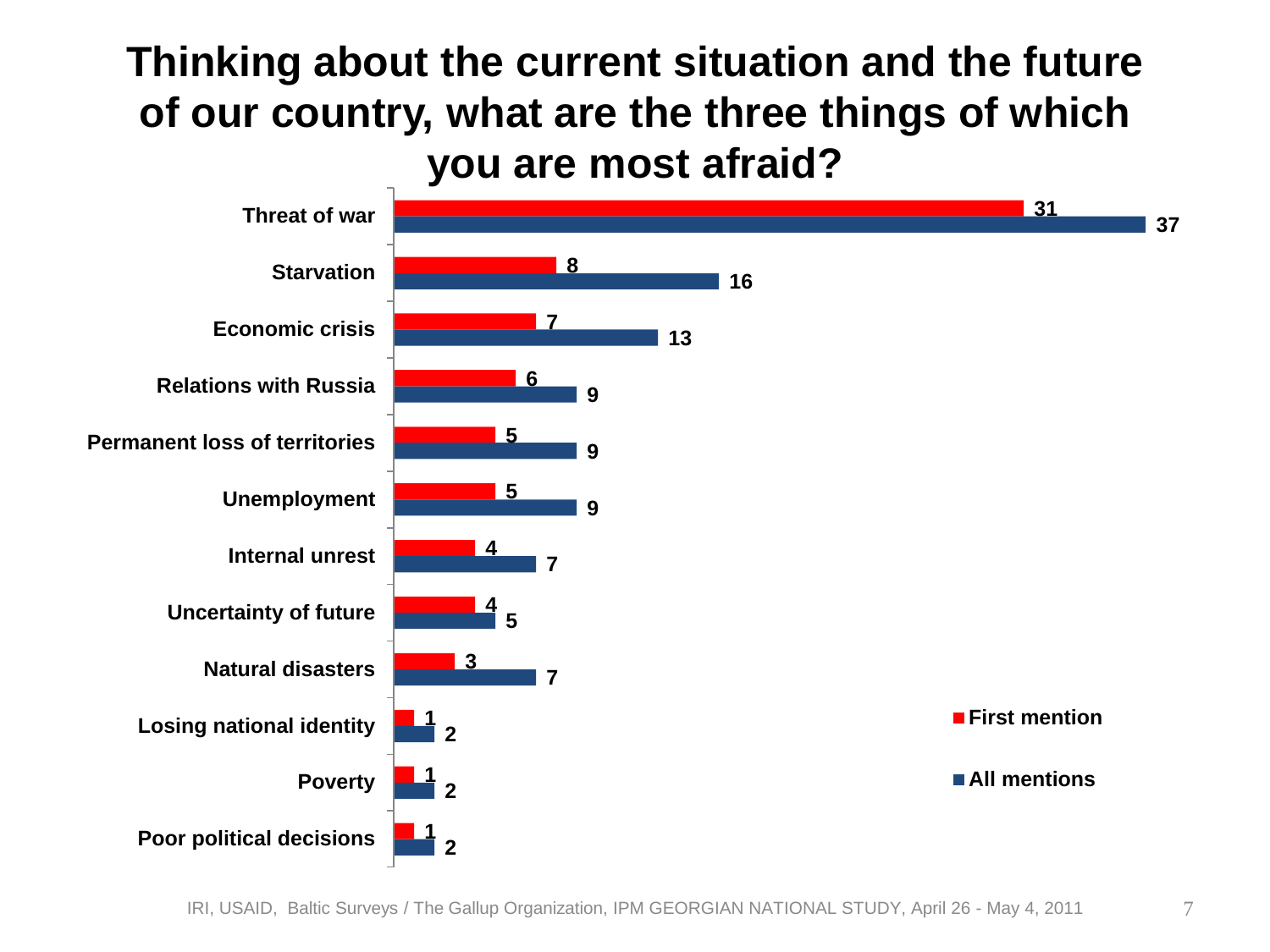#### **Do you agree or disagree with the following statement…?**

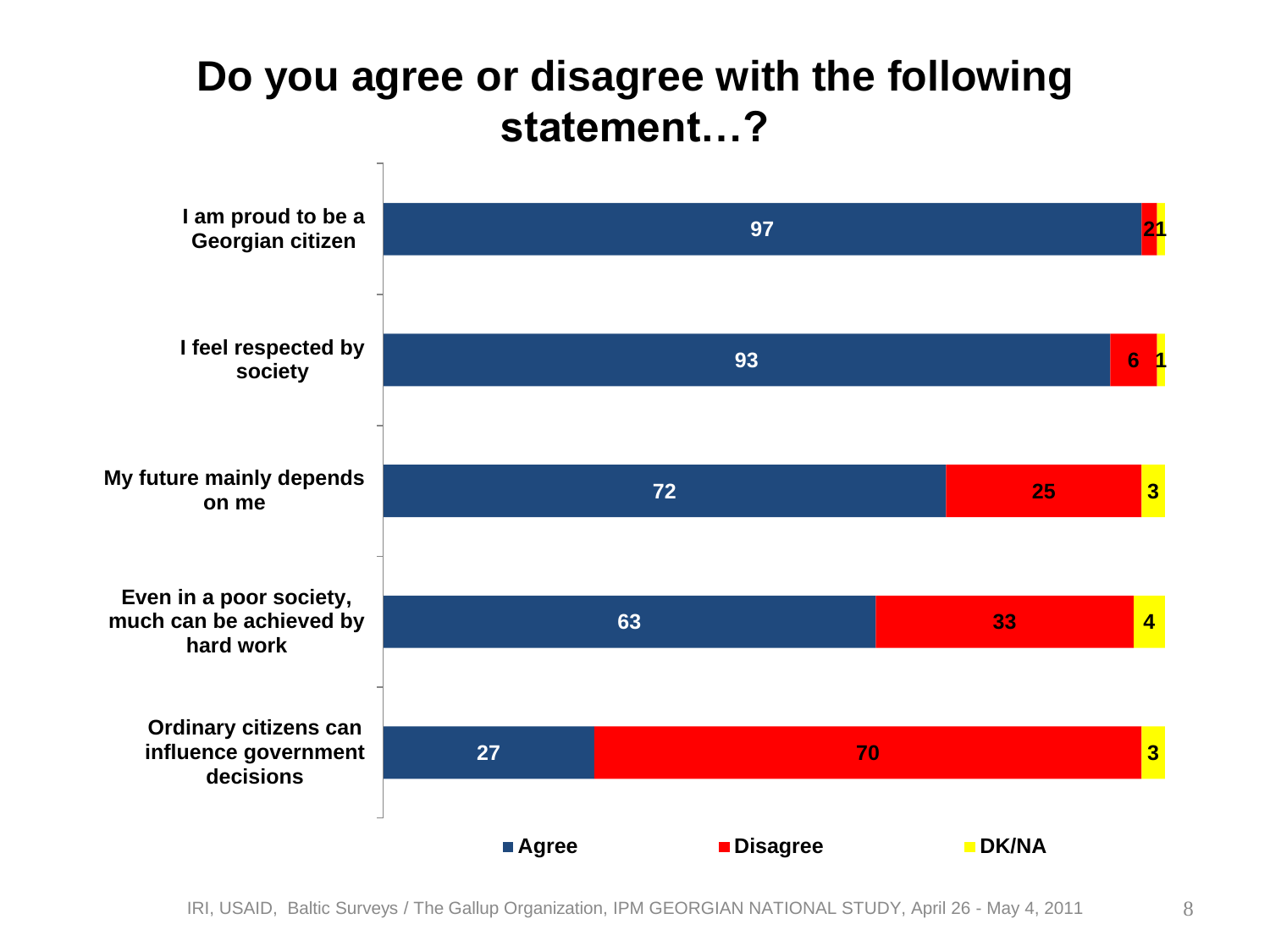#### **Have you been in a situation during the last year when you had to pay a bribe in order to get a service or a decision?**

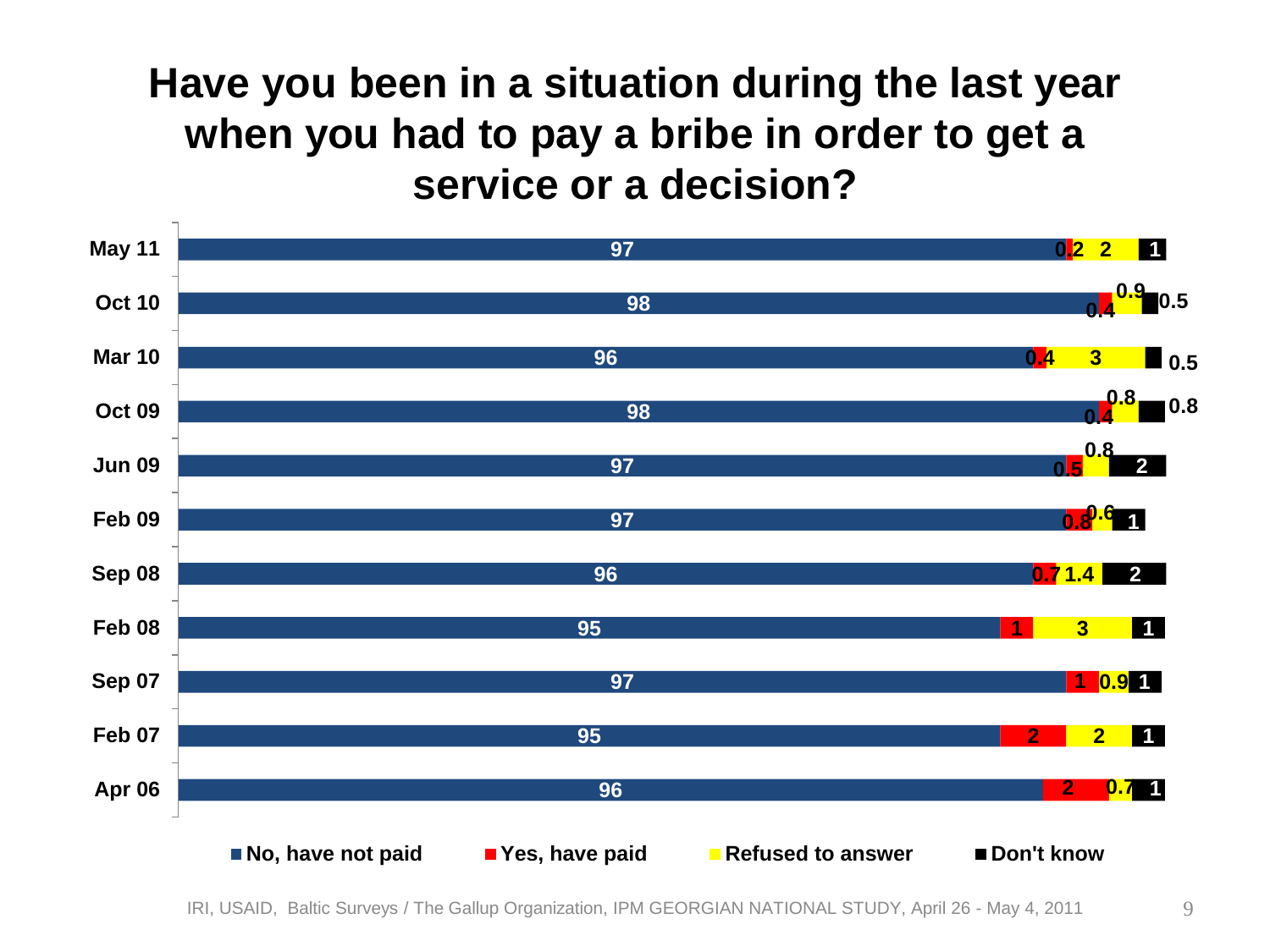#### **Do you believe that high level corruption still exists?**

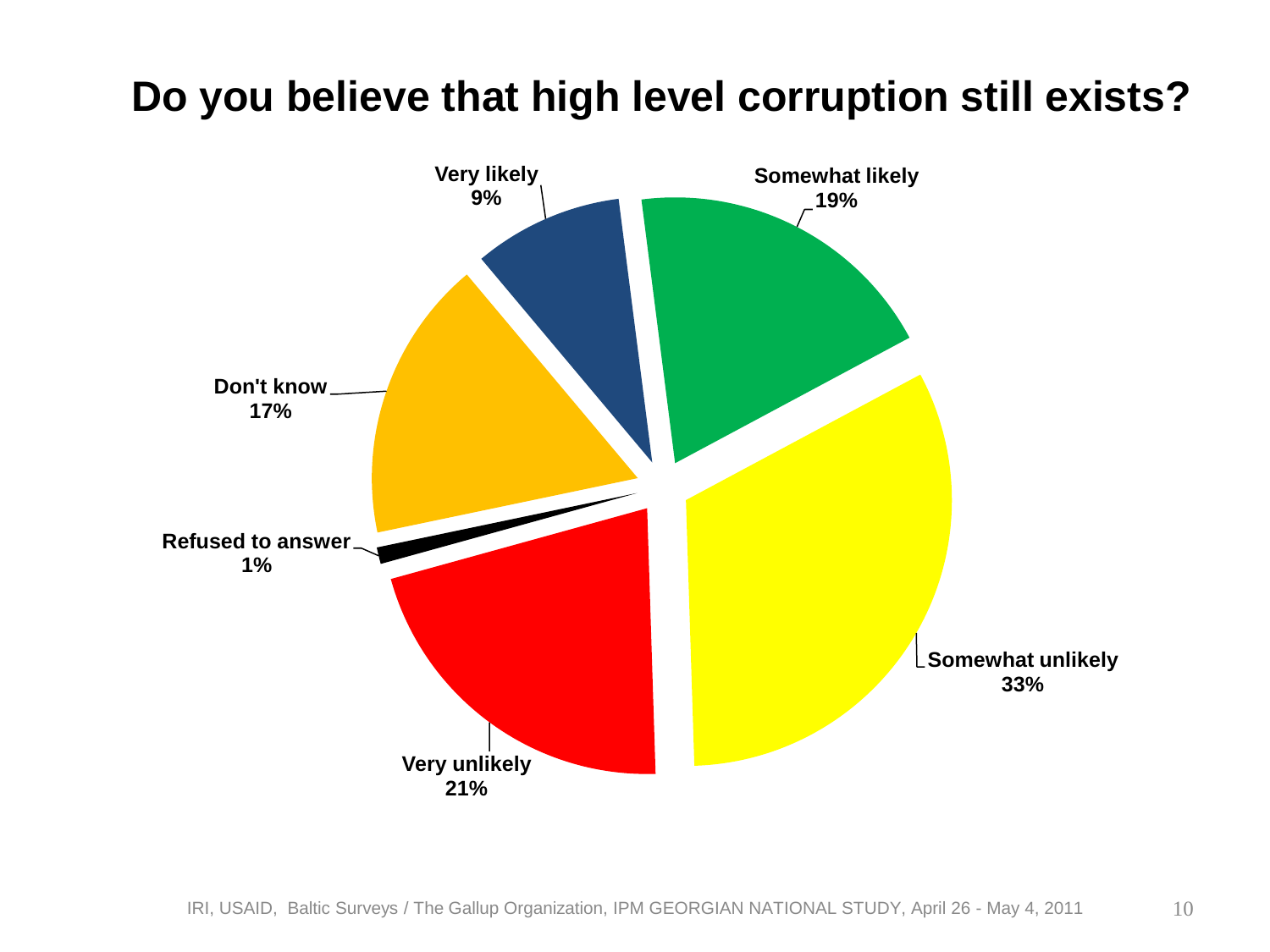#### **In what area should the Georgian government carry out reforms first, second and third?**

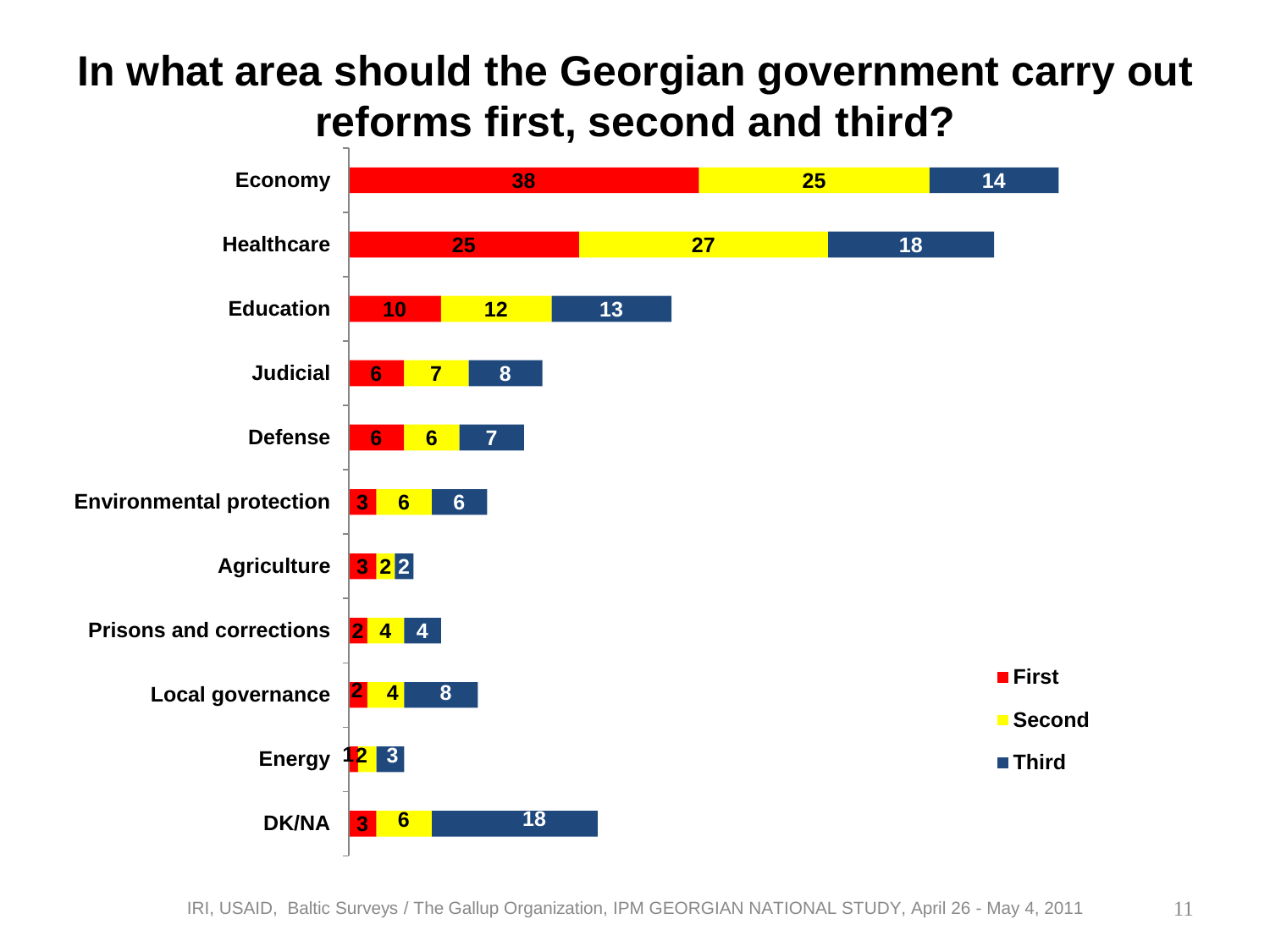#### **Which of these should be the Georgian government's first policy priority? Which should be the second priority?**

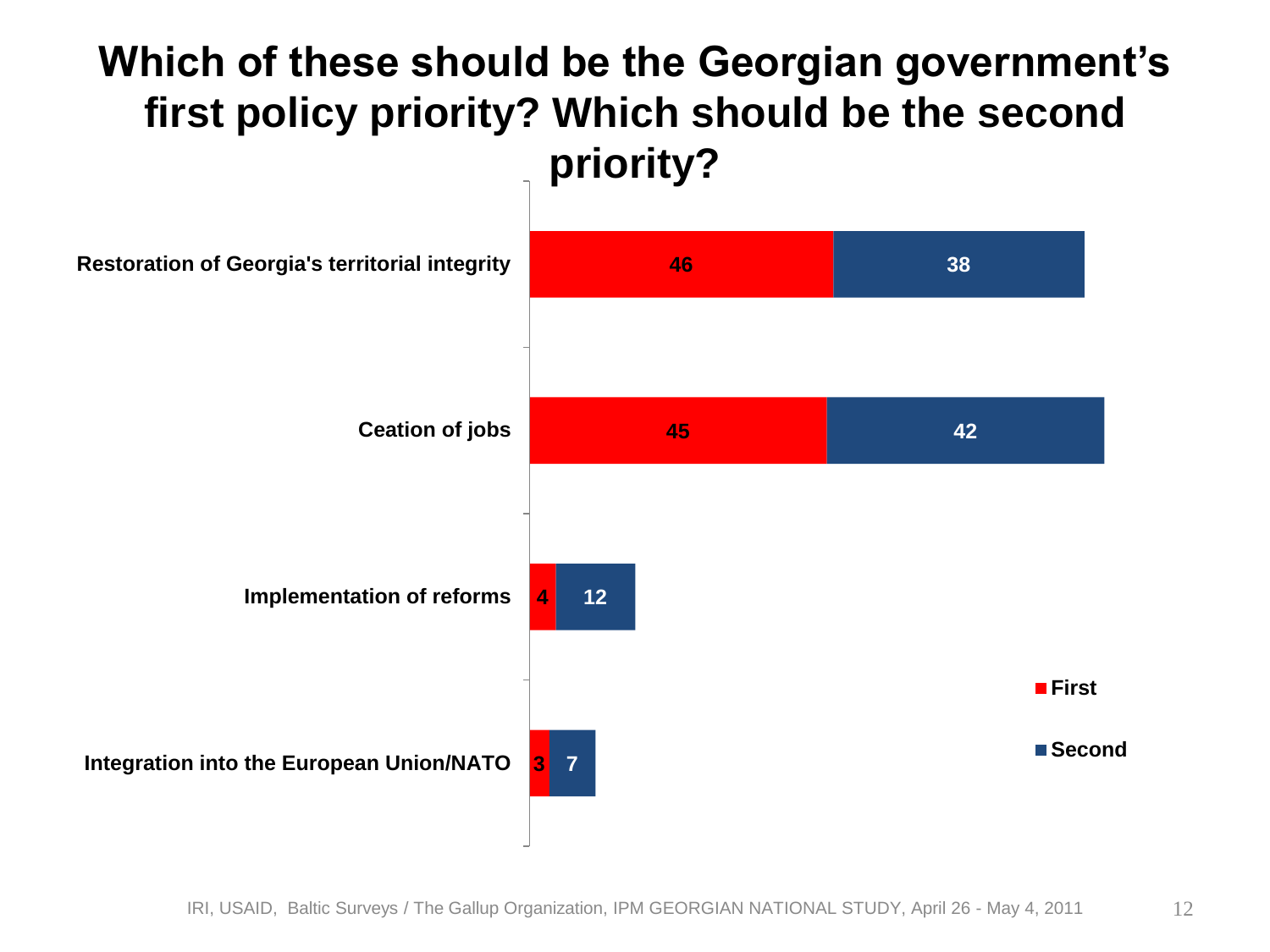

#### **Do you feel the effects of the world financial crisis?**

IRI, USAID, Baltic Surveys / The Gallup Organization, IPM GEORGIAN NATIONAL STUDY, April 26 - May 4, 2011 13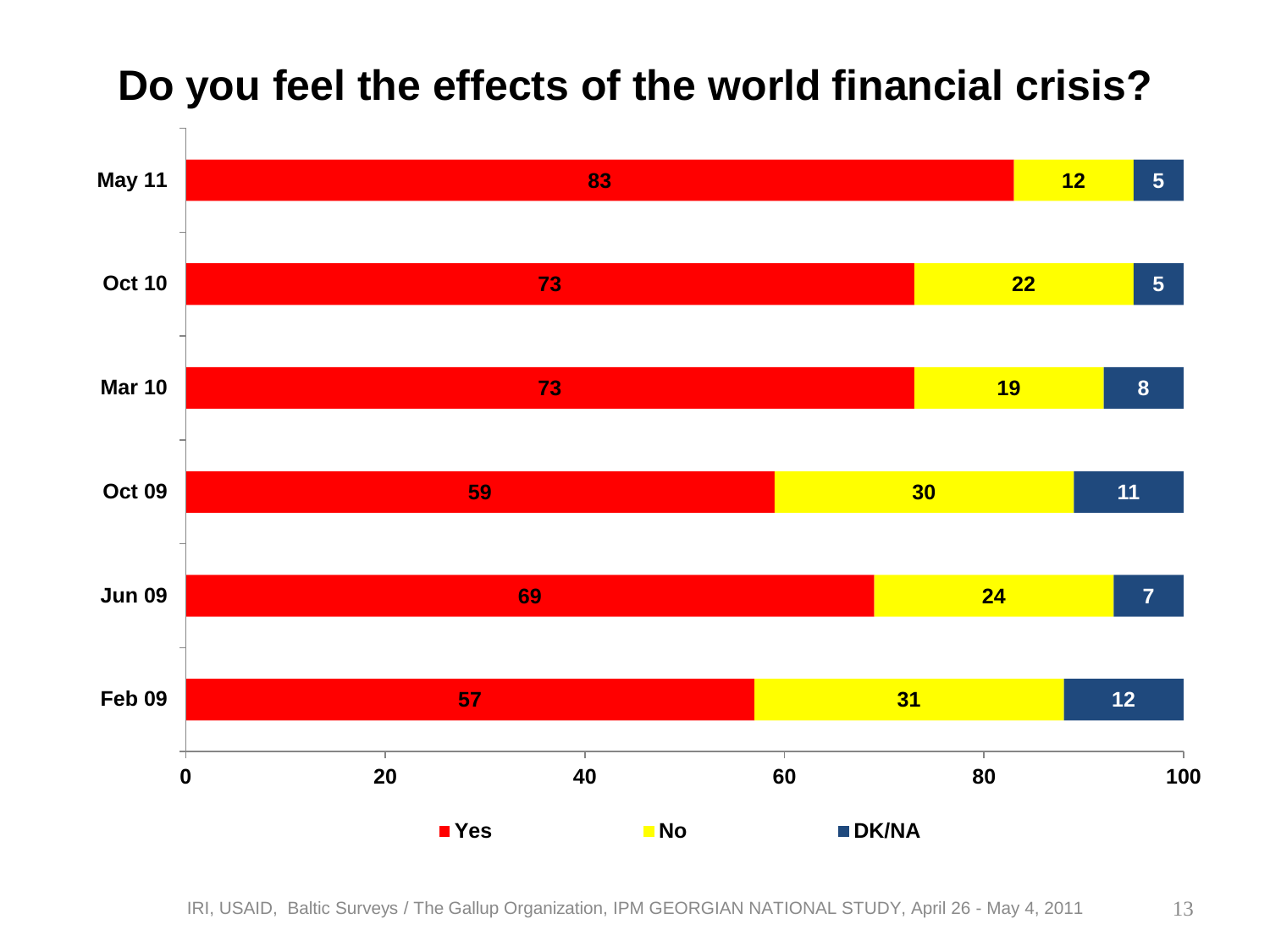#### **What effects of the world finance crisis do you feel? (those who feel effects, N=1,246)**

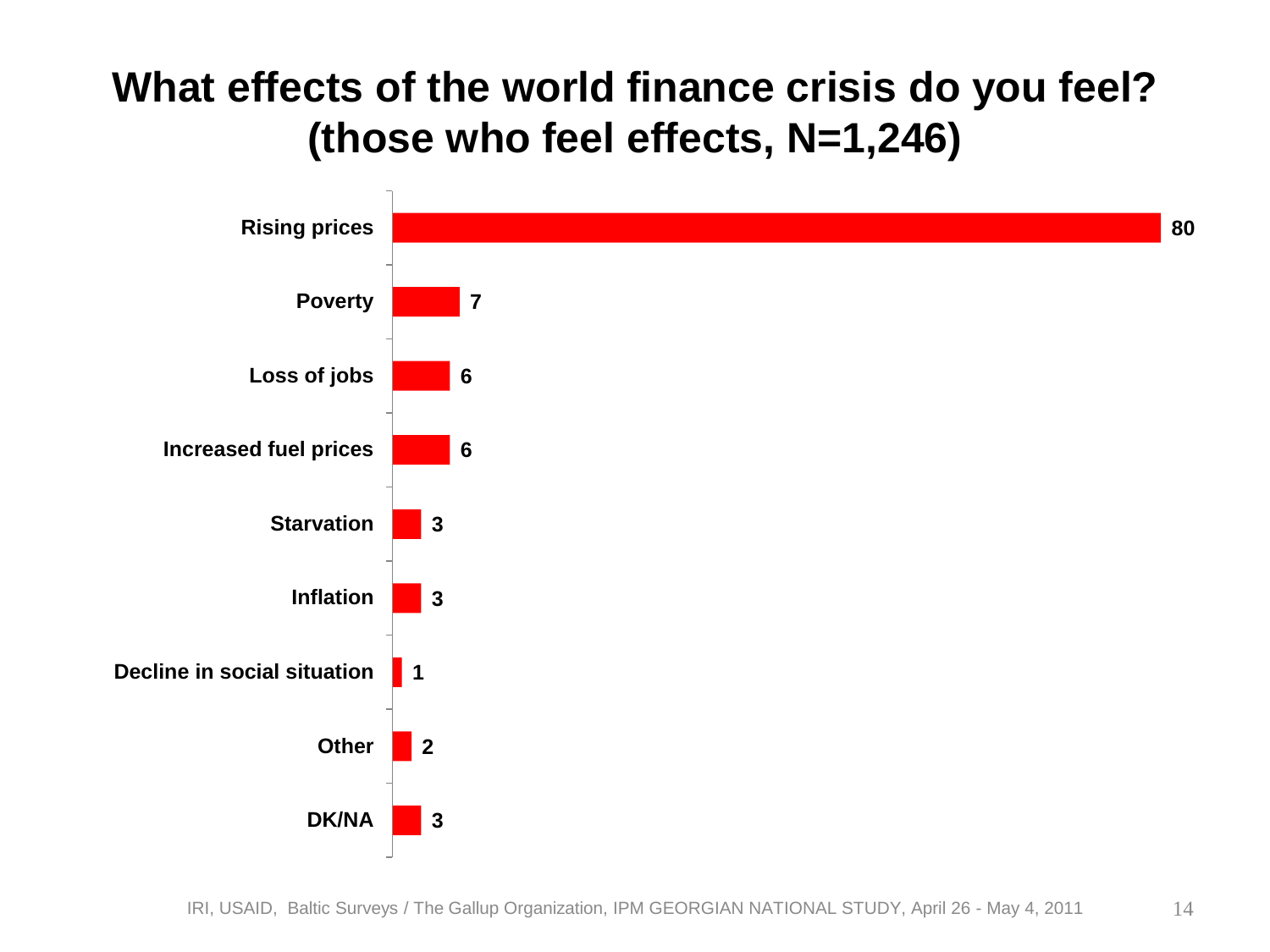#### **In the current situation, is internal political confrontation acceptable or should everything be done to maintain internal political stability?**



IRI, USAID, Baltic Surveys / The Gallup Organization, IPM GEORGIAN NATIONAL STUDY, April 26 - May 4, 2011 15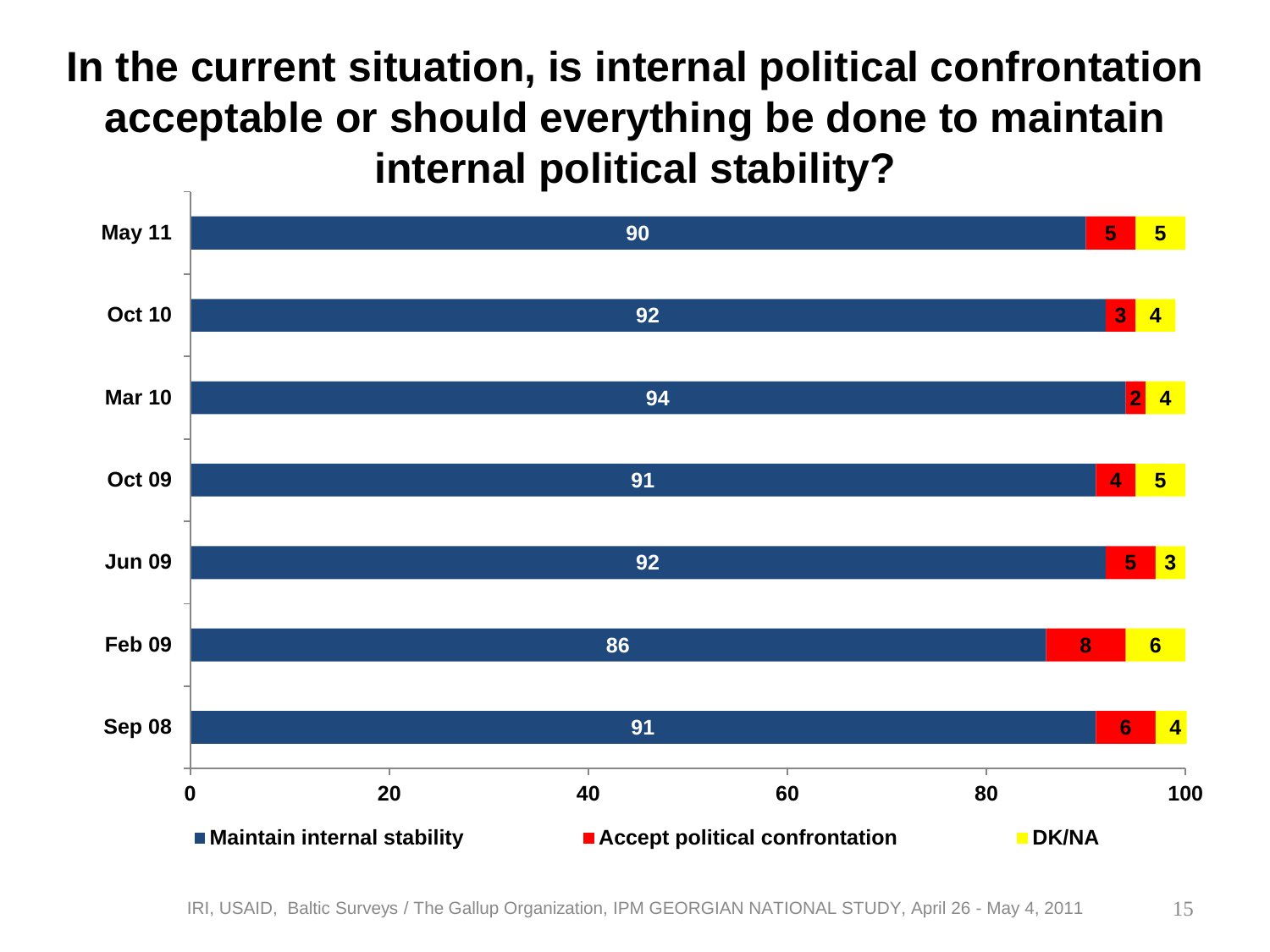#### **How acceptable are the following methods of protest?**



IRI, USAID, Baltic Surveys / The Gallup Organization, IPM GEORGIAN NATIONAL STUDY, April 26 - May 4, 2011 16 \* - During protests in 2009, opposition activists formed a cordon around parliament to hurl abuse at parliamentarians and their staffs as they entered the building.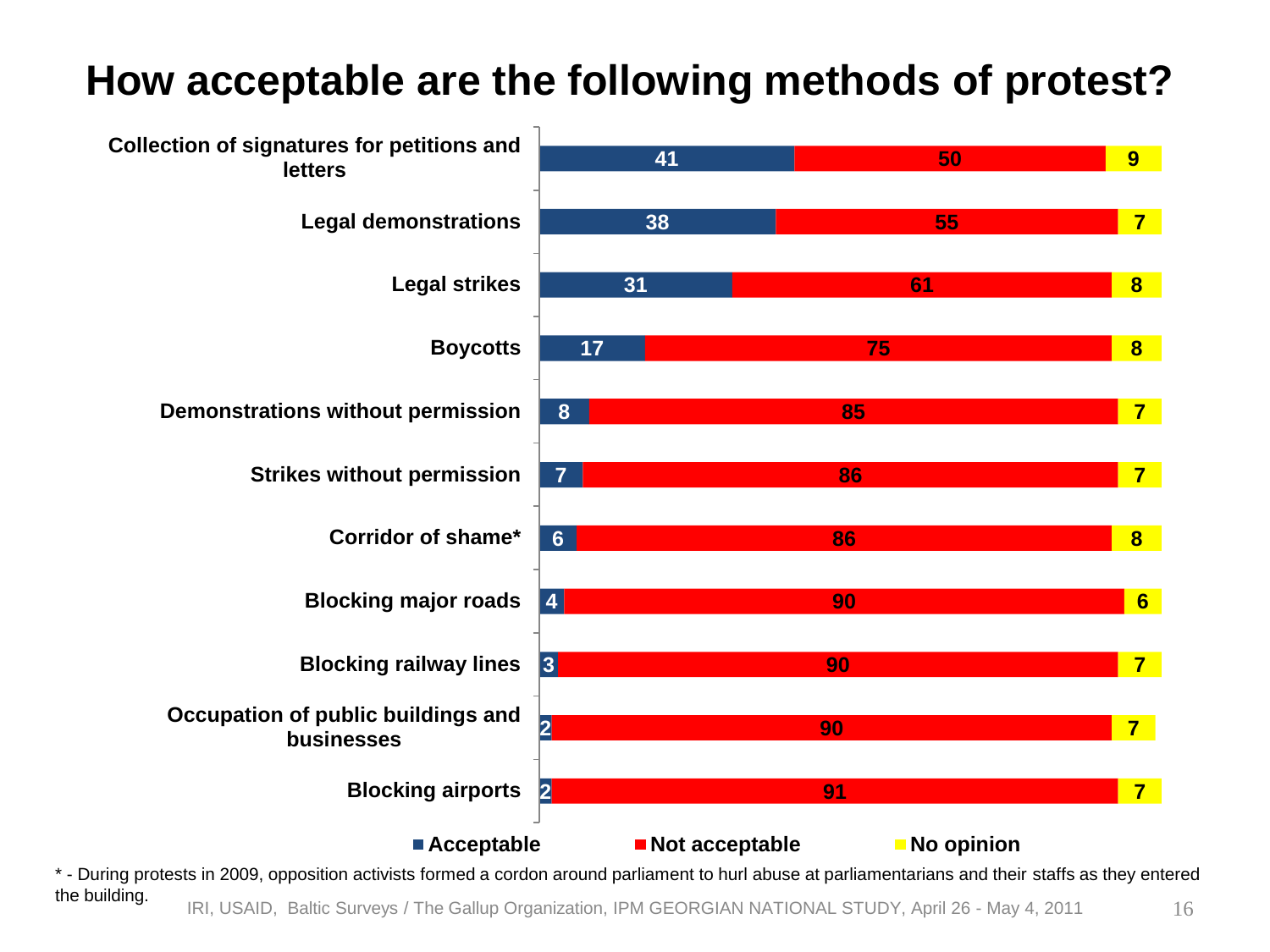#### **Do you support further street protests in the near future?**

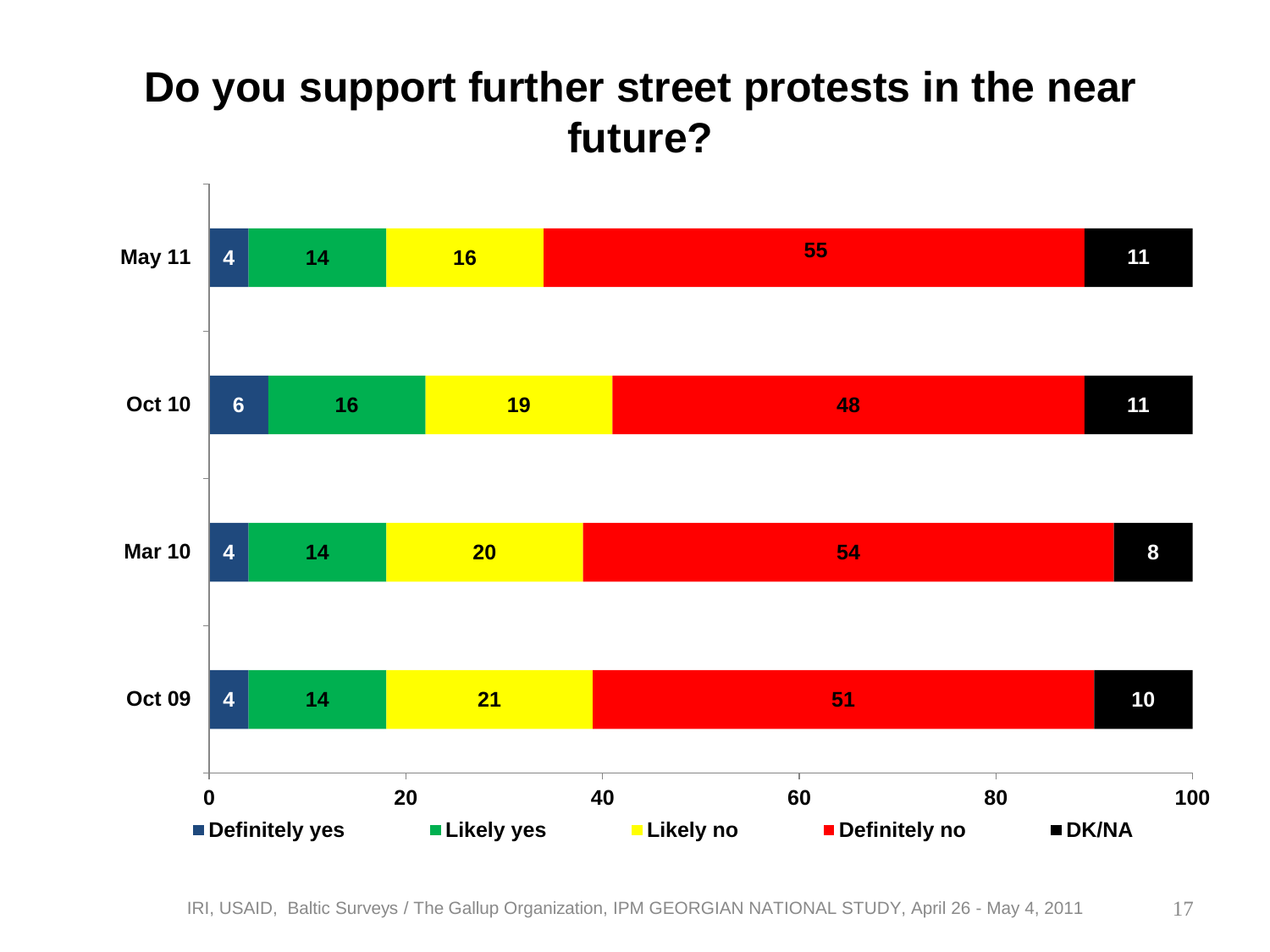#### **For what reason would you go to the protest action? (those supporting further protests, N=394)**

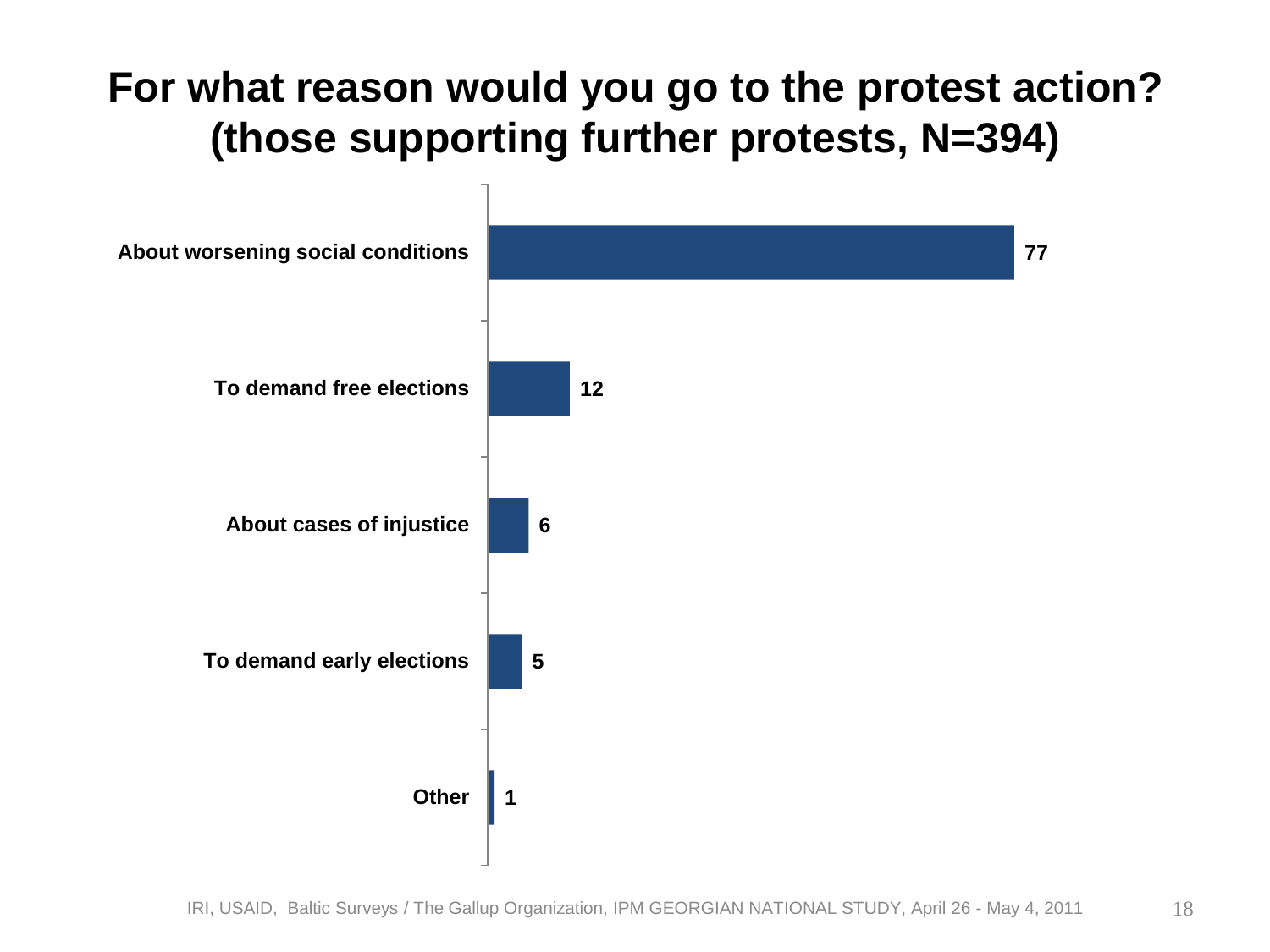#### **How important do you think each of the following things is to being Georgian?**

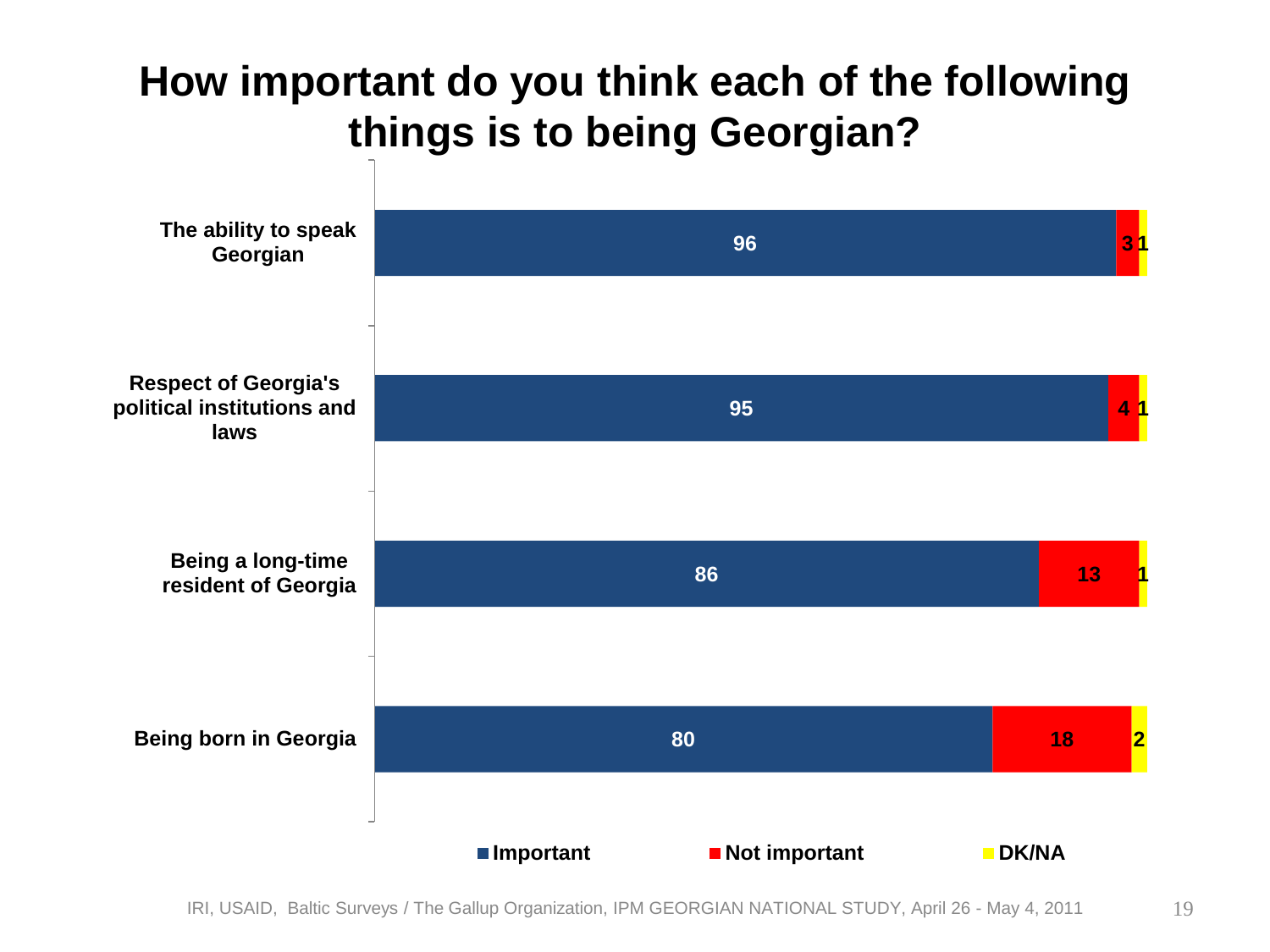### **POLITICS**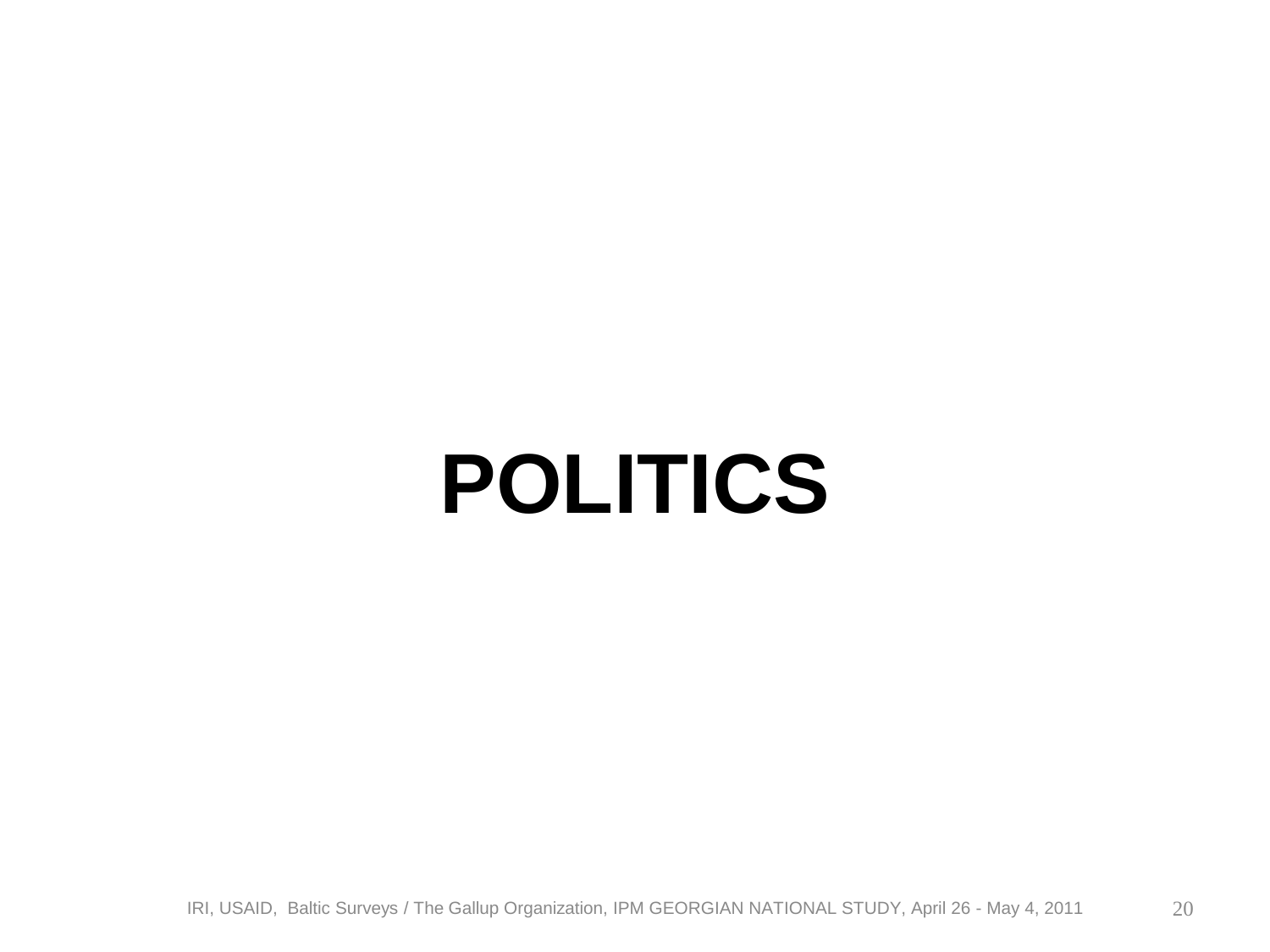#### **How much interest do you have in politics?**



IRI, USAID, Baltic Surveys / The Gallup Organization, IPM GEORGIAN NATIONAL STUDY, April 26 - May 4, 2011 21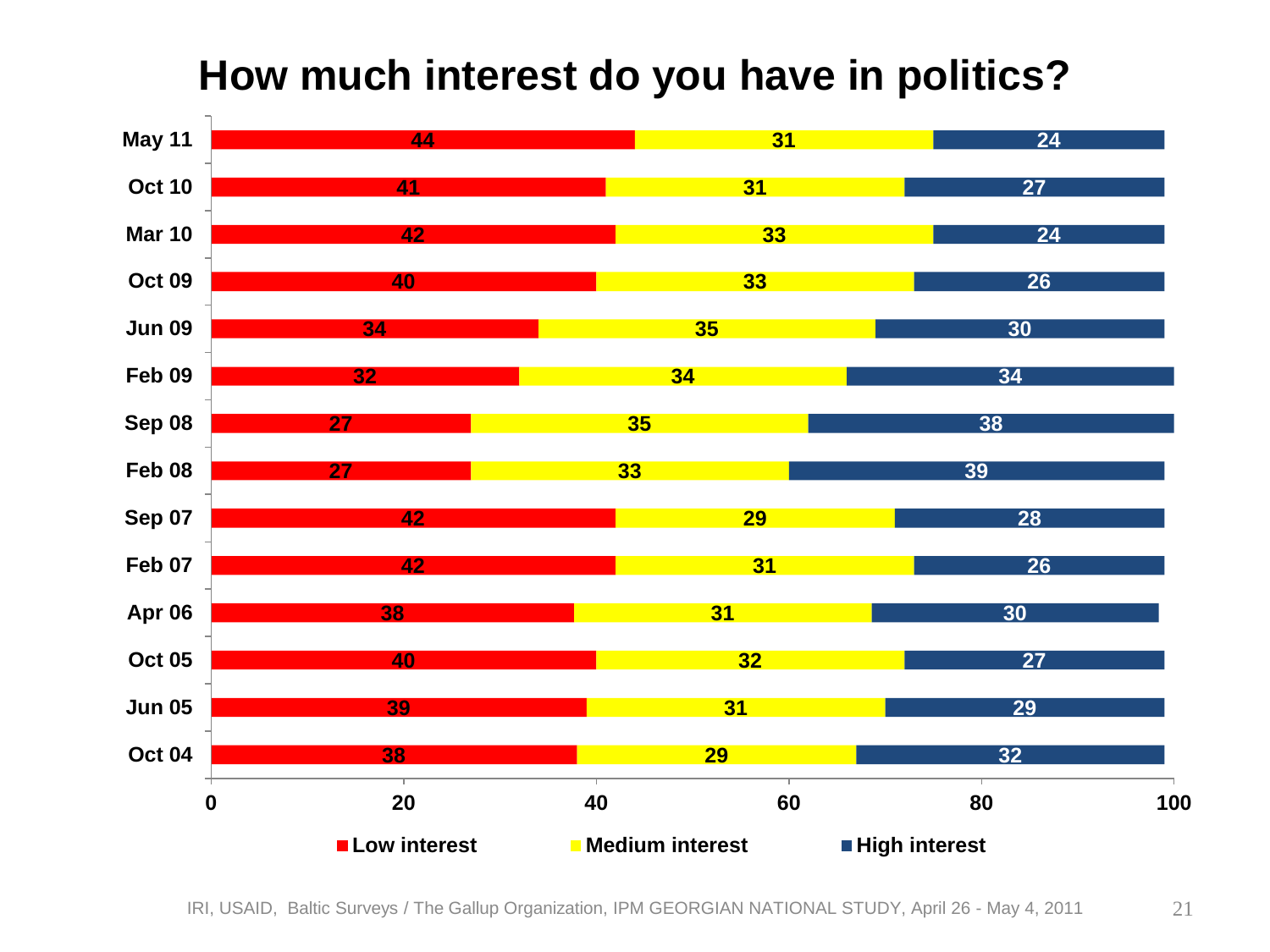#### **When considering which party to vote for, which is more important?**



IRI, USAID, Baltic Surveys / The Gallup Organization, IPM GEORGIAN NATIONAL STUDY, April 26 - May 4, 2011 22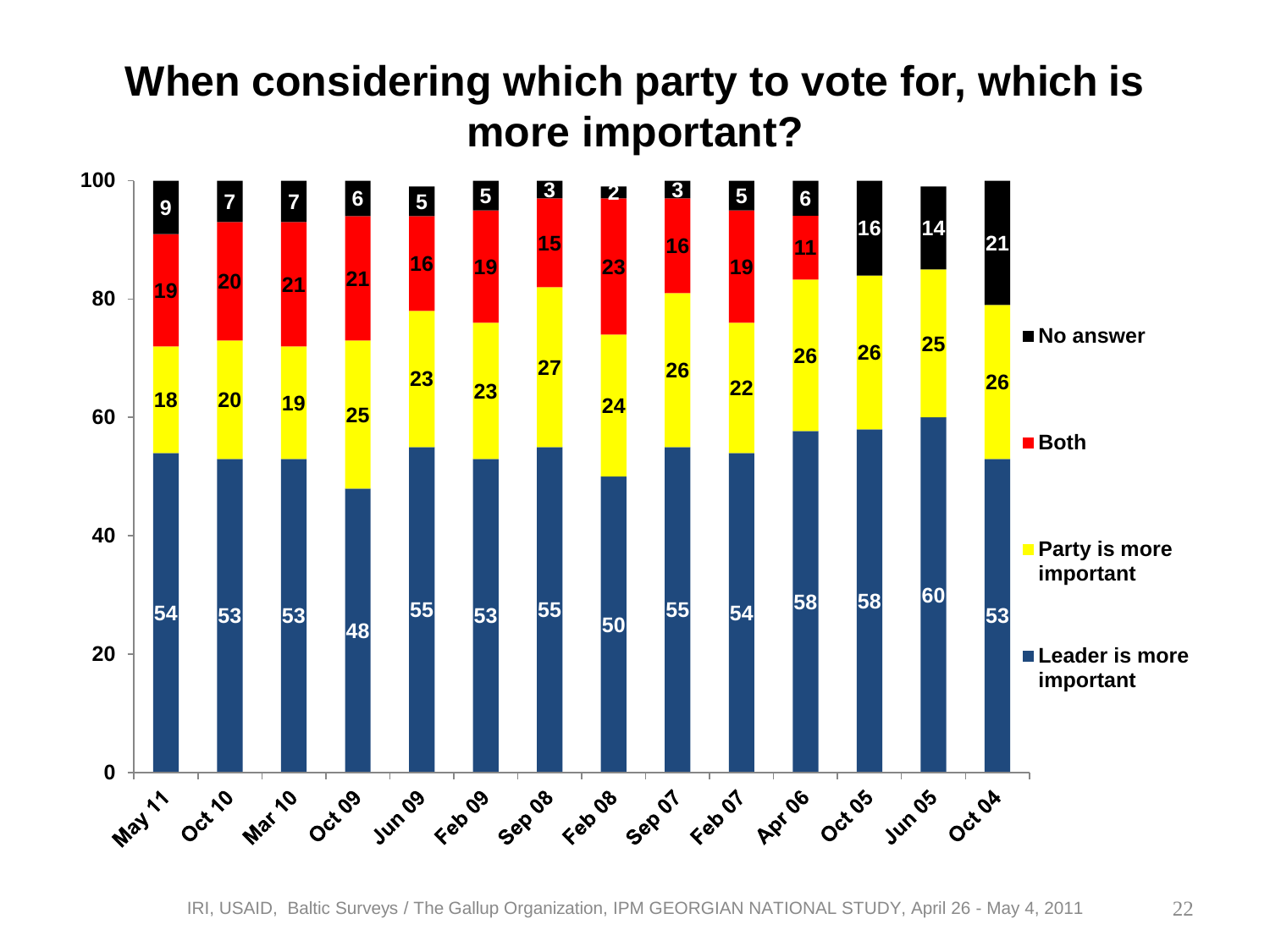#### **What are three major achievements of the Georgian government?**

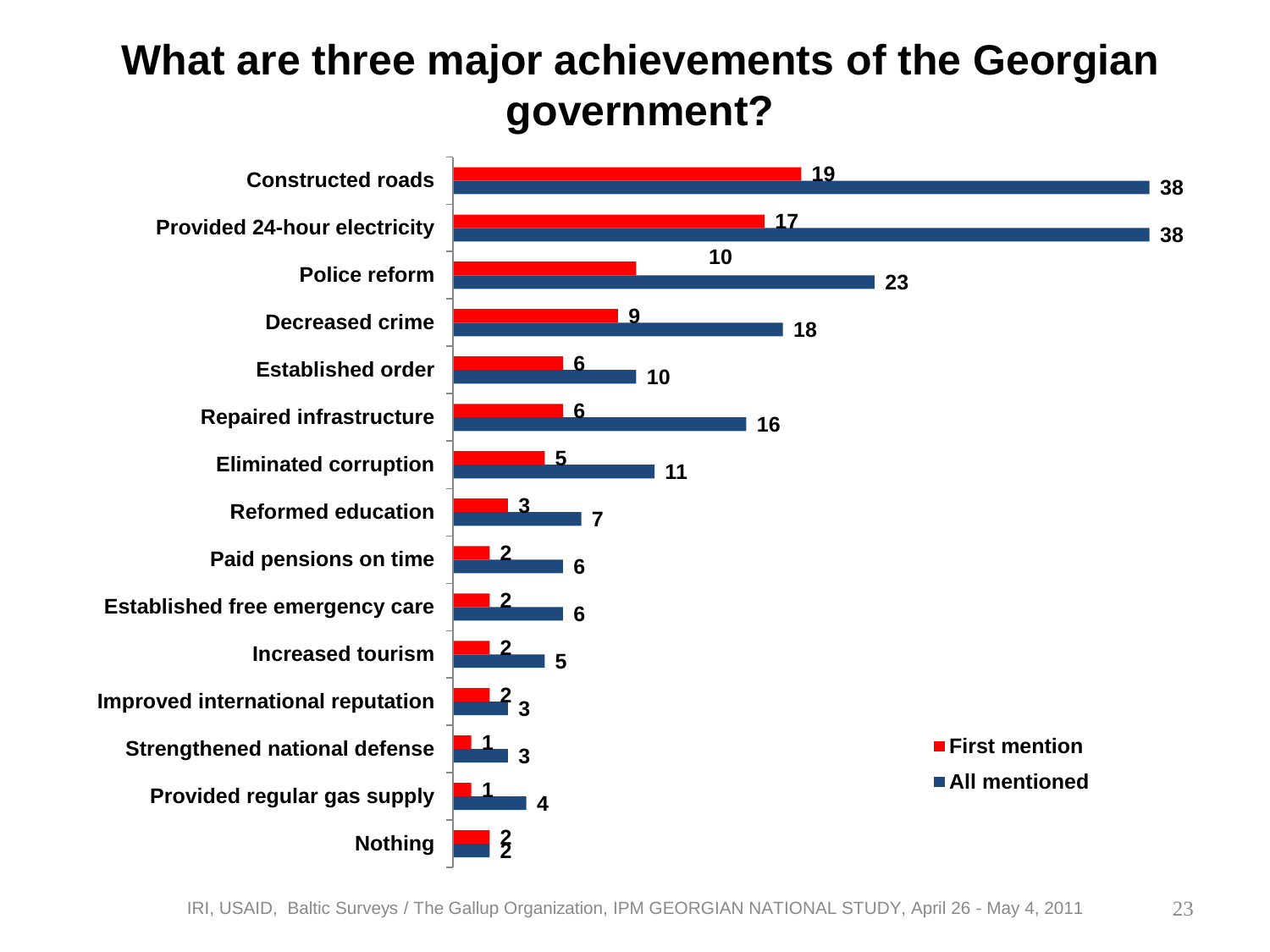#### **What are three major failures of the Georgian government?**

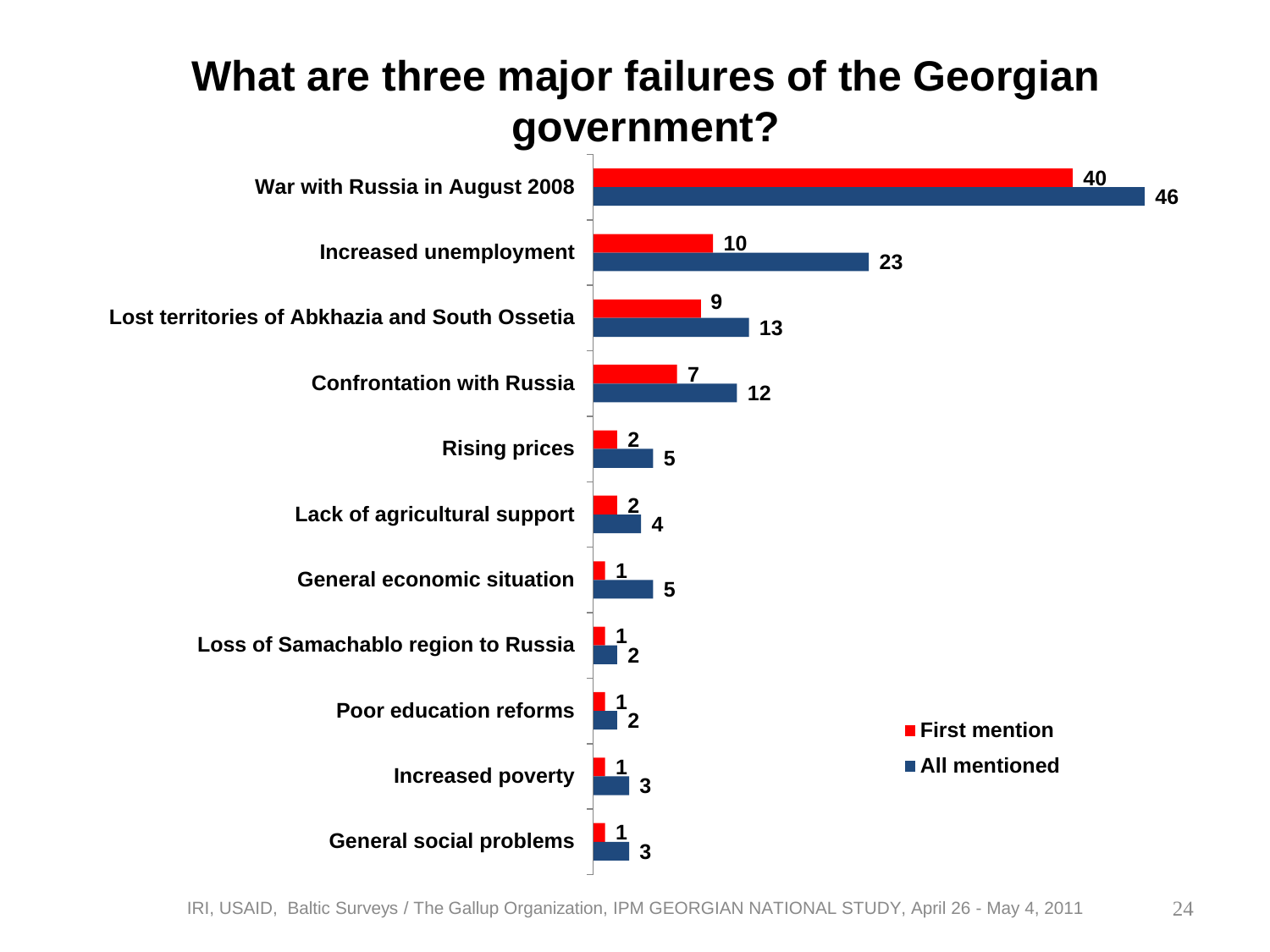#### **Is it important for Georgia to have a political opposition?**

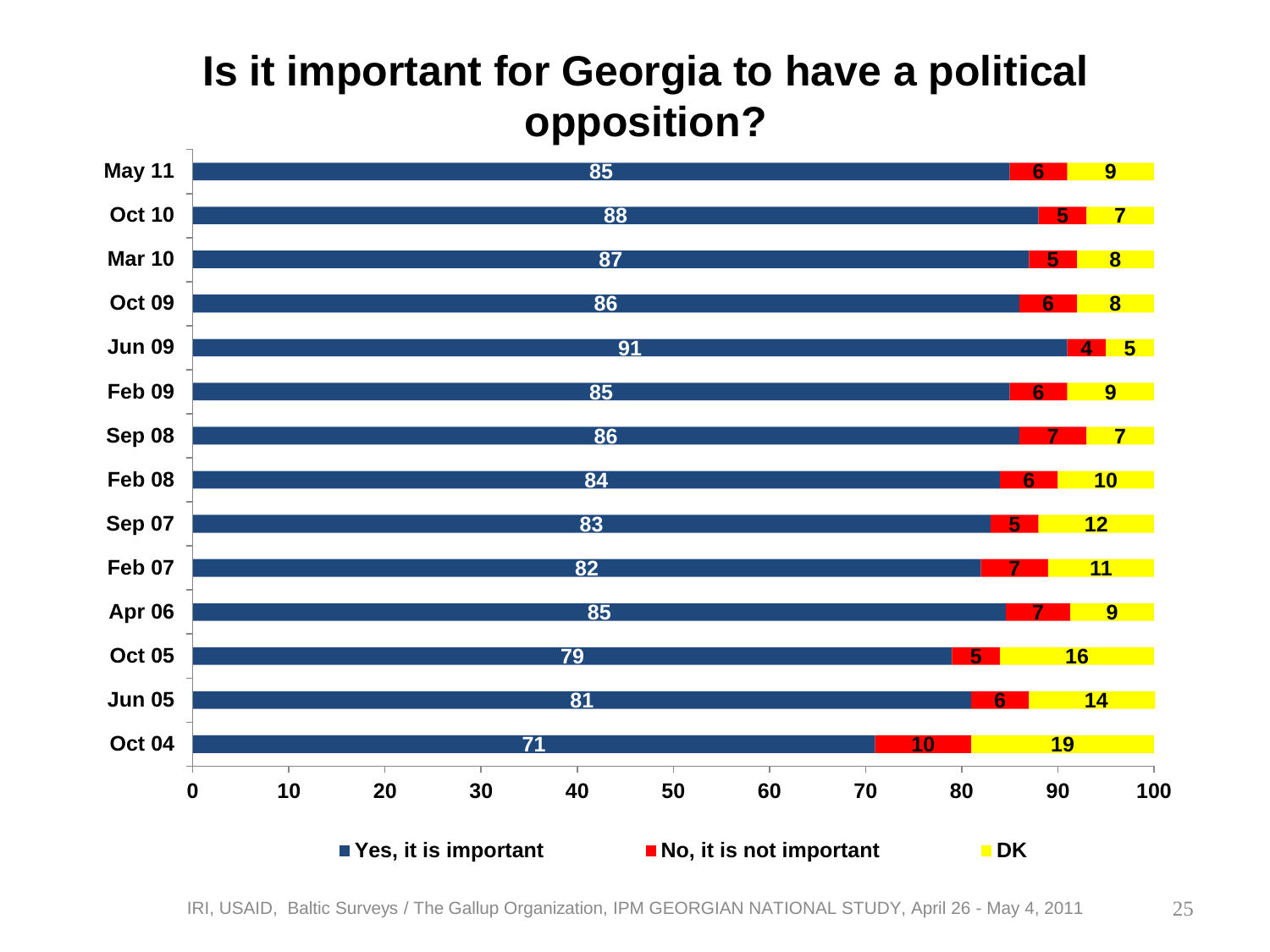#### **Do you think that government and opposition should continue dialog?**

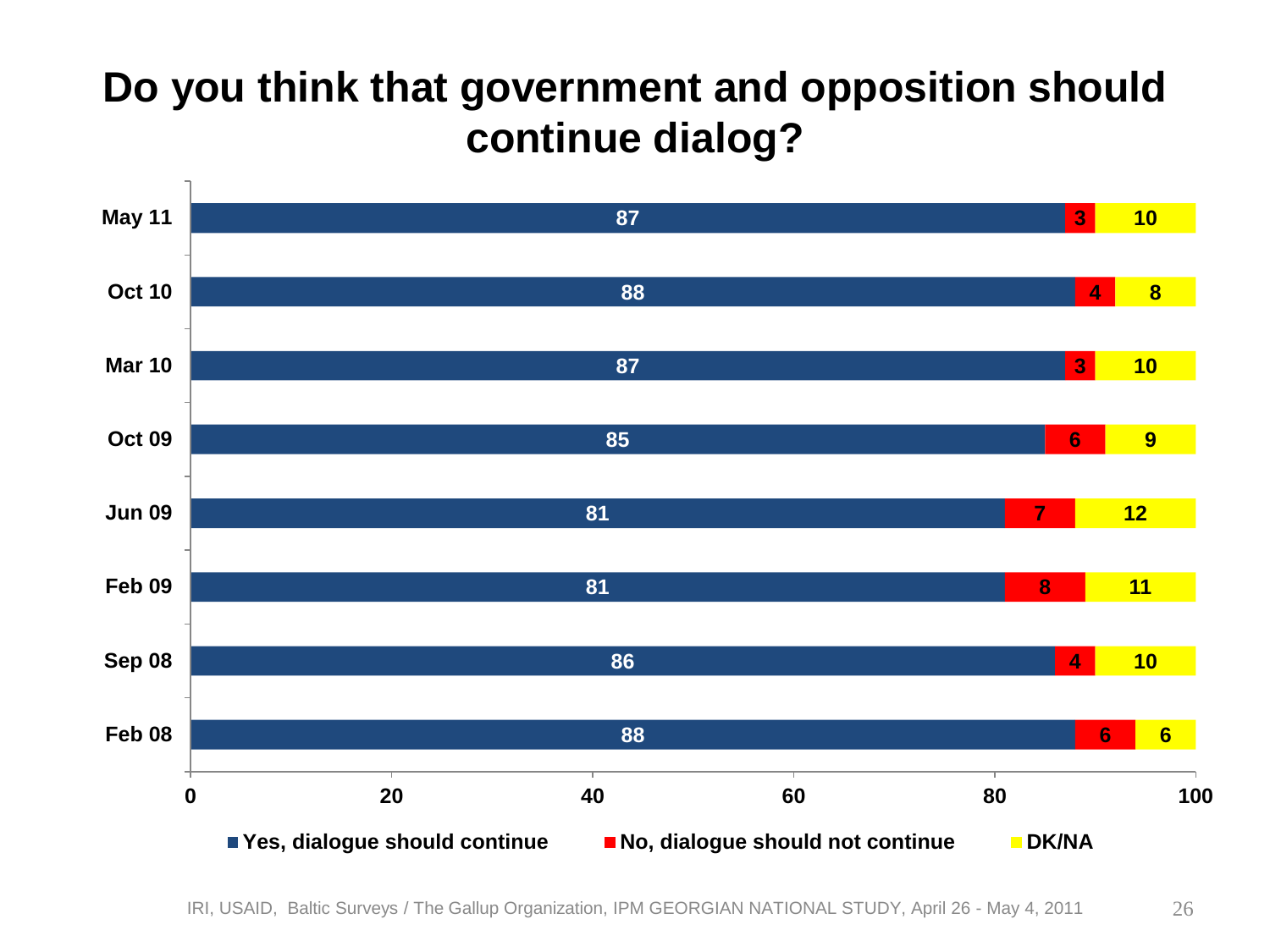#### **Do you feel the governor of your region is doing a good job and is working effectively to address the problems of your region?**

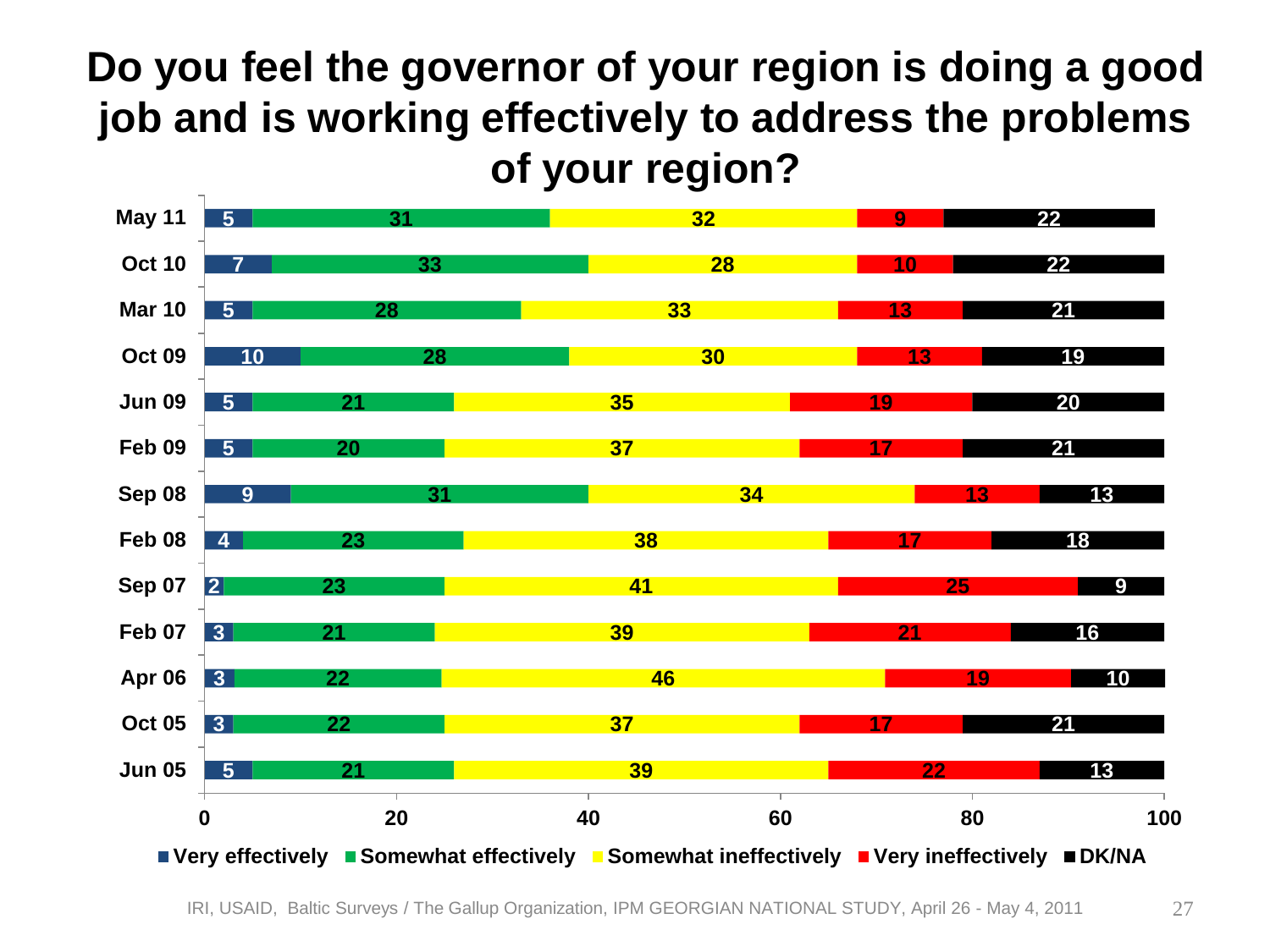#### **Have you ever participated in a political party event or been contacted by a party to participate in an event?**



IRI, USAID, Baltic Surveys / The Gallup Organization, IPM GEORGIAN NATIONAL STUDY, April 26 - May 4, 2011 28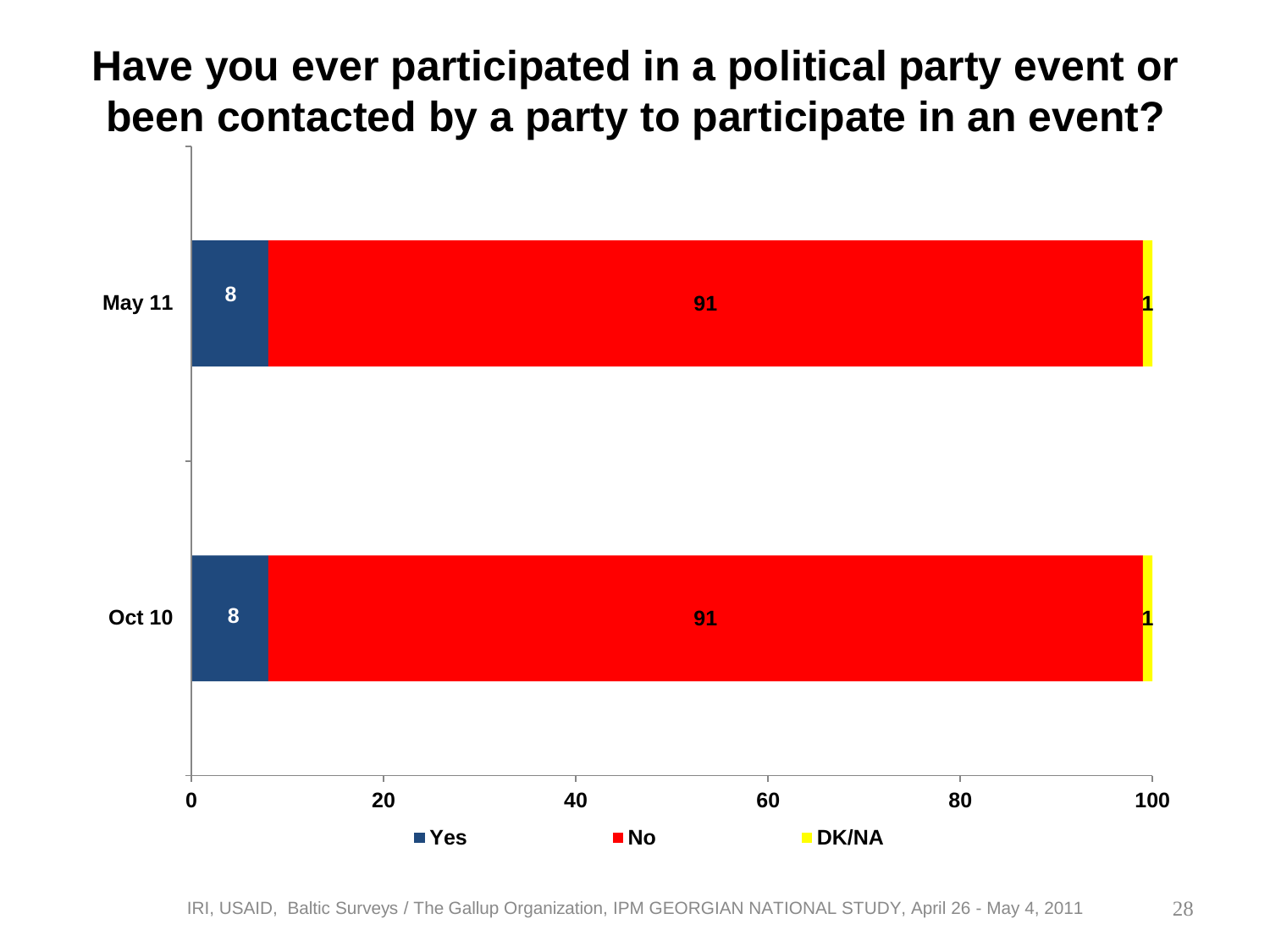#### **What kind of a event was it? (those who participated in a party event)**

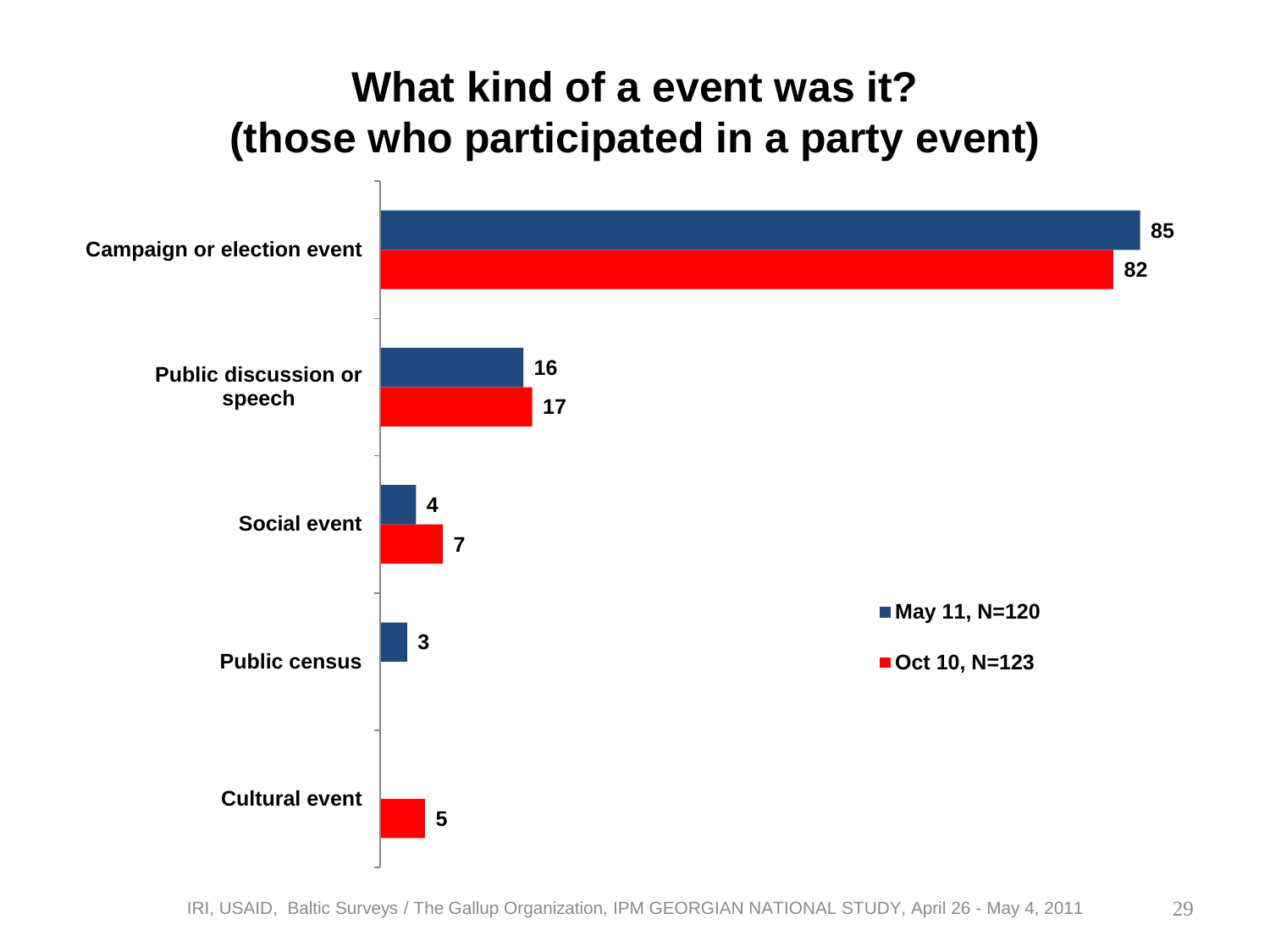### **Are you as citizen aware of the Election Code working group?**

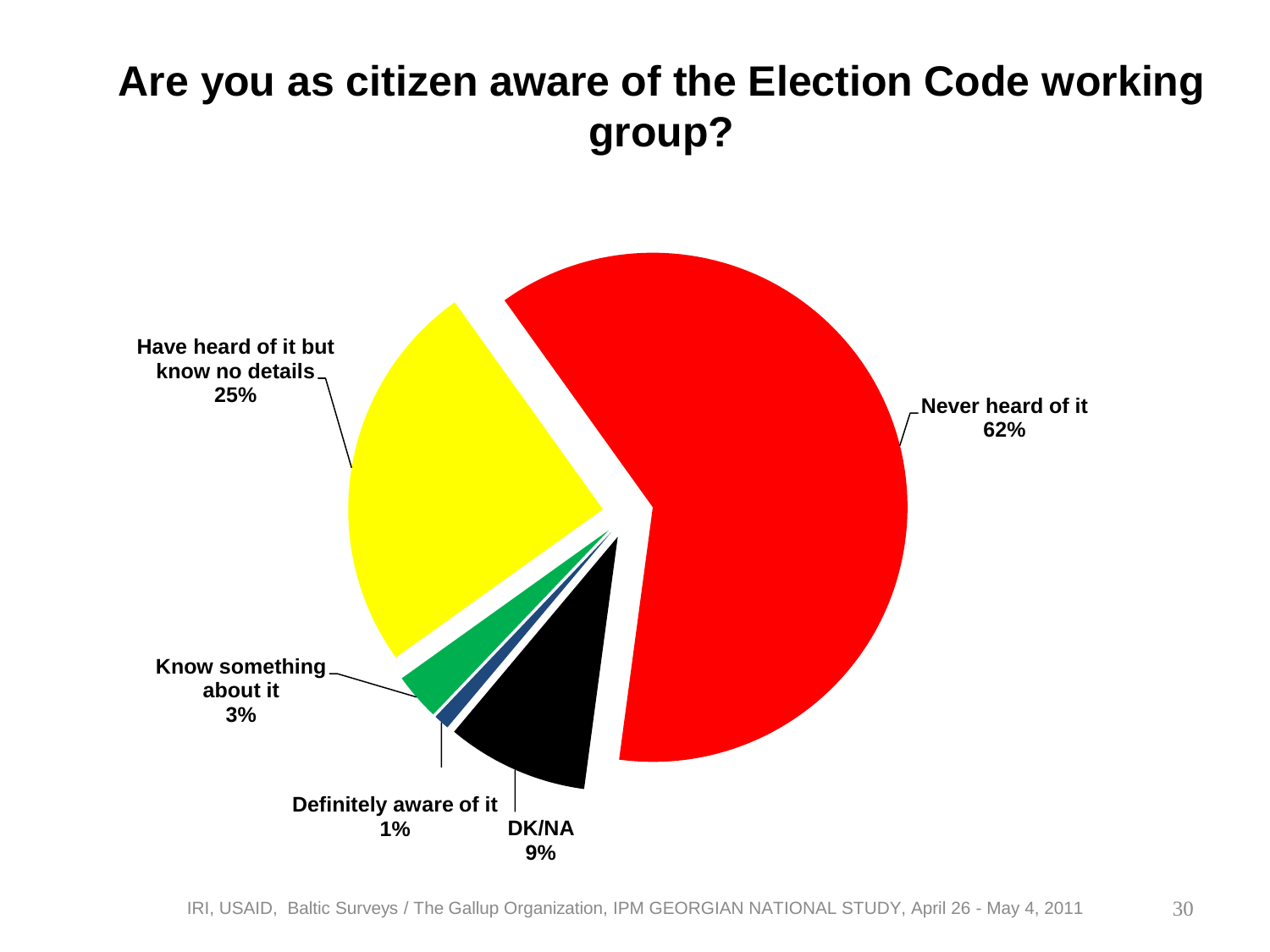### **What kind of information do you know about their activities/purposes? (those aware of the group, N=49)**



IRI, USAID, Baltic Surveys / The Gallup Organization, IPM GEORGIAN NATIONAL STUDY, April 26 - May 4, 2011 31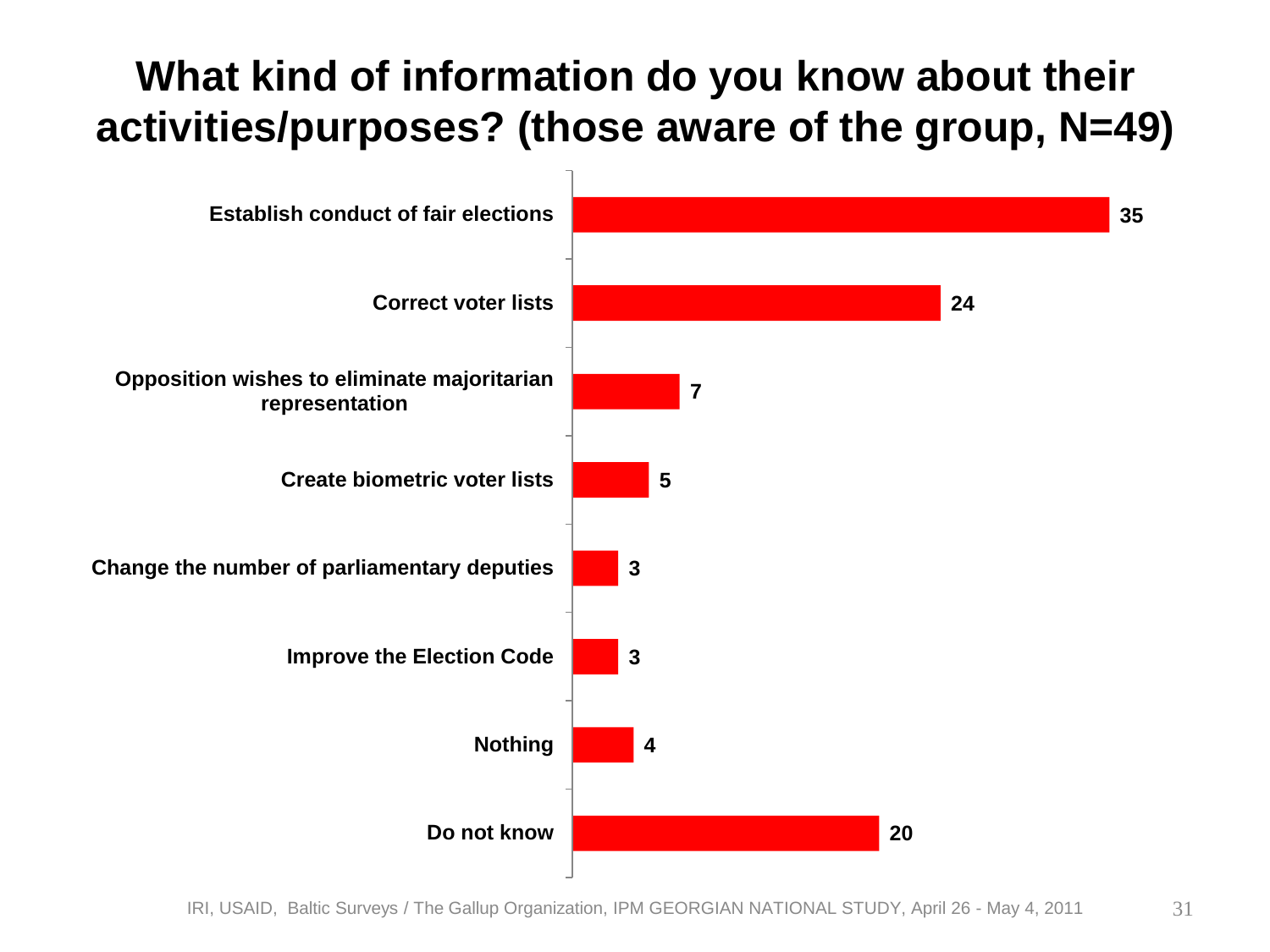**Do you know the difference between a majoritarian representative in parliament and a representative elected by proportional system?** 

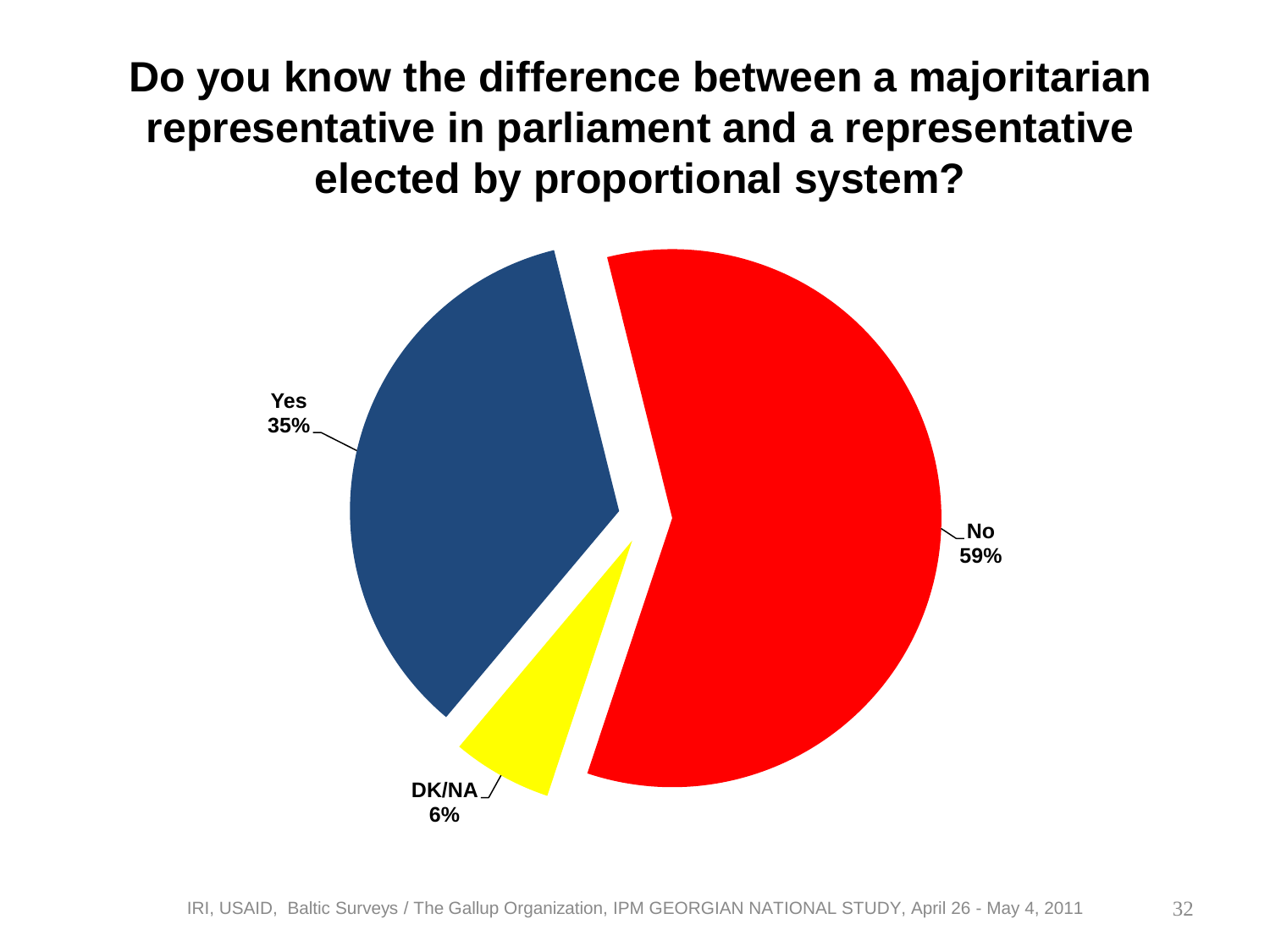#### **If yes, how important is it for you to have a majoritarian representative? (N=521)**

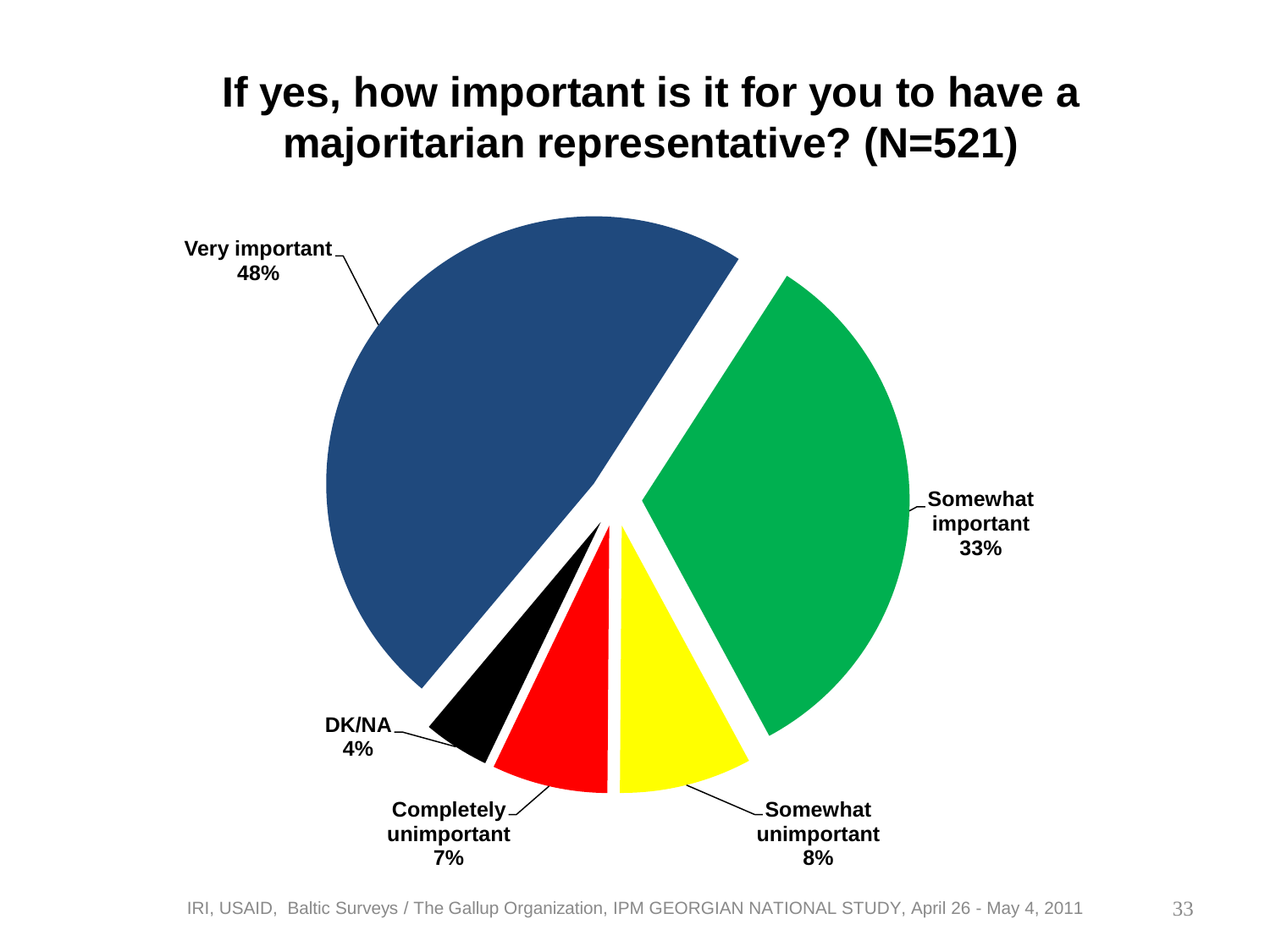#### **What are three main issues that parliament needs to address?**

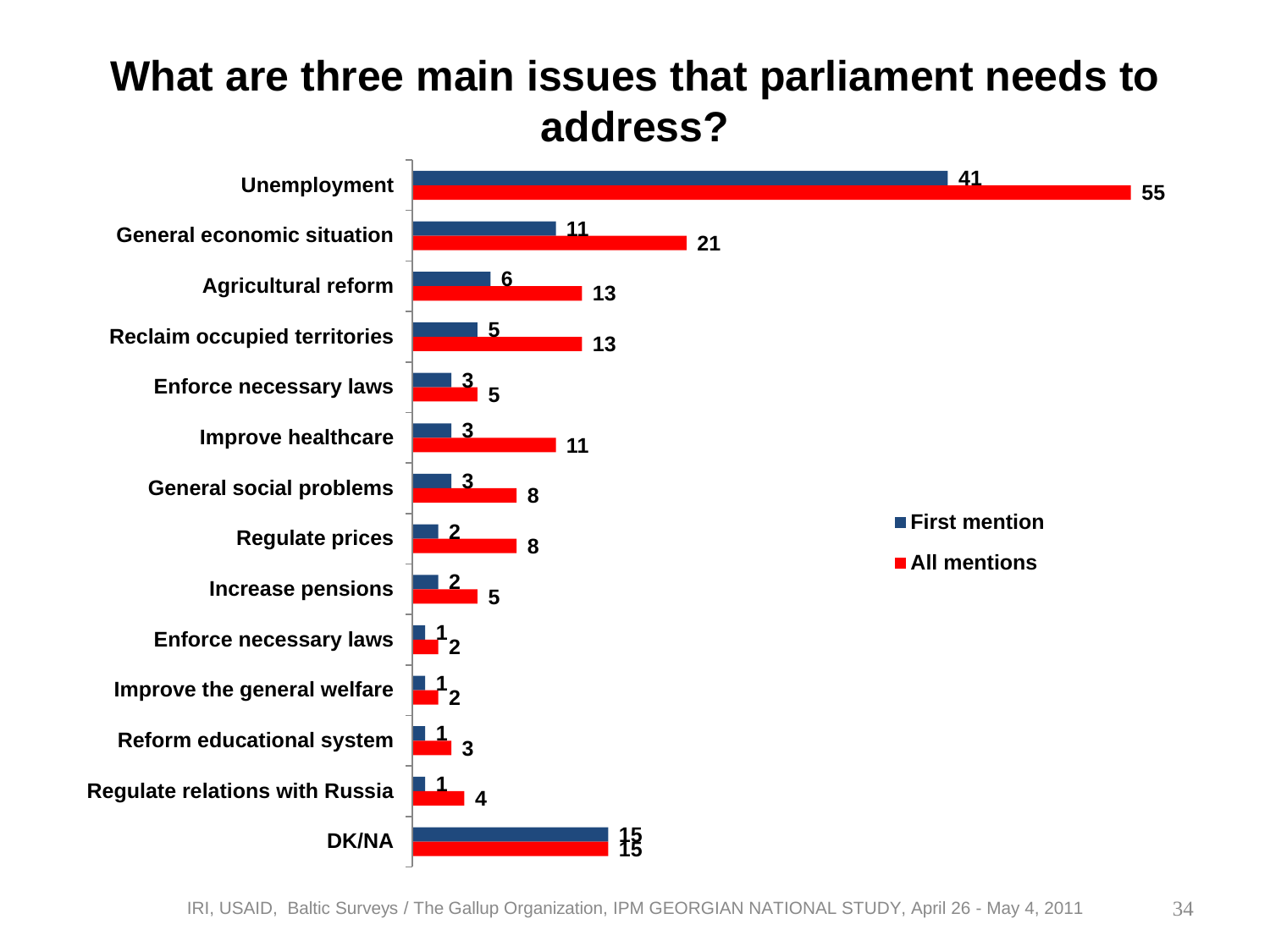#### **Do you believe the debates between the parliament and the government held in parliament are beneficial to society?**

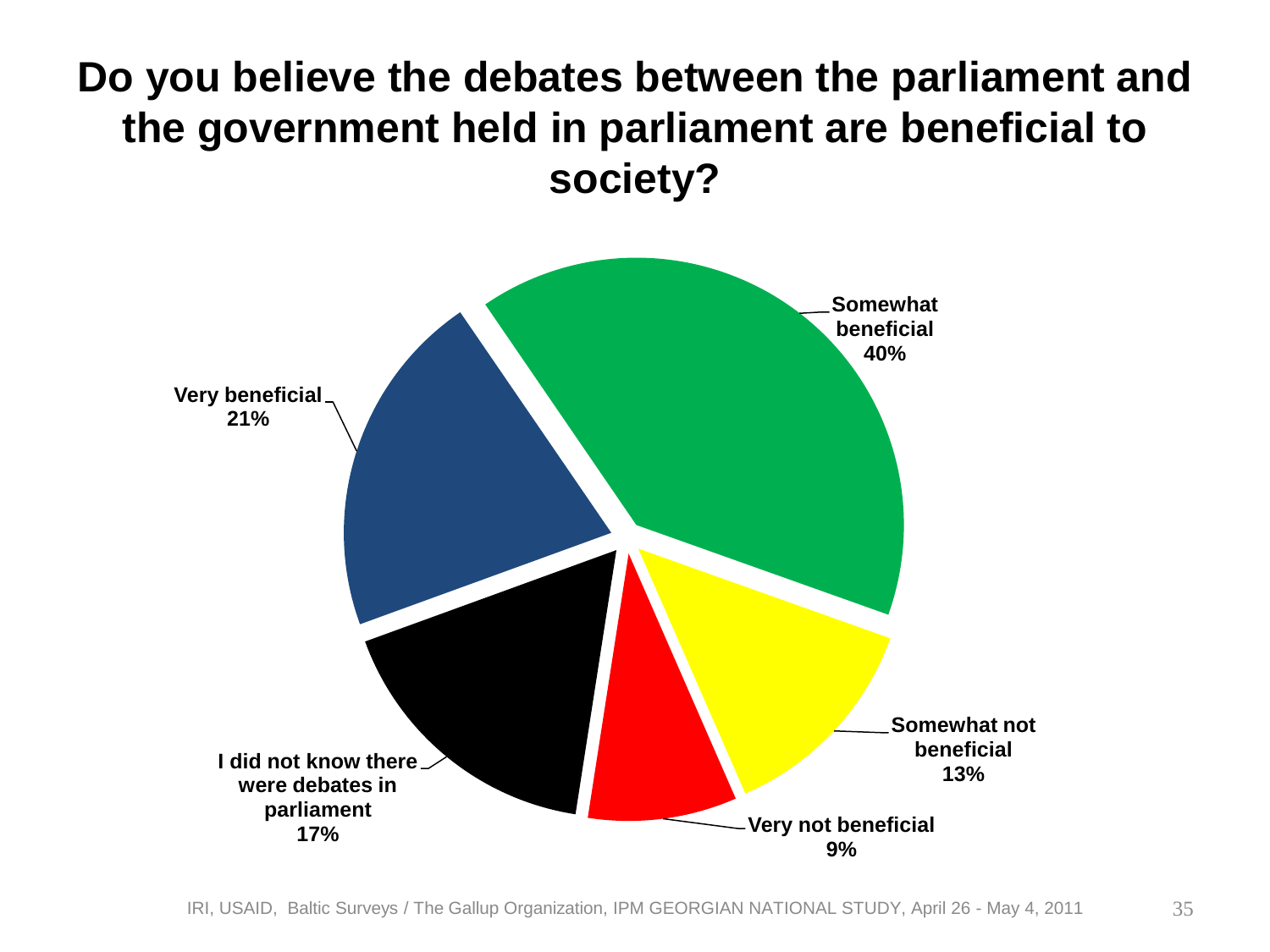#### **Do you believe these debates should continue in the future?**

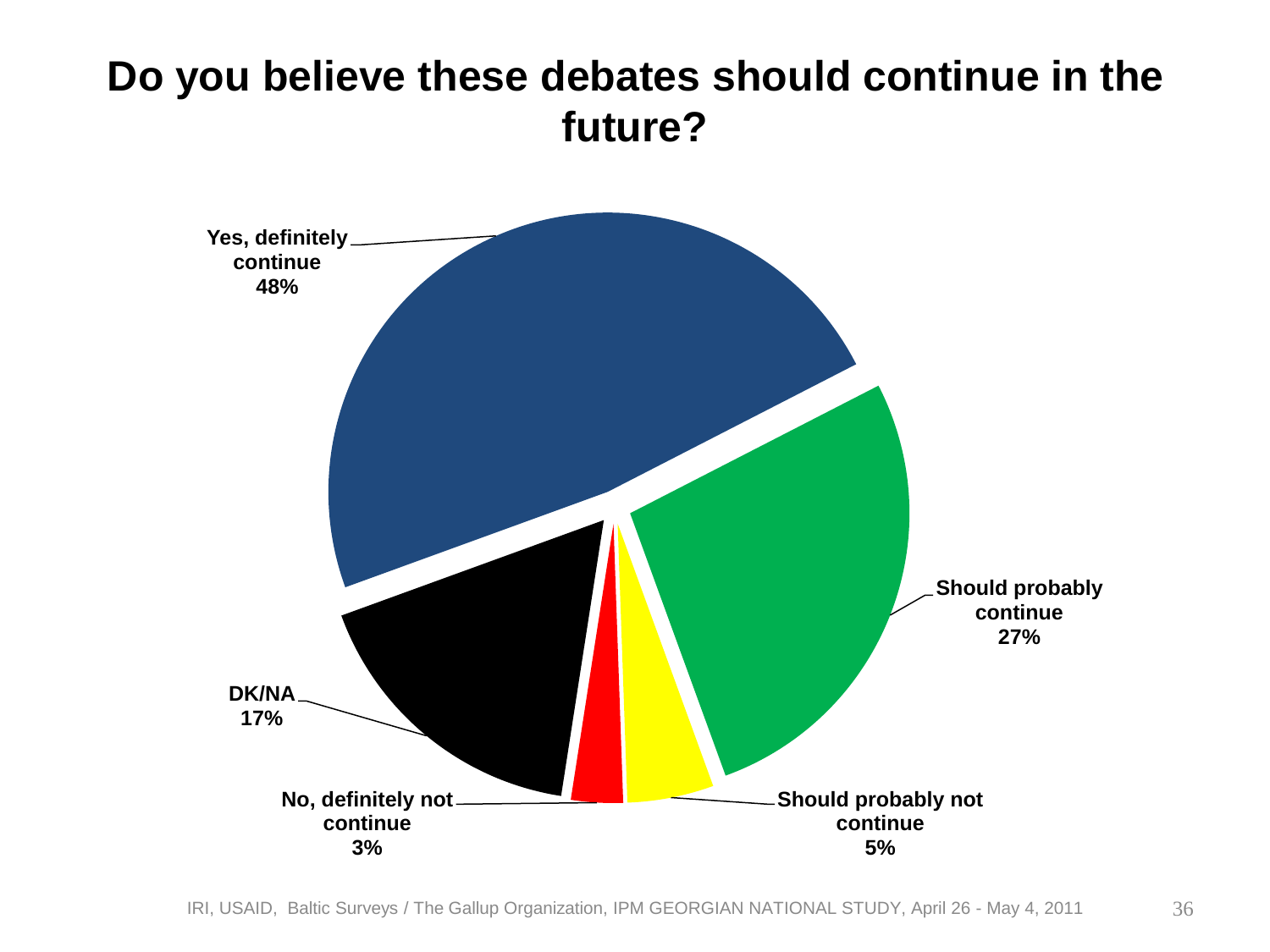#### **On the scale shown, how would you rate your position on the following issues?**

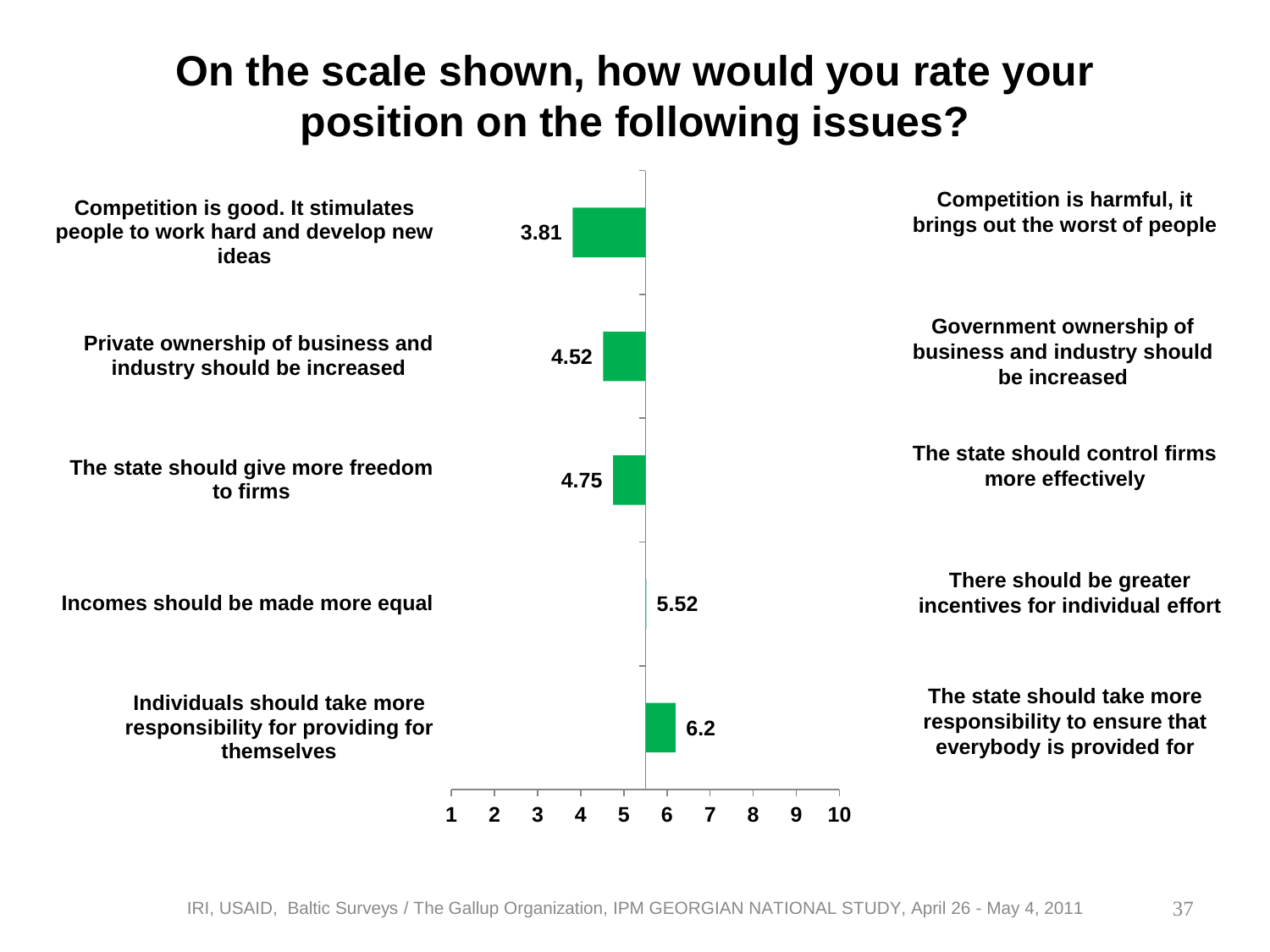# **INTERNATIONAL RELATIONS**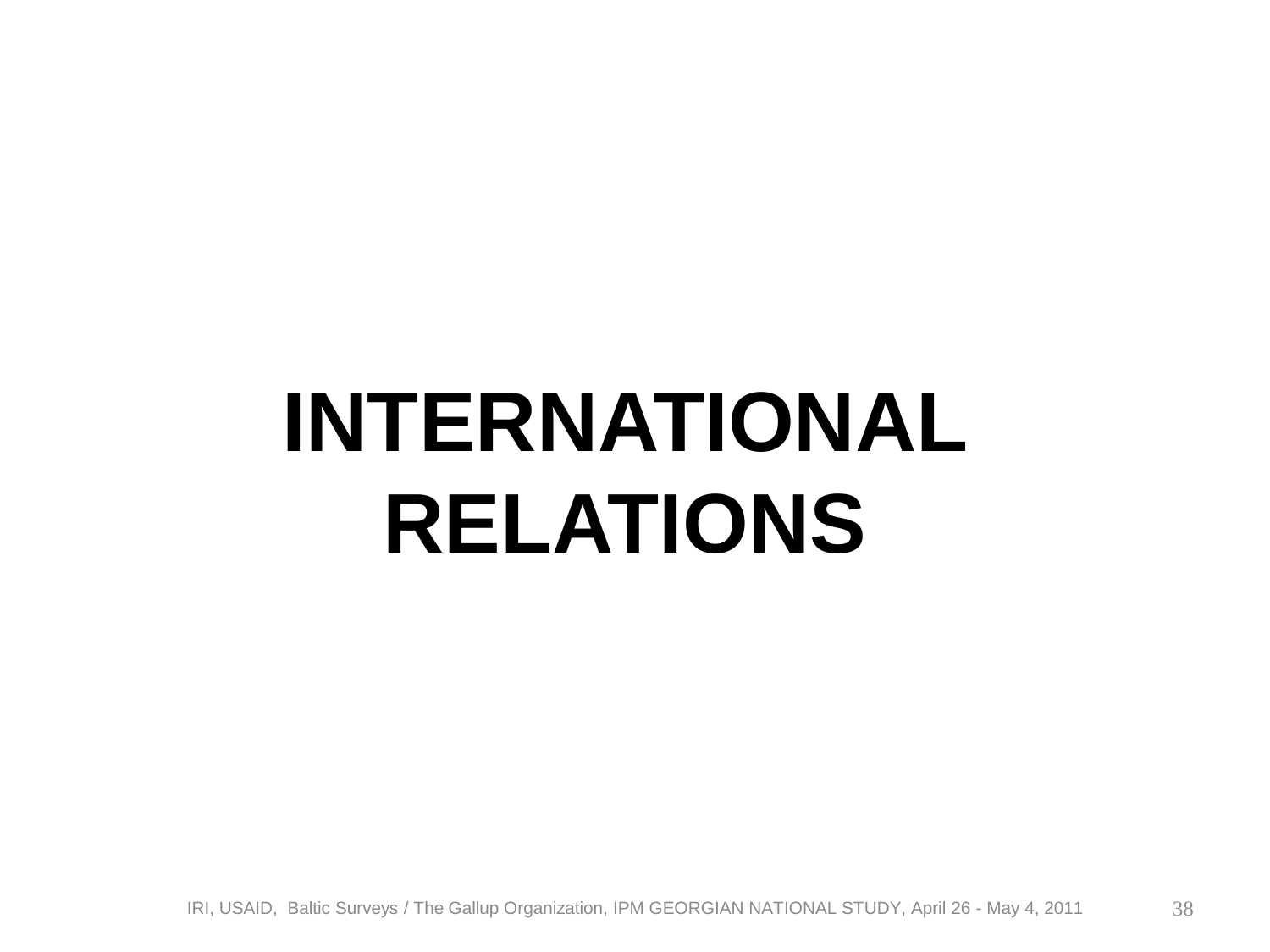#### **How would you evaluate the current state of Georgia's relations with the following countries?**



IRI, USAID, Baltic Surveys / The Gallup Organization, IPM GEORGIAN NATIONAL STUDY, April 26 - May 4, 2011 39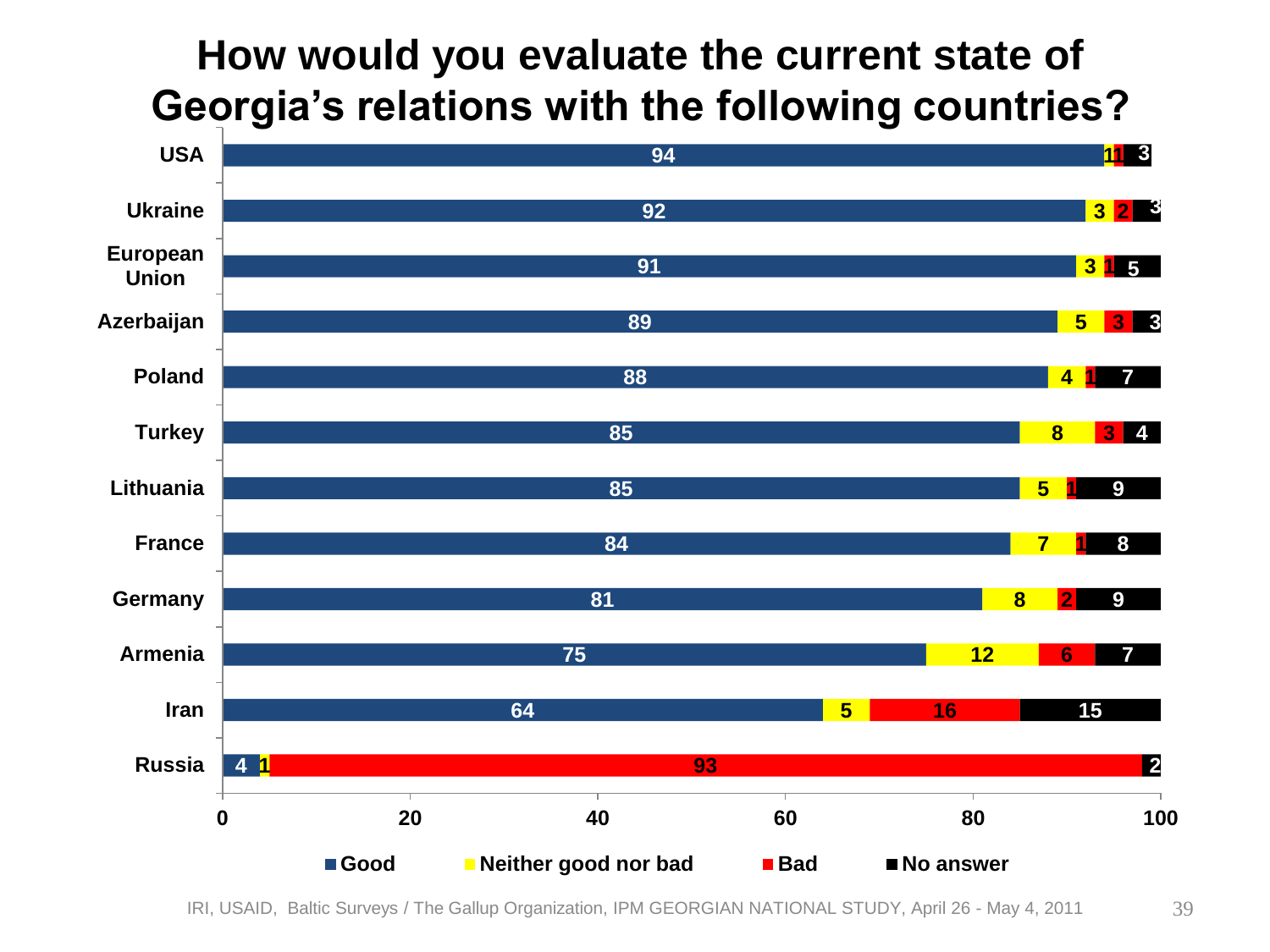#### **Which countries are the most important partners for Georgia and which comprise the greatest political and economic threat?**



IRI, USAID, Baltic Surveys / The Gallup Organization, IPM GEORGIAN NATIONAL STUDY, April 26 - May 4, 2011 40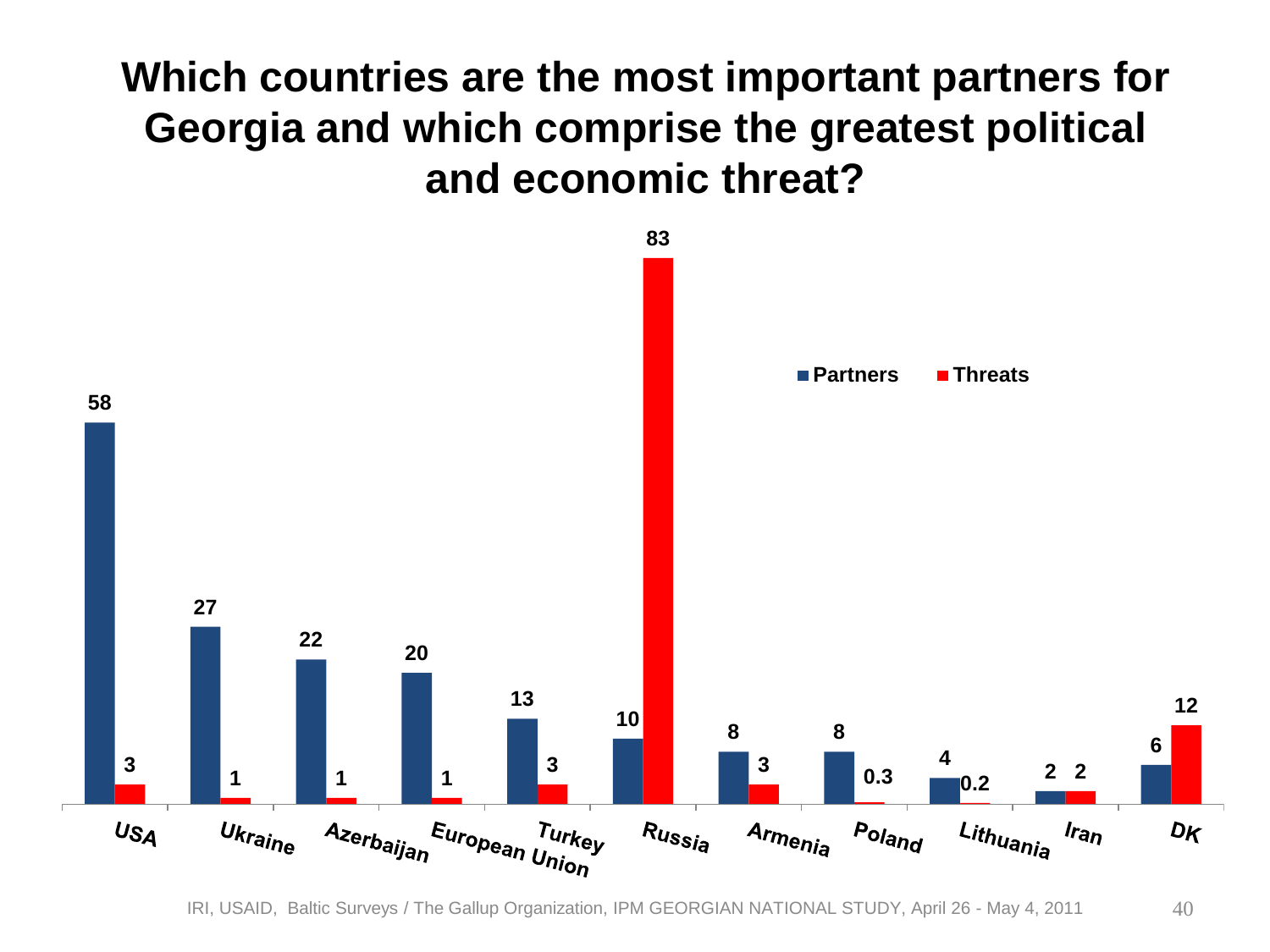#### **Will the Georgian government improve relations between Georgia and Russia?**



IRI, USAID, Baltic Surveys / The Gallup Organization, IPM GEORGIAN NATIONAL STUDY, April 26 - May 4, 2011 41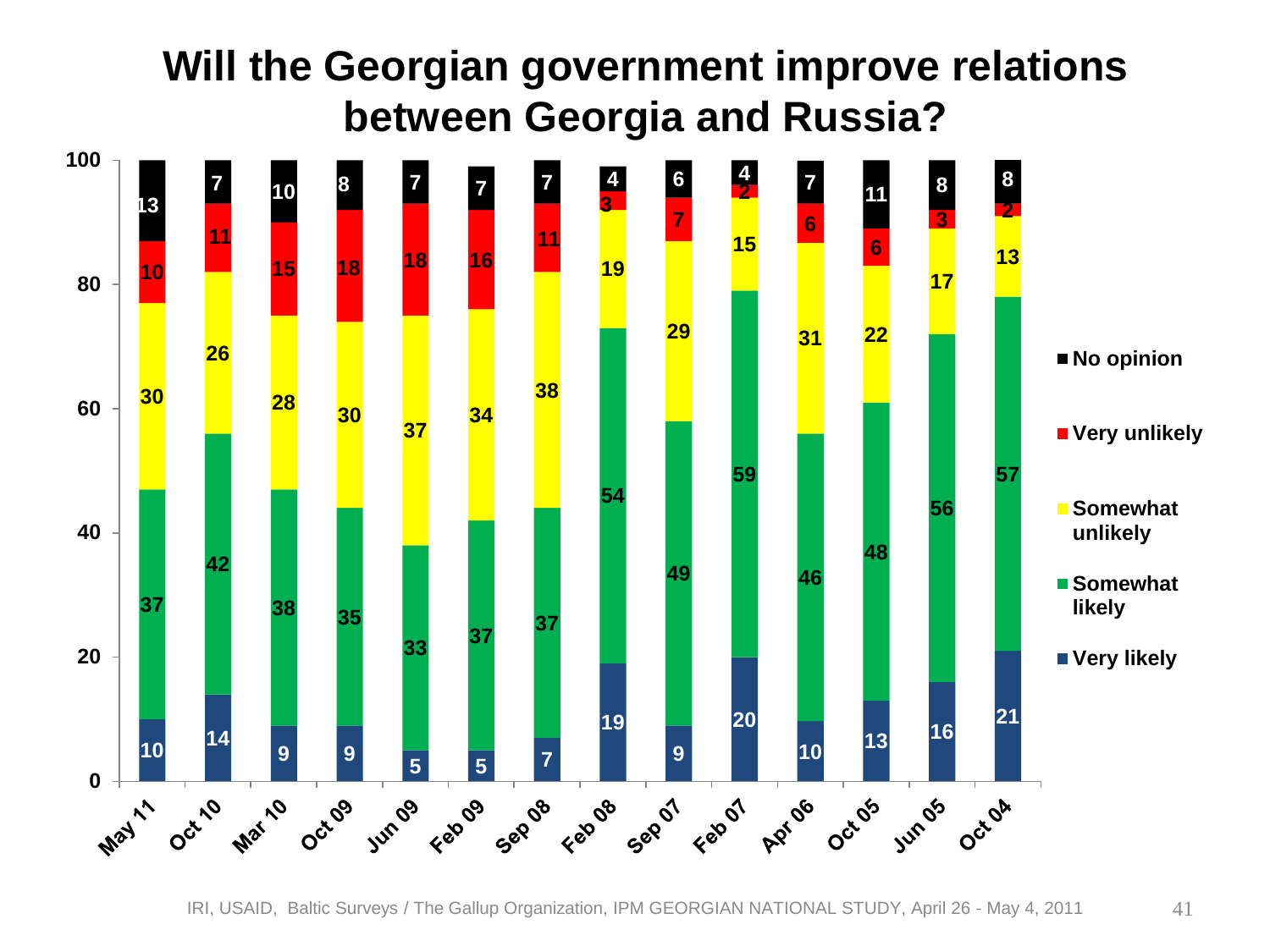### **Will the Georgian government solve the problems related to Abkhazia and South Ossetia?**



IRI, USAID, Baltic Surveys / The Gallup Organization, IPM GEORGIAN NATIONAL STUDY, April 26 - May 4, 2011 42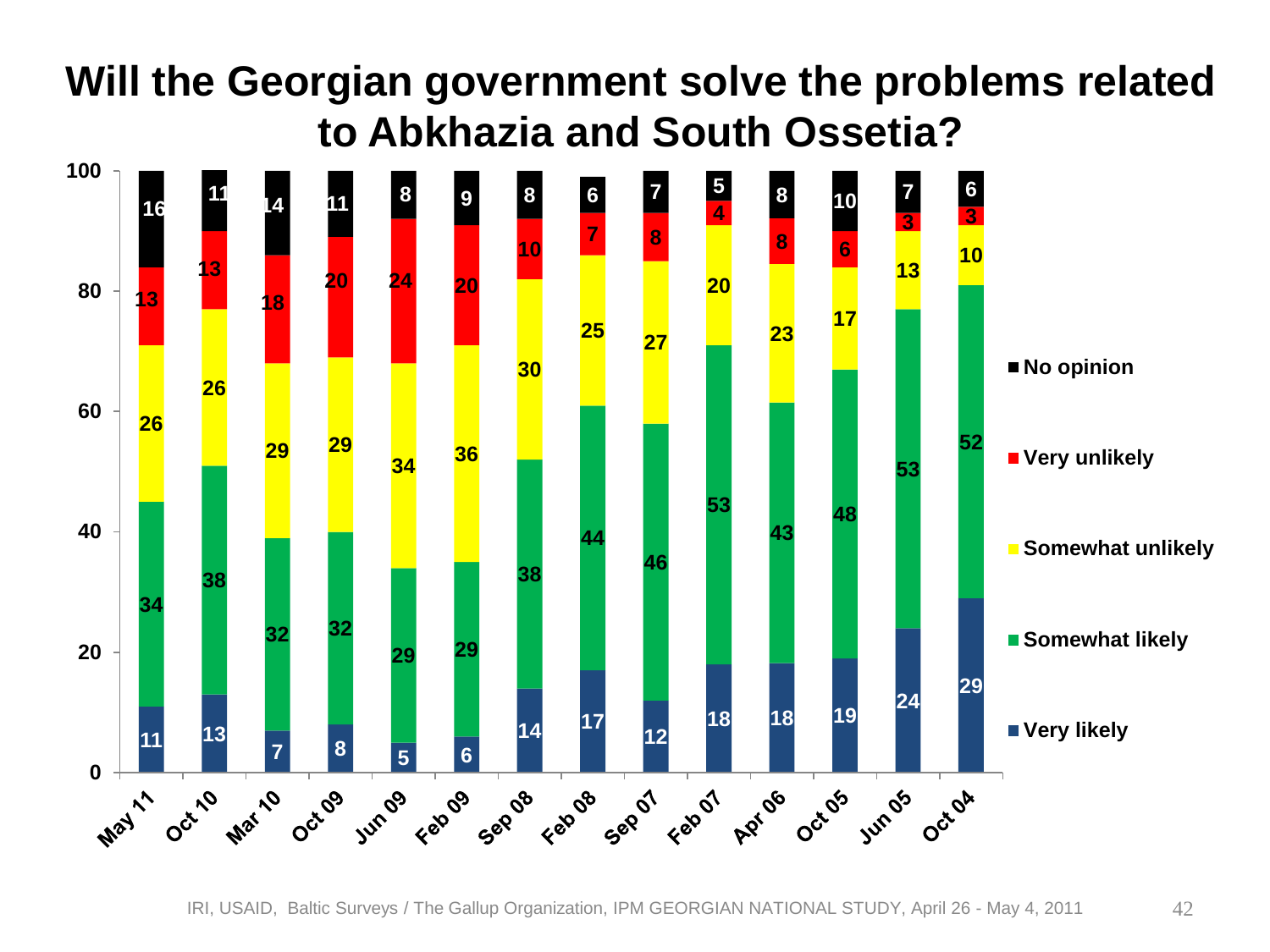#### **Would you support efforts to open the Russian market to Georgian goods?**



IRI, USAID, Baltic Surveys / The Gallup Organization, IPM GEORGIAN NATIONAL STUDY, April 26 - May 4, 2011 43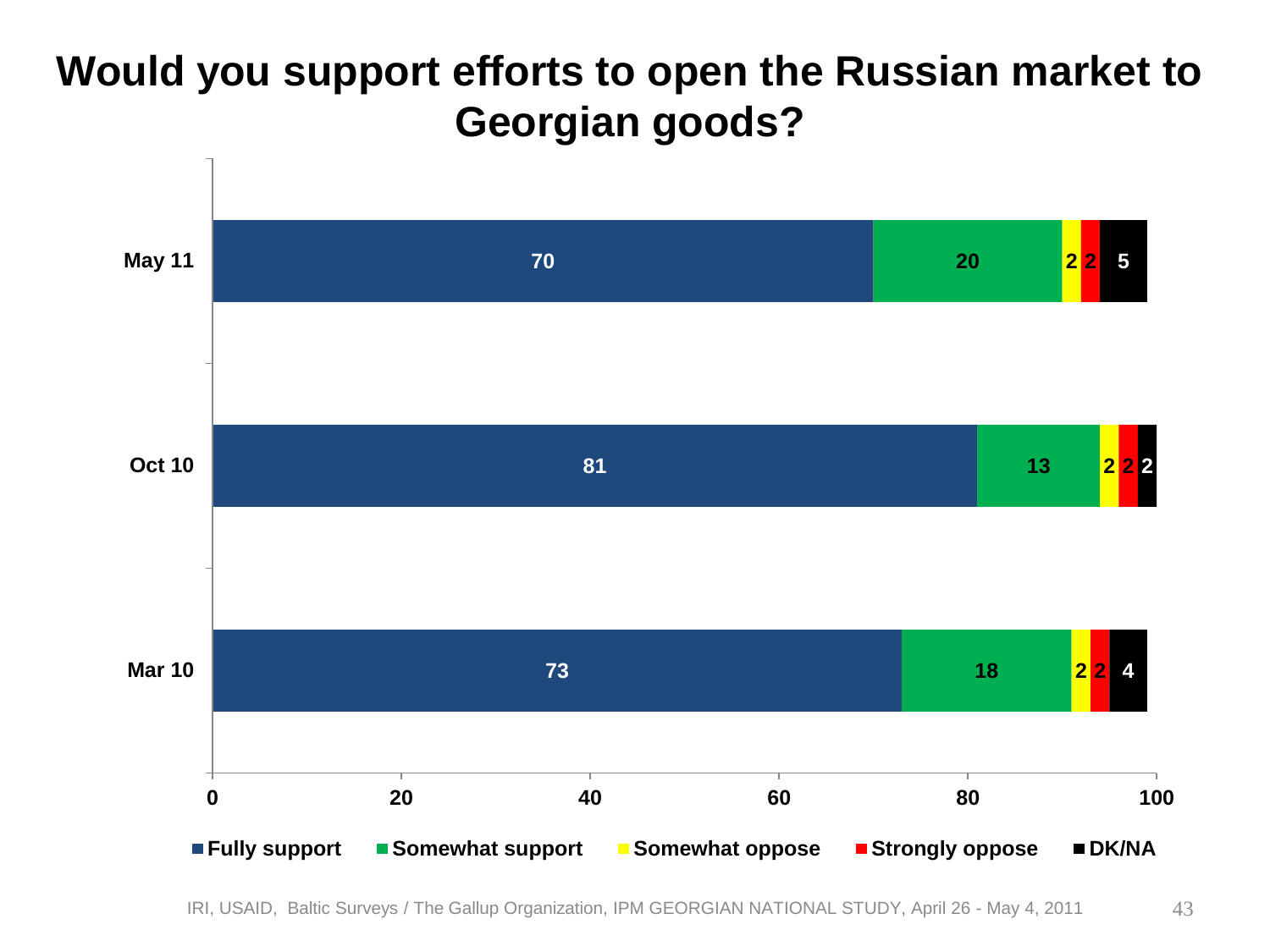#### **Would you support further dialogue with Russia?**

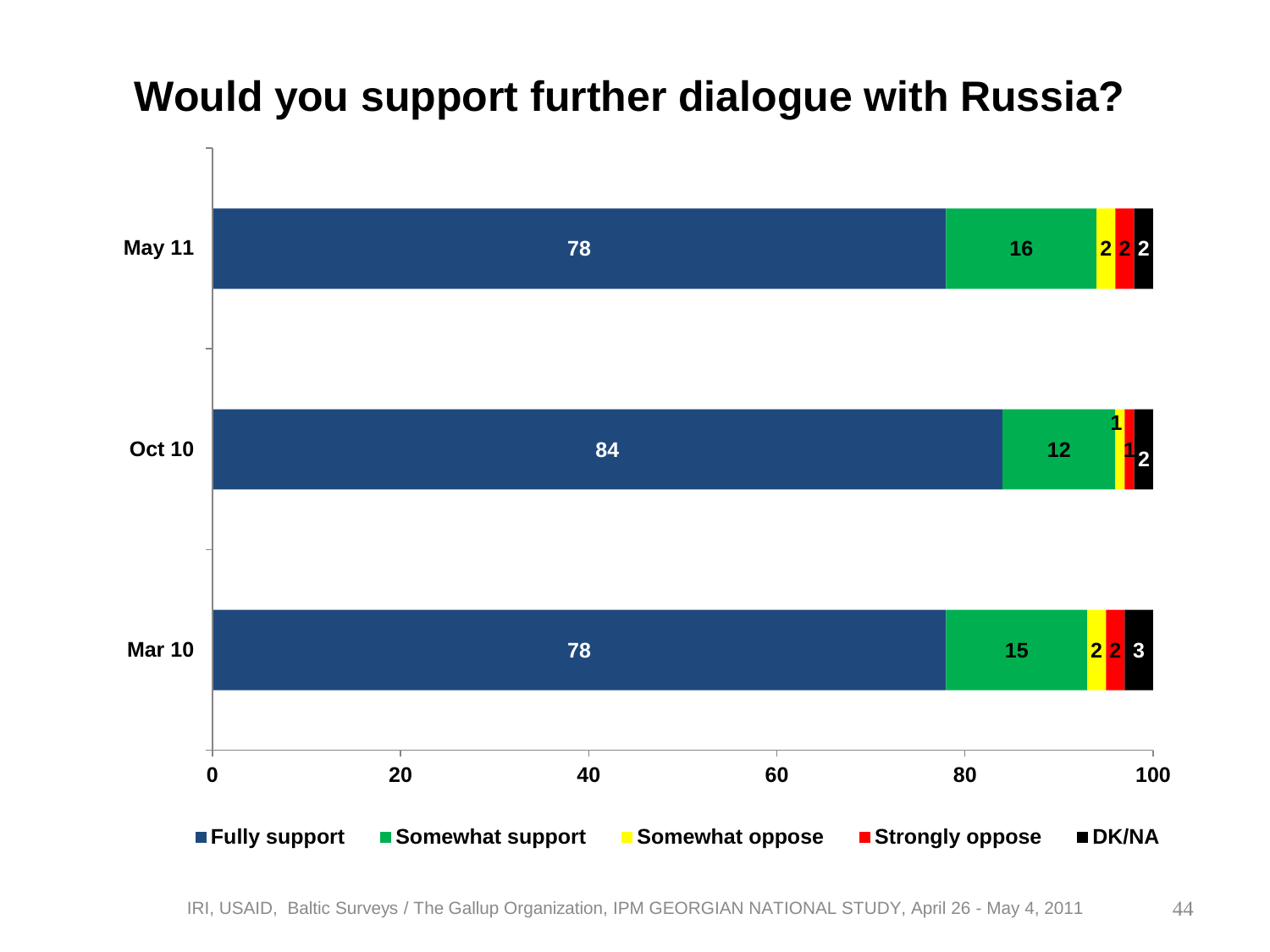#### **Who should engage in the dialogue? (those supporting further dialogue, N = 1,412)**

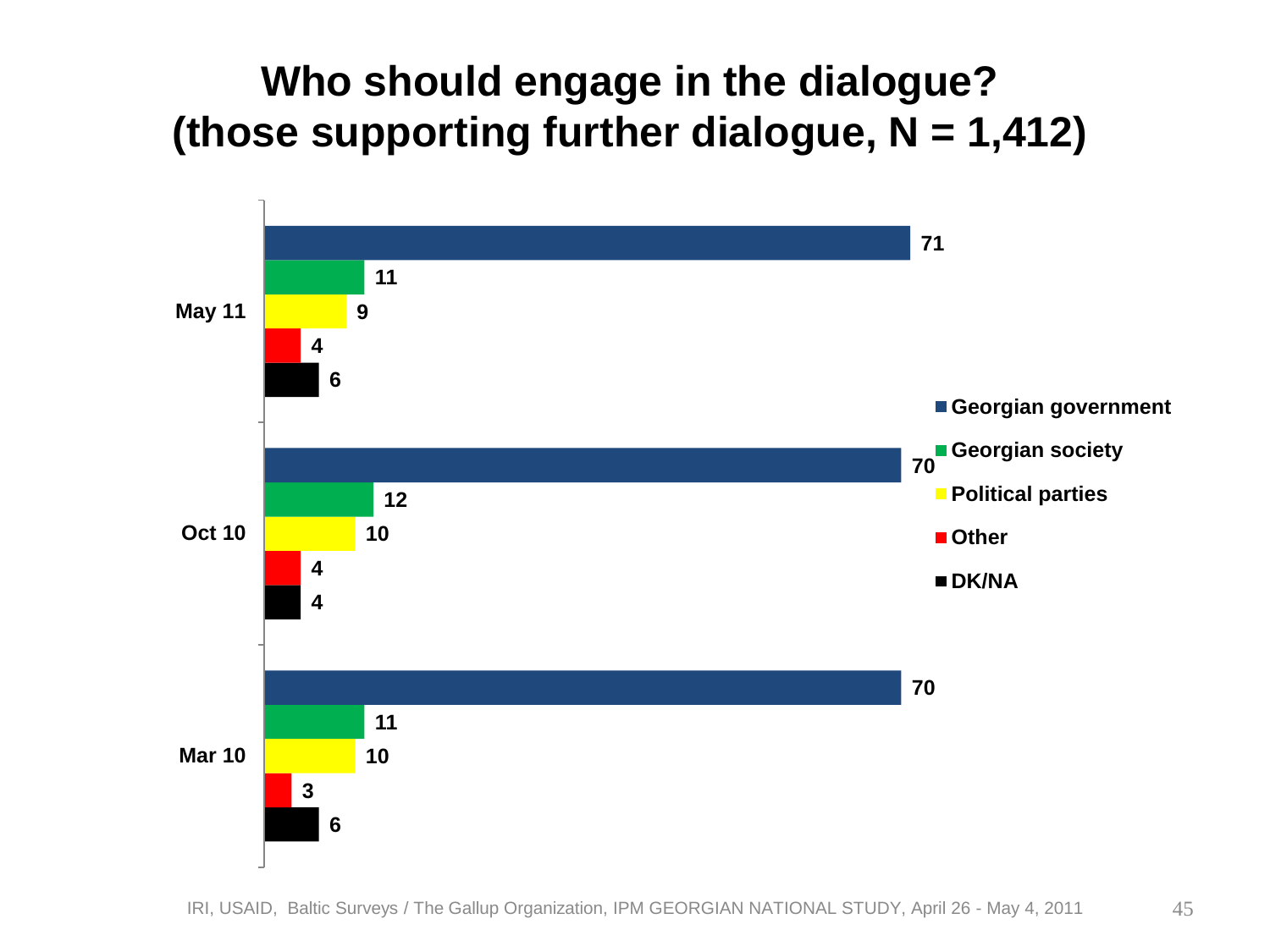### **Do you support Georgia joining NATO?**

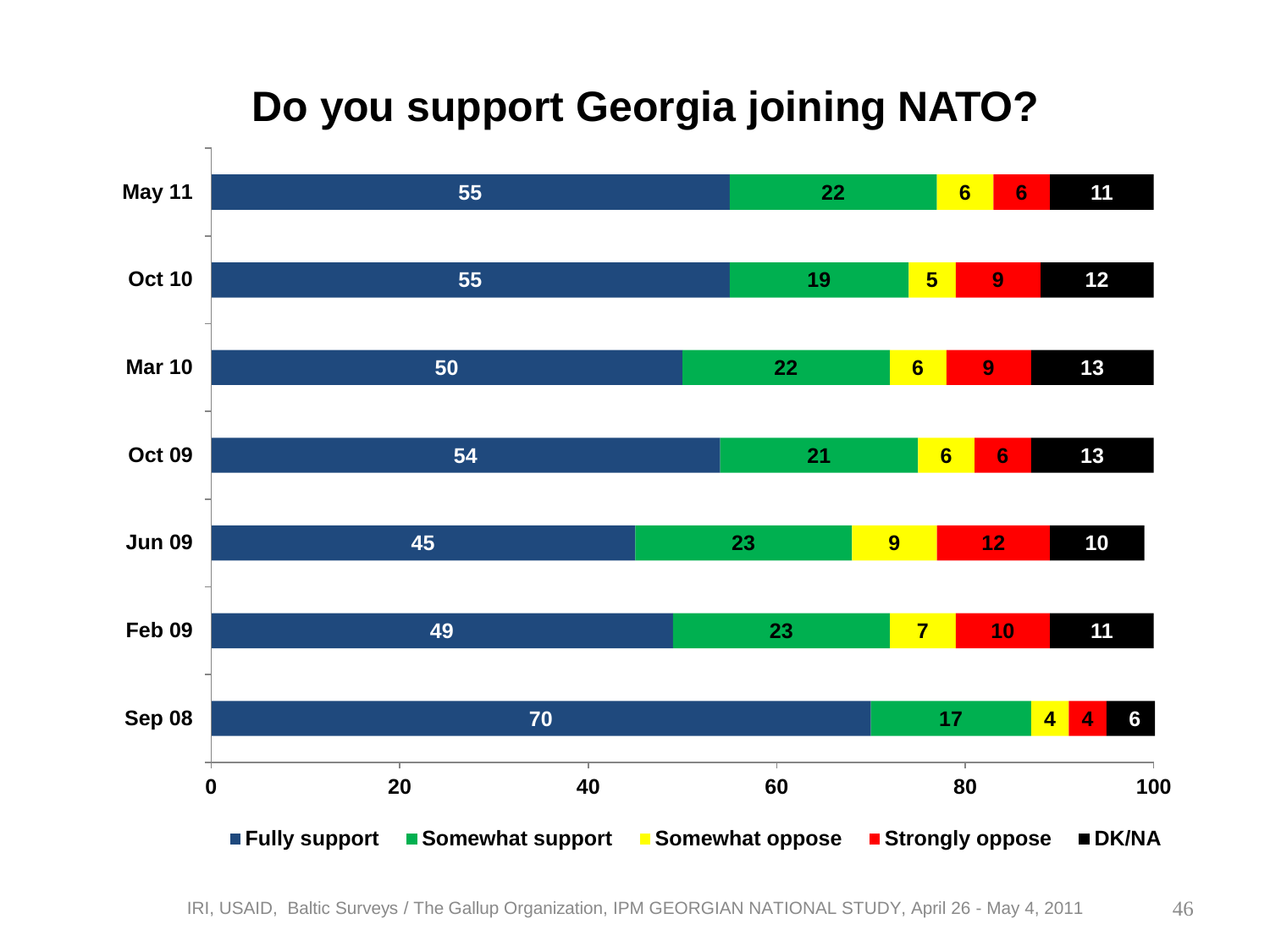#### **What is more important to you: Georgia joining NATO or Georgia joining the European Union?**

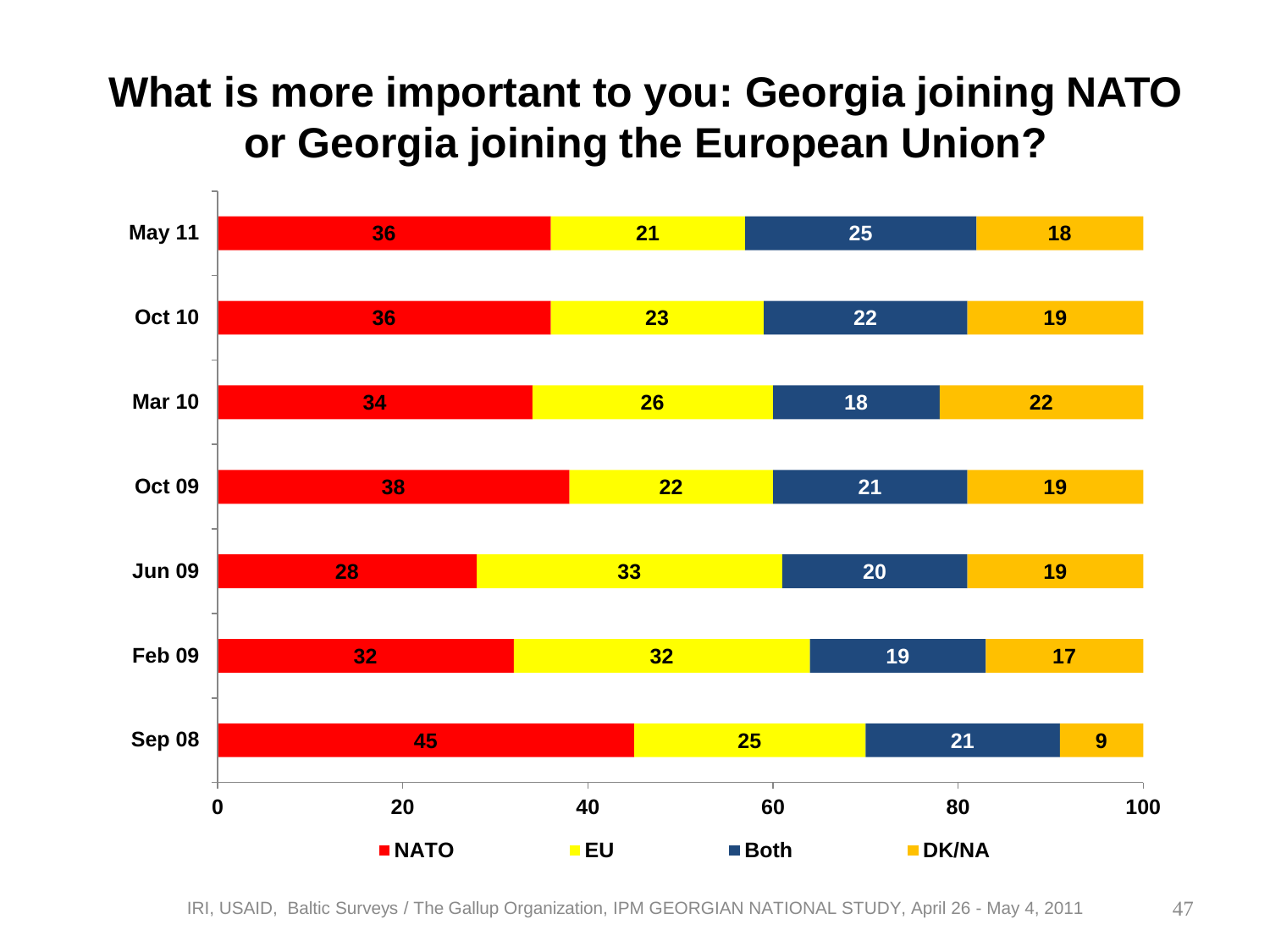#### **When do you think Georgia will become a member of NATO?**



\*In 2007 and 2008 years the answer category was "In 2008", in February 2009 this answer category was changed to "In 2009" \*\* Included from March 2010

\_\_\_\_\_\_\_\_\_\_\_\_\_\_\_\_\_\_\_\_\_\_\_\_\_\_\_\_\_\_\_\_\_\_\_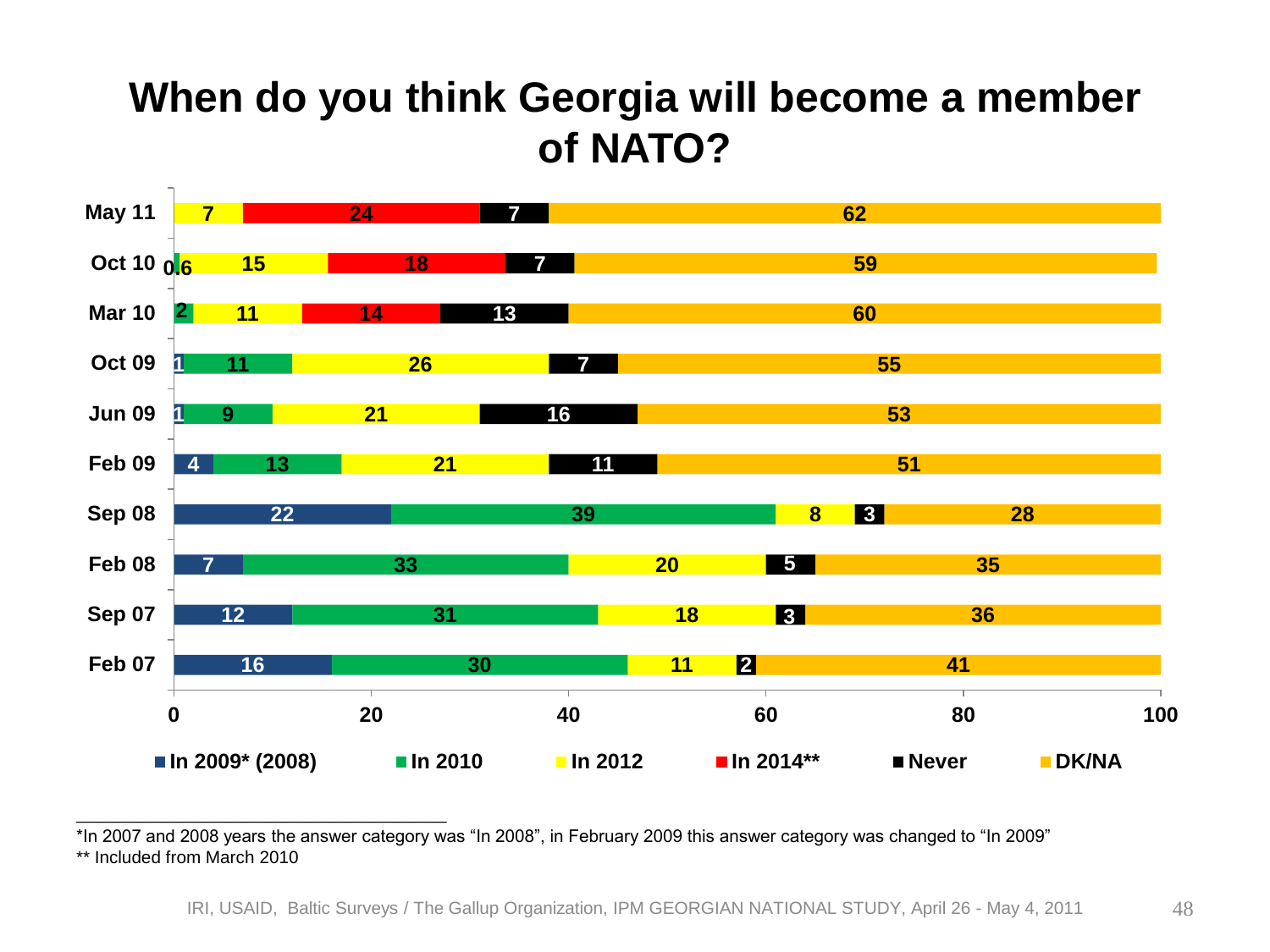#### **What in your opinion, hinders Georgia's membership in NATO?**

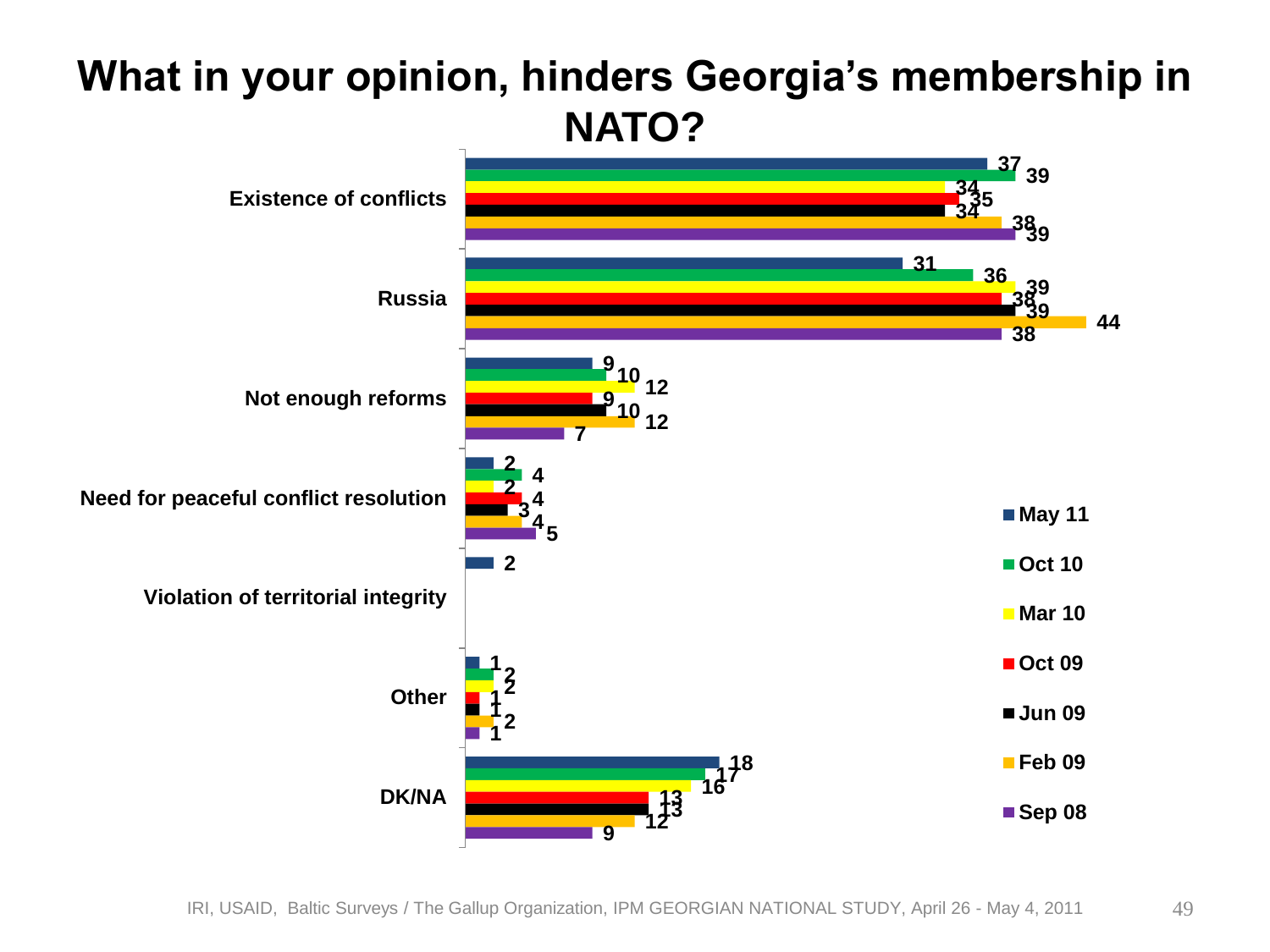#### **Do you support an international peacekeeping force in Georgia?**

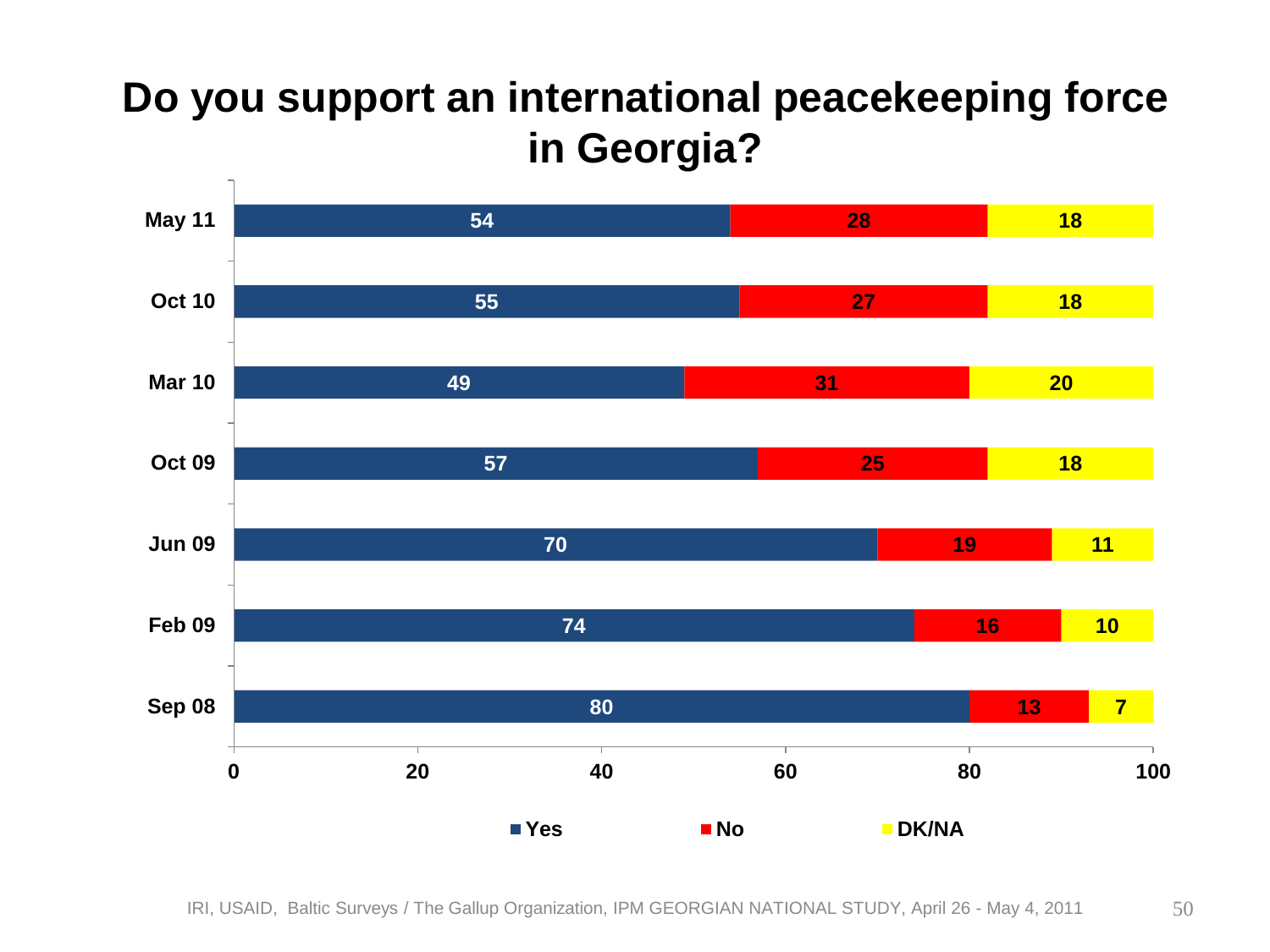#### **If yes, which country or international organization should provide the peacekeeping force? (N = 806)**

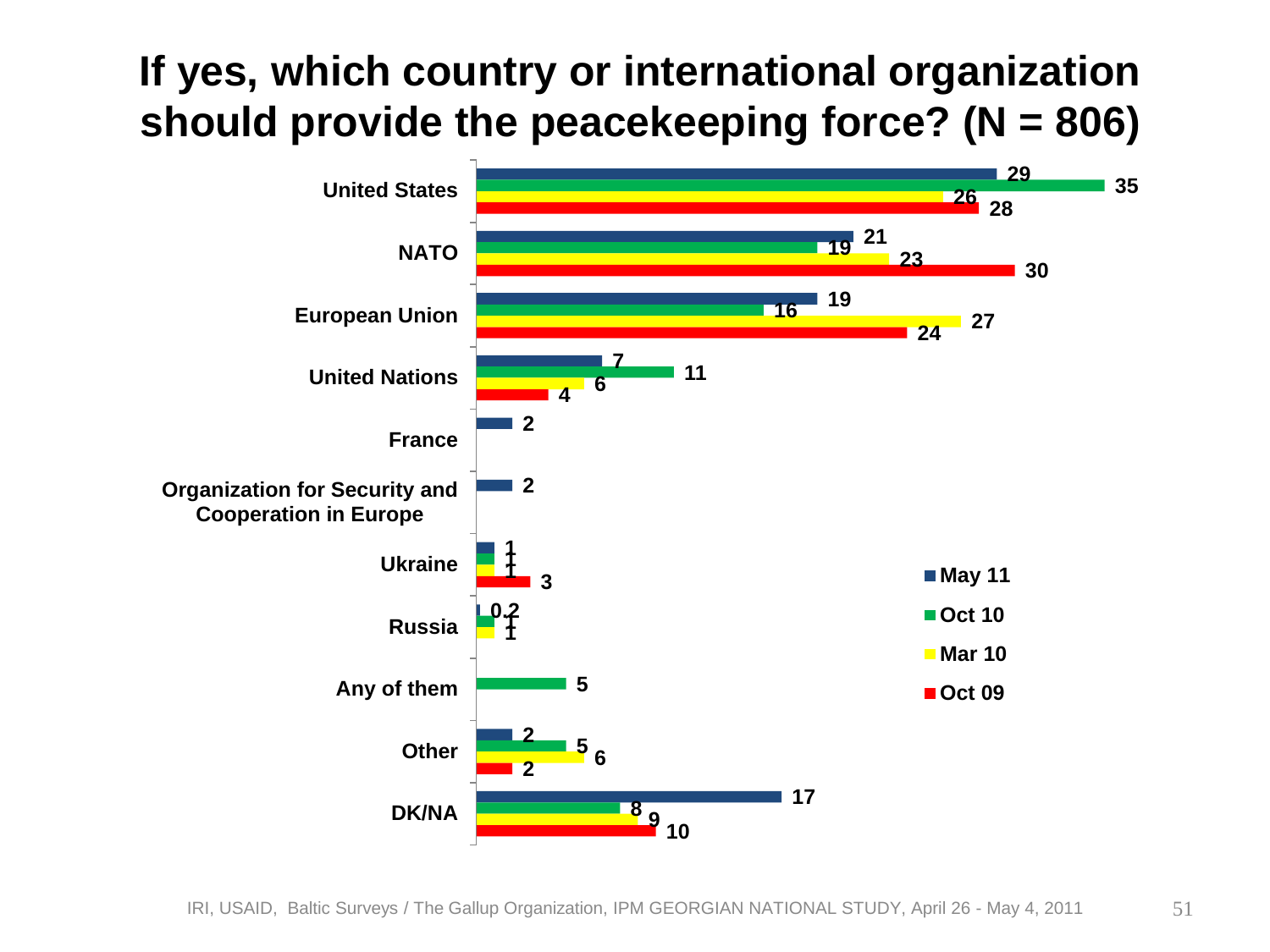#### **Do you think that Russian aggression against Georgia is over or is it still going on?**



IRI, USAID, Baltic Surveys / The Gallup Organization, IPM GEORGIAN NATIONAL STUDY, April 26 - May 4, 2011 52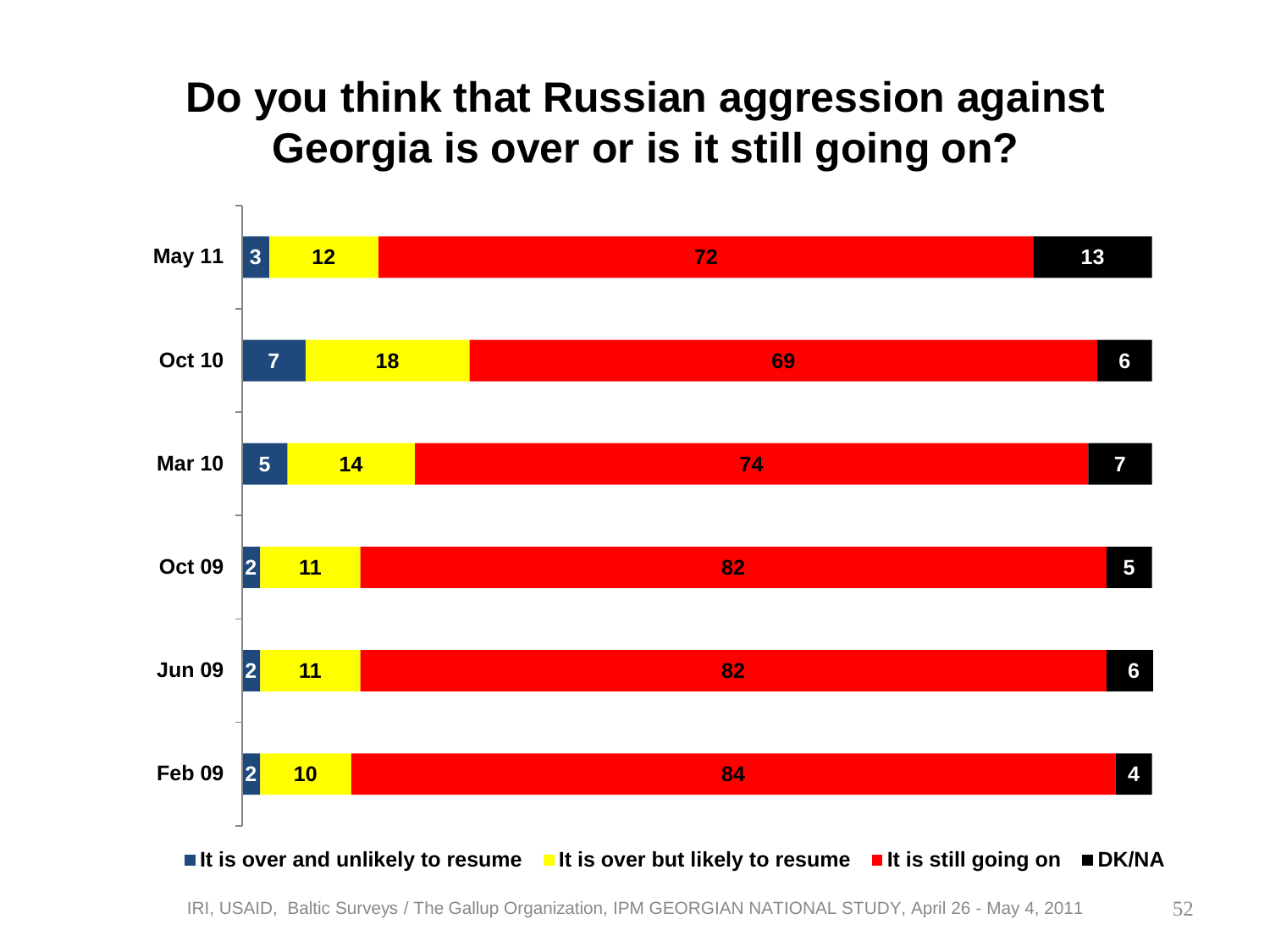# **INSTITUTIONS**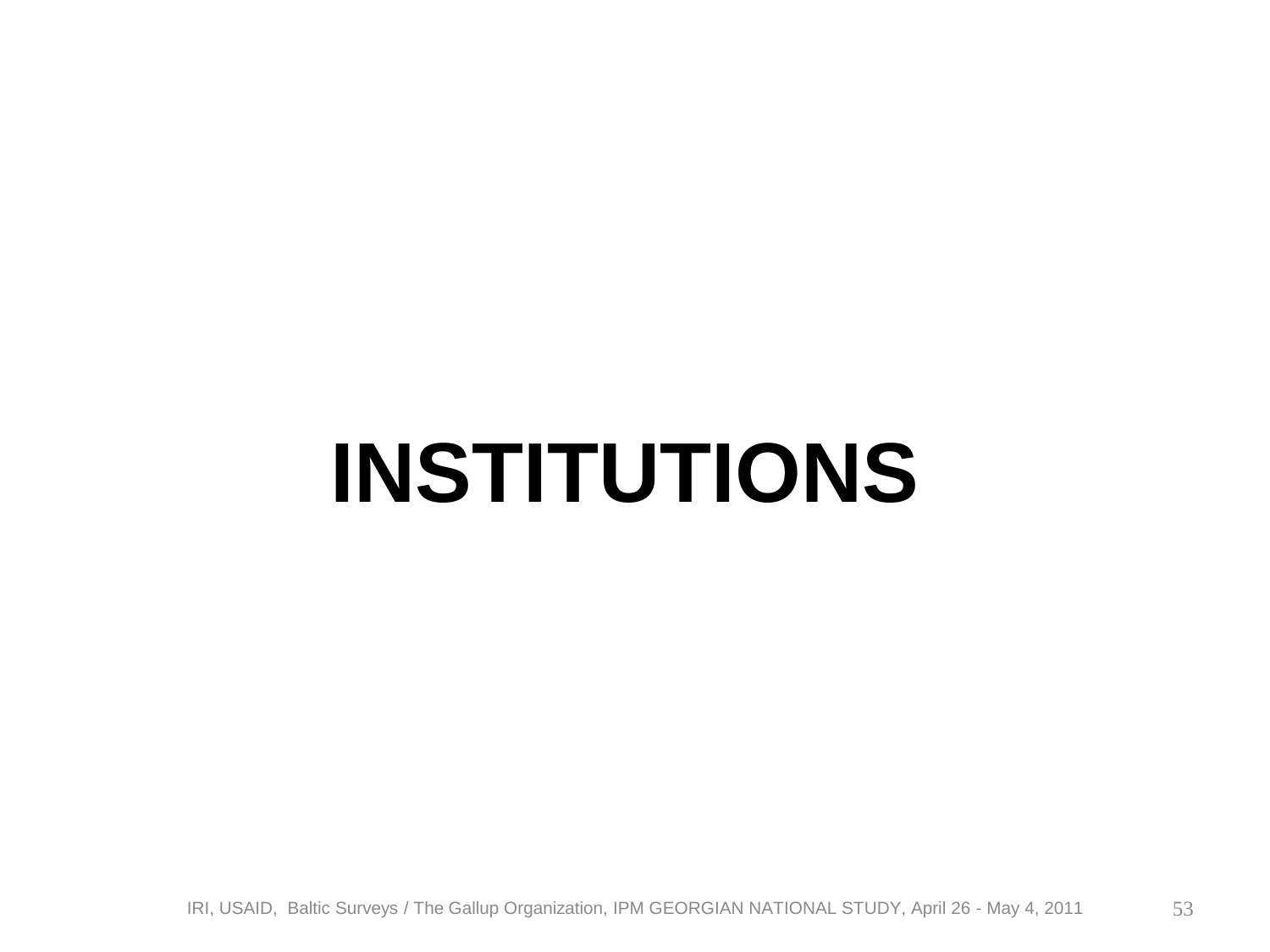#### **What is your opinion on the work of the following institutions?**

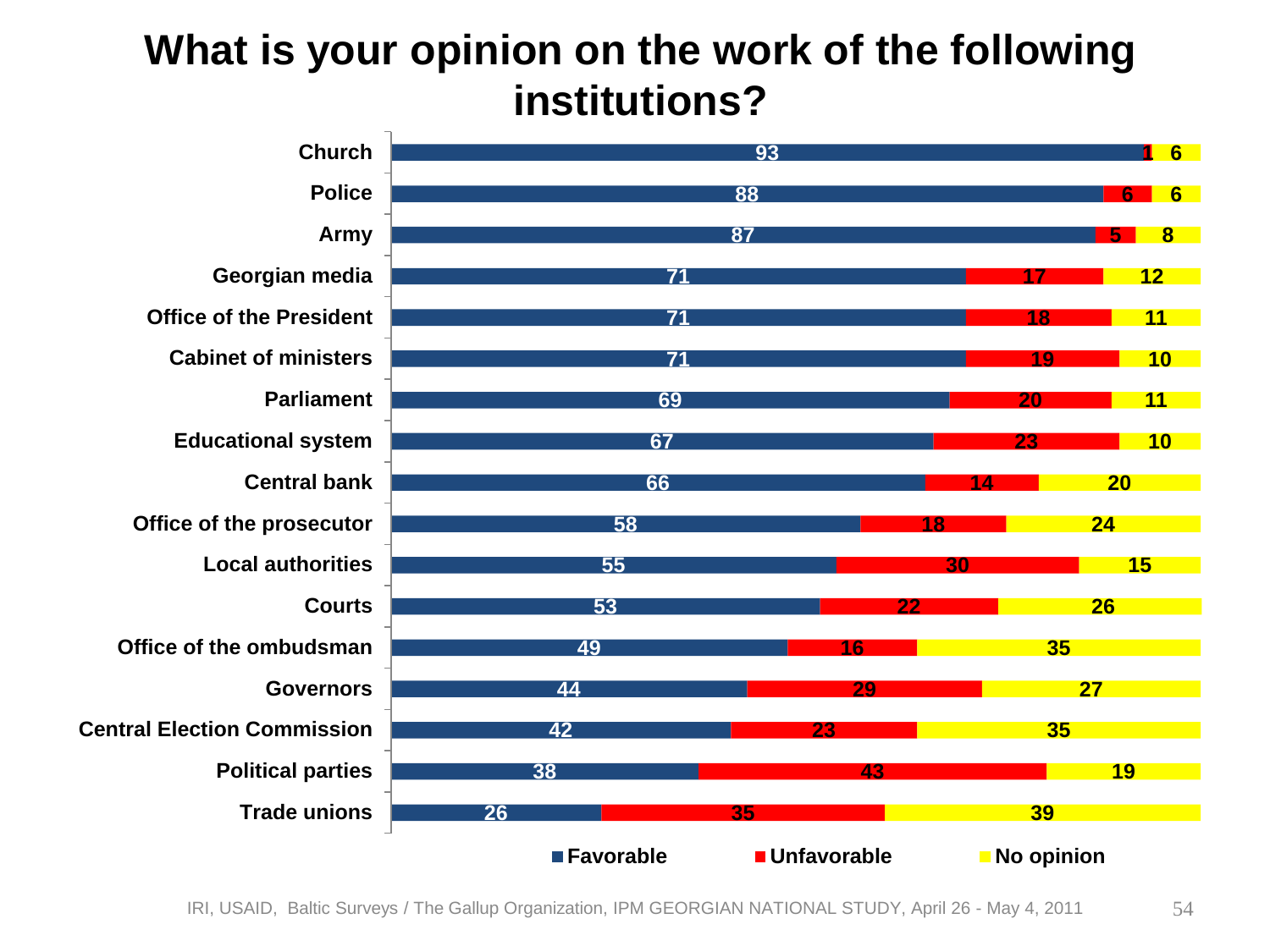# **SOURCES OF INFORMATION**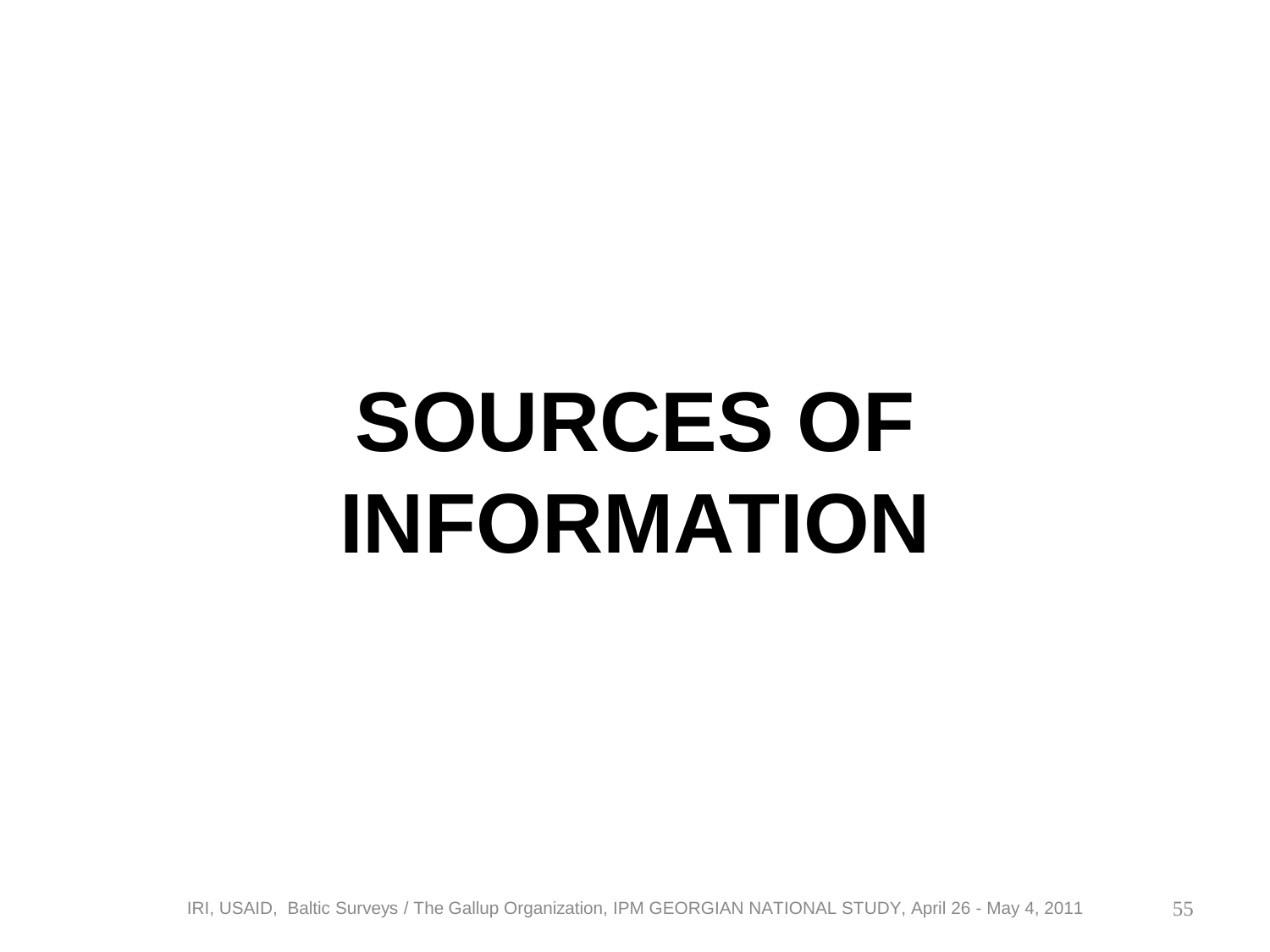#### **Which of these sources do you use for obtaining political information?**

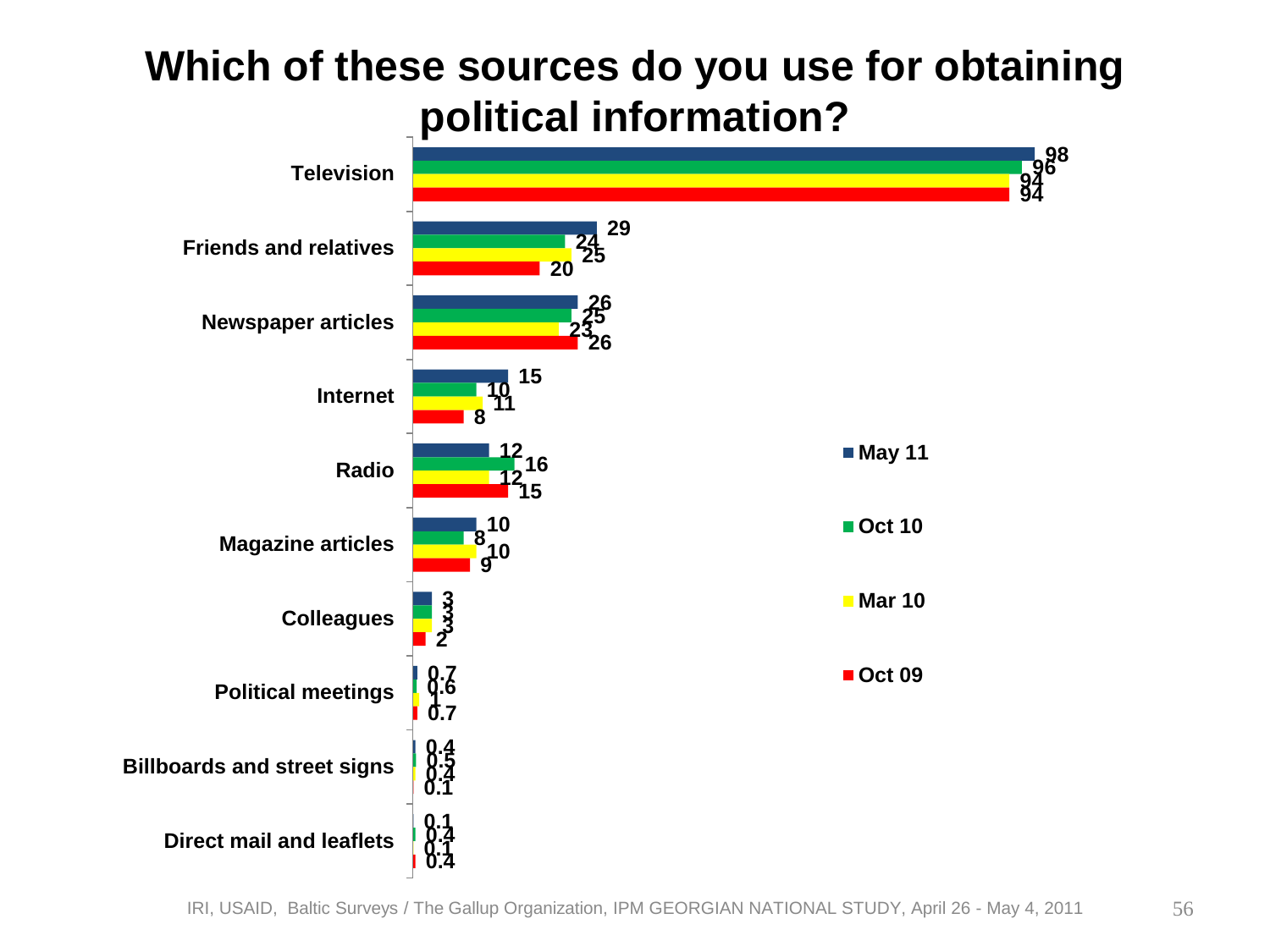#### **Is Georgian mass media free to express various political views or is there government control over media content?**

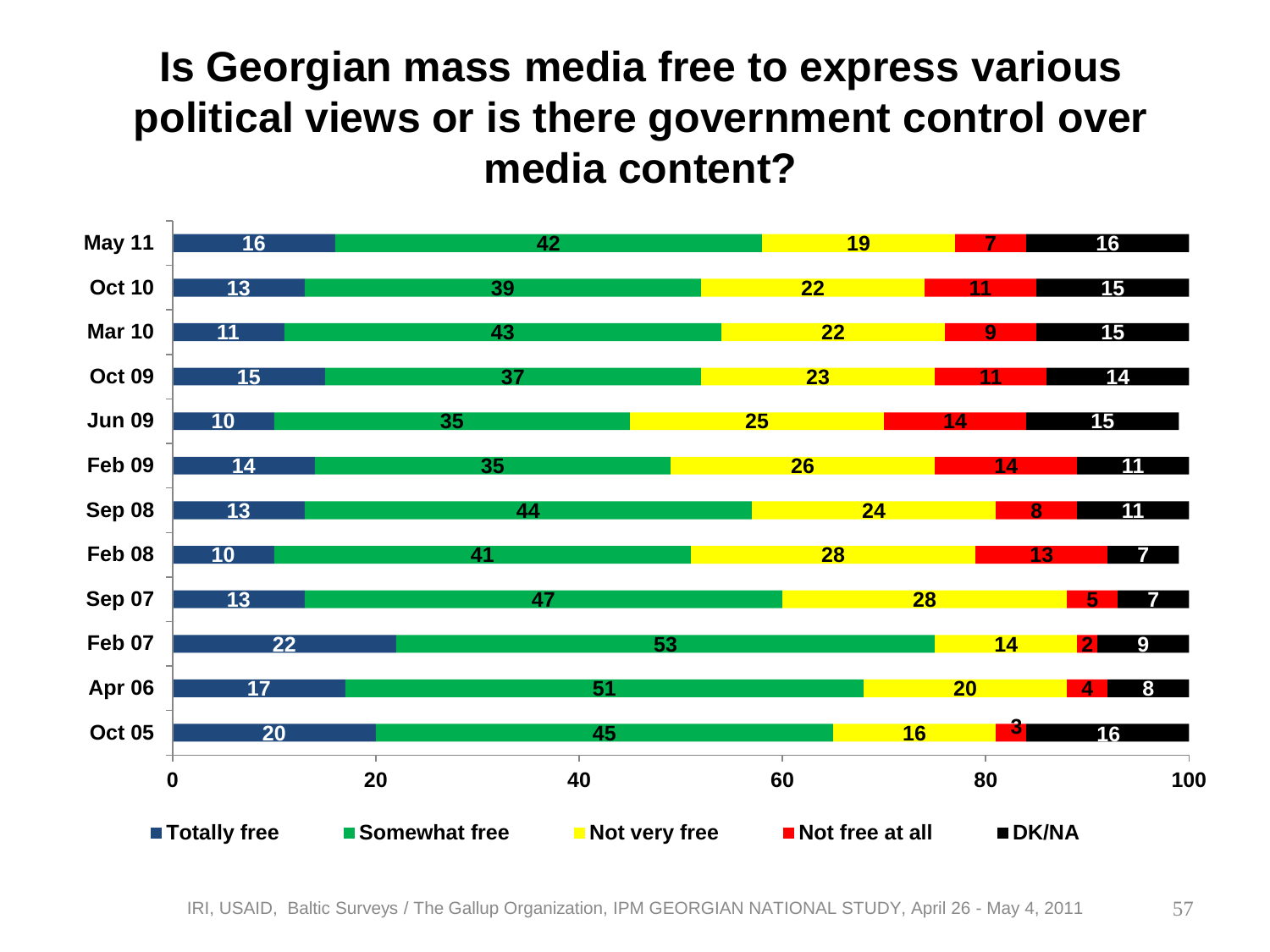**Why do you think that Georgian mass media is not free to express various political views? (N = 394)**

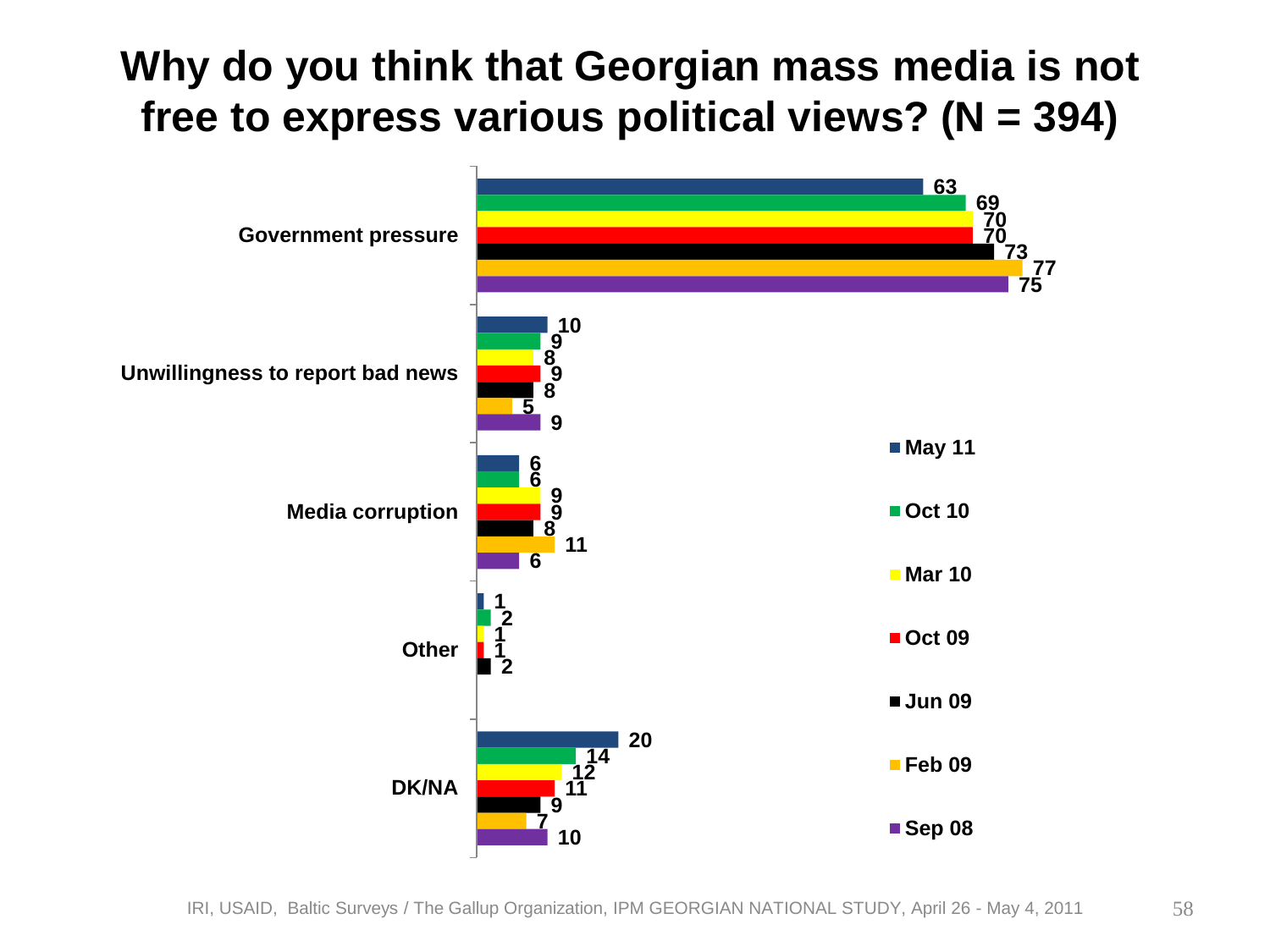#### **Do you think that activities of opposition parties are given enough time on national TV channel head lines?**

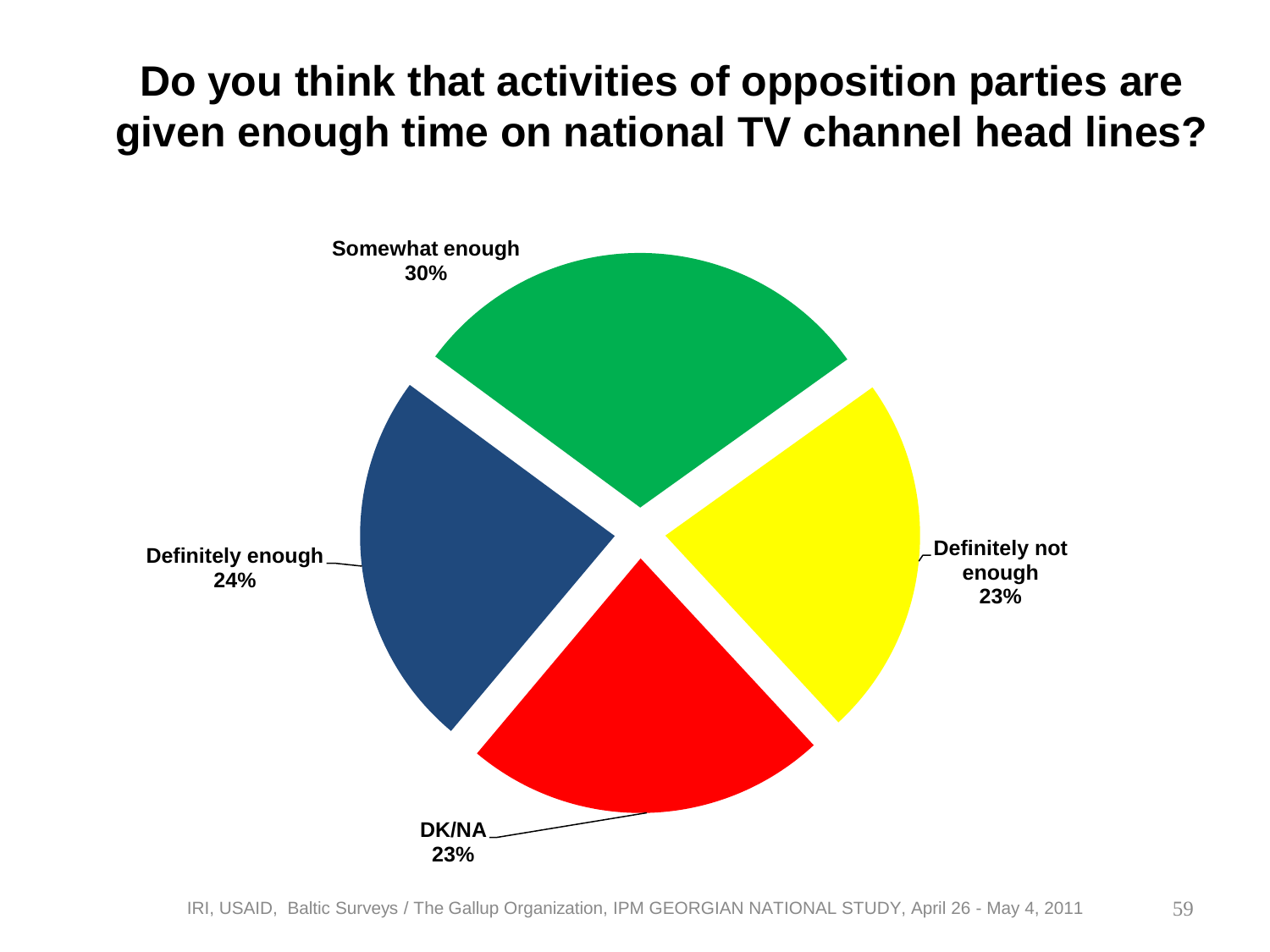#### **How many times per week do you access the Internet?**



**Every day 5-6 times per week 3-4 times per week 1-2 times per week Less often Never DK/NA**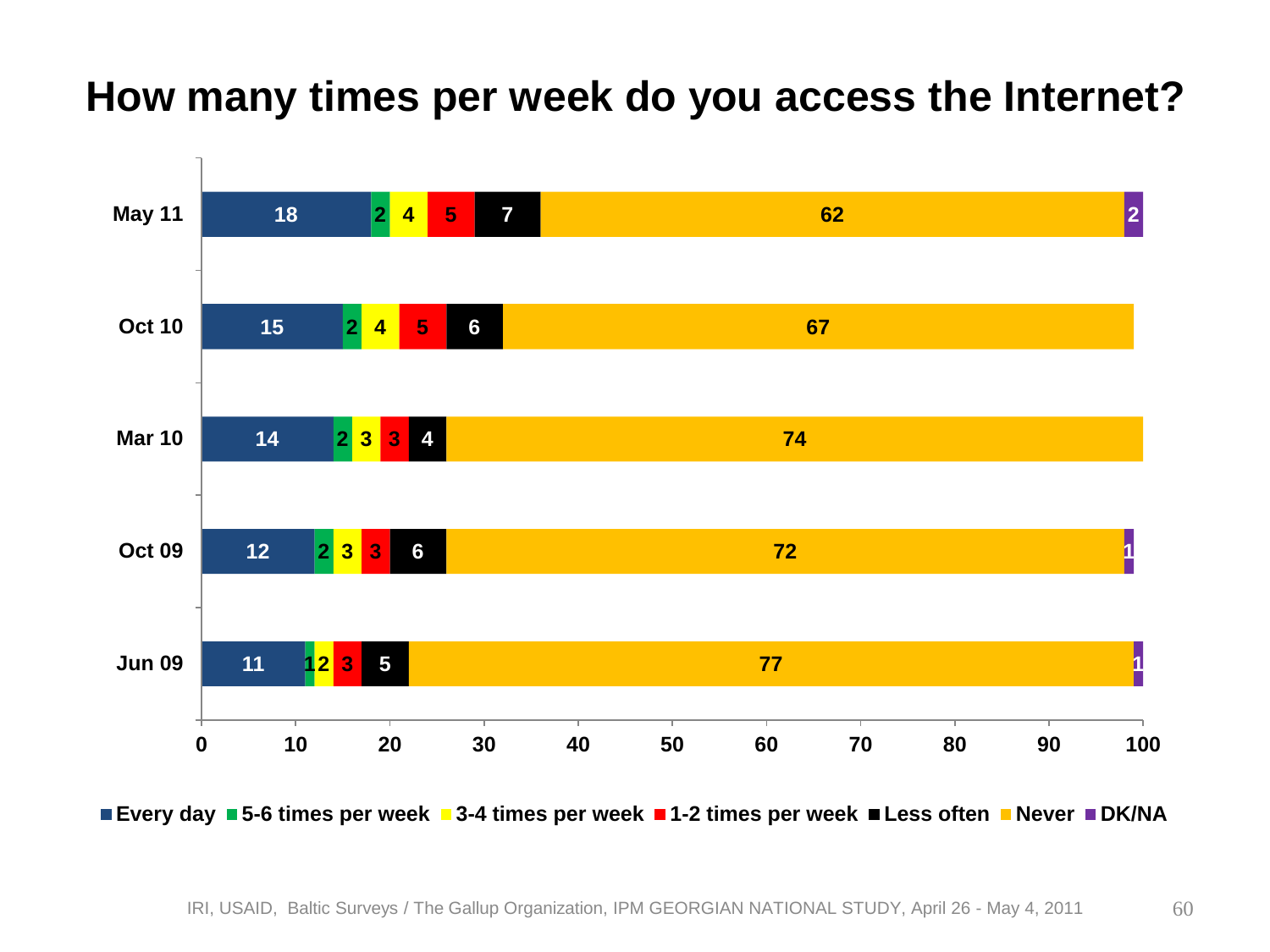#### **If you do, from where do you access the Internet?**

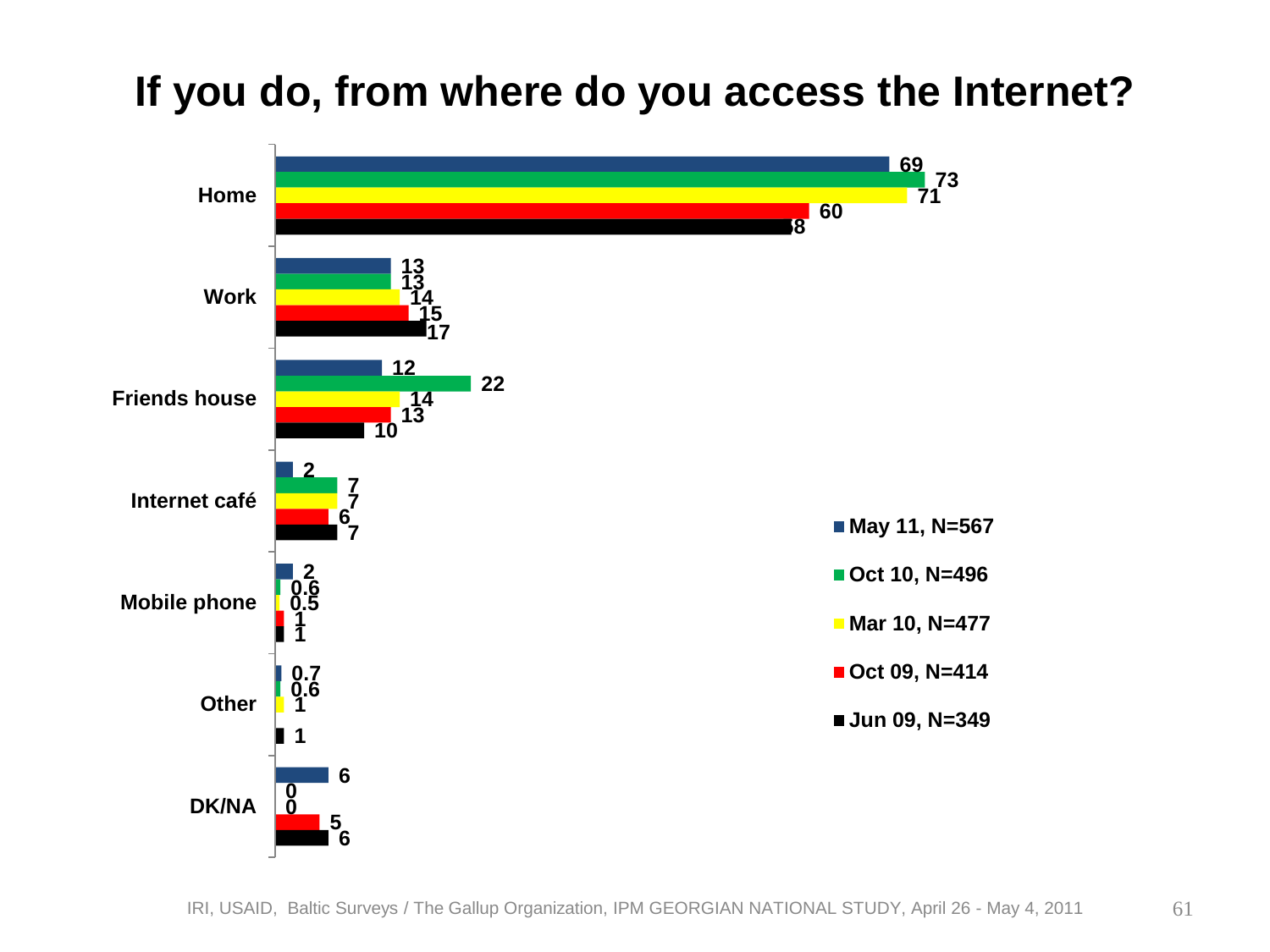#### **Do you support the President's initiative to strengthen the teaching of the Georgian language in Kvemo Kartli and Javakheti regions?**

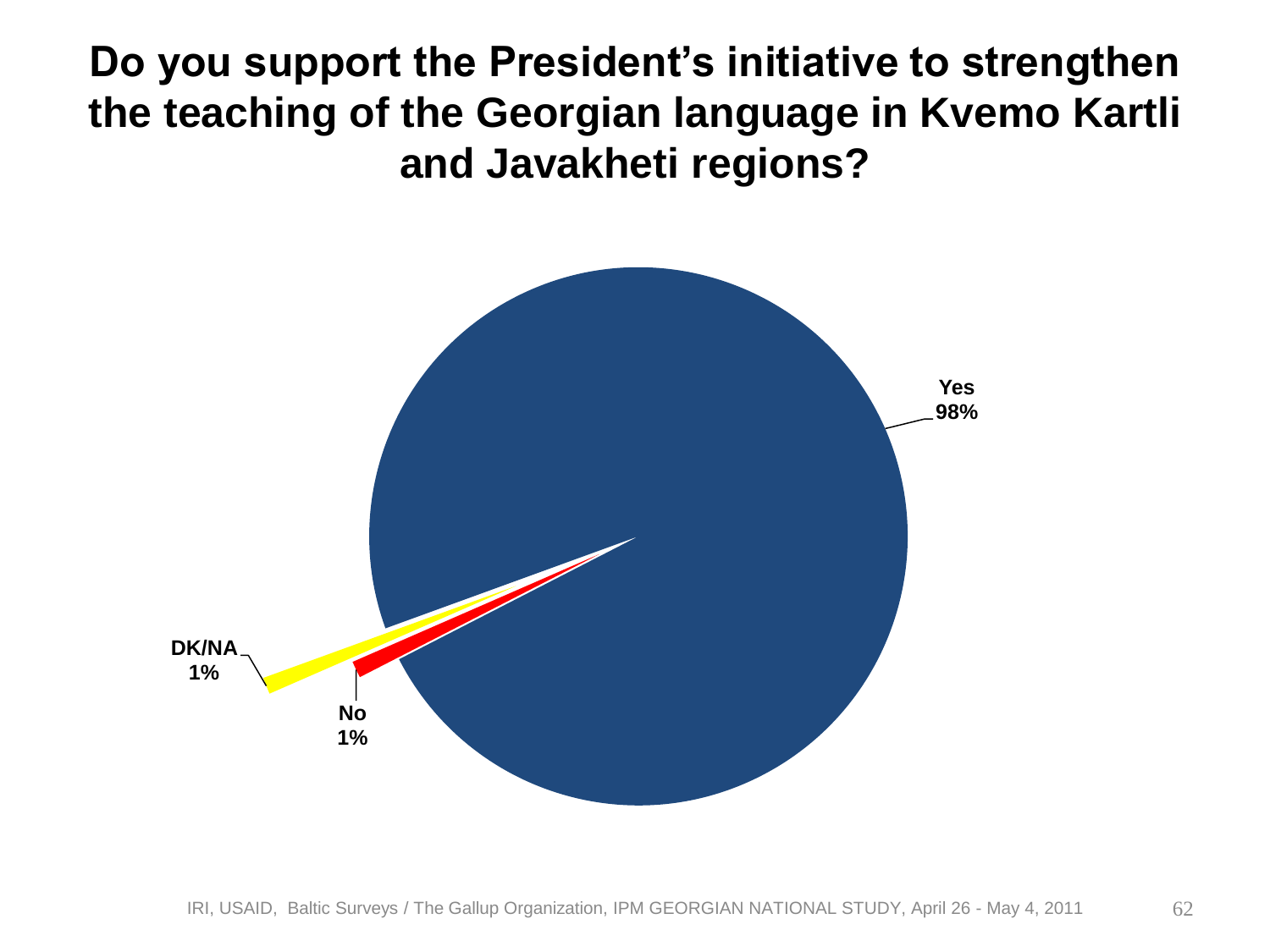#### **Do you support the institution of teachers' certification exams that are aimed at raising their qualifications?**

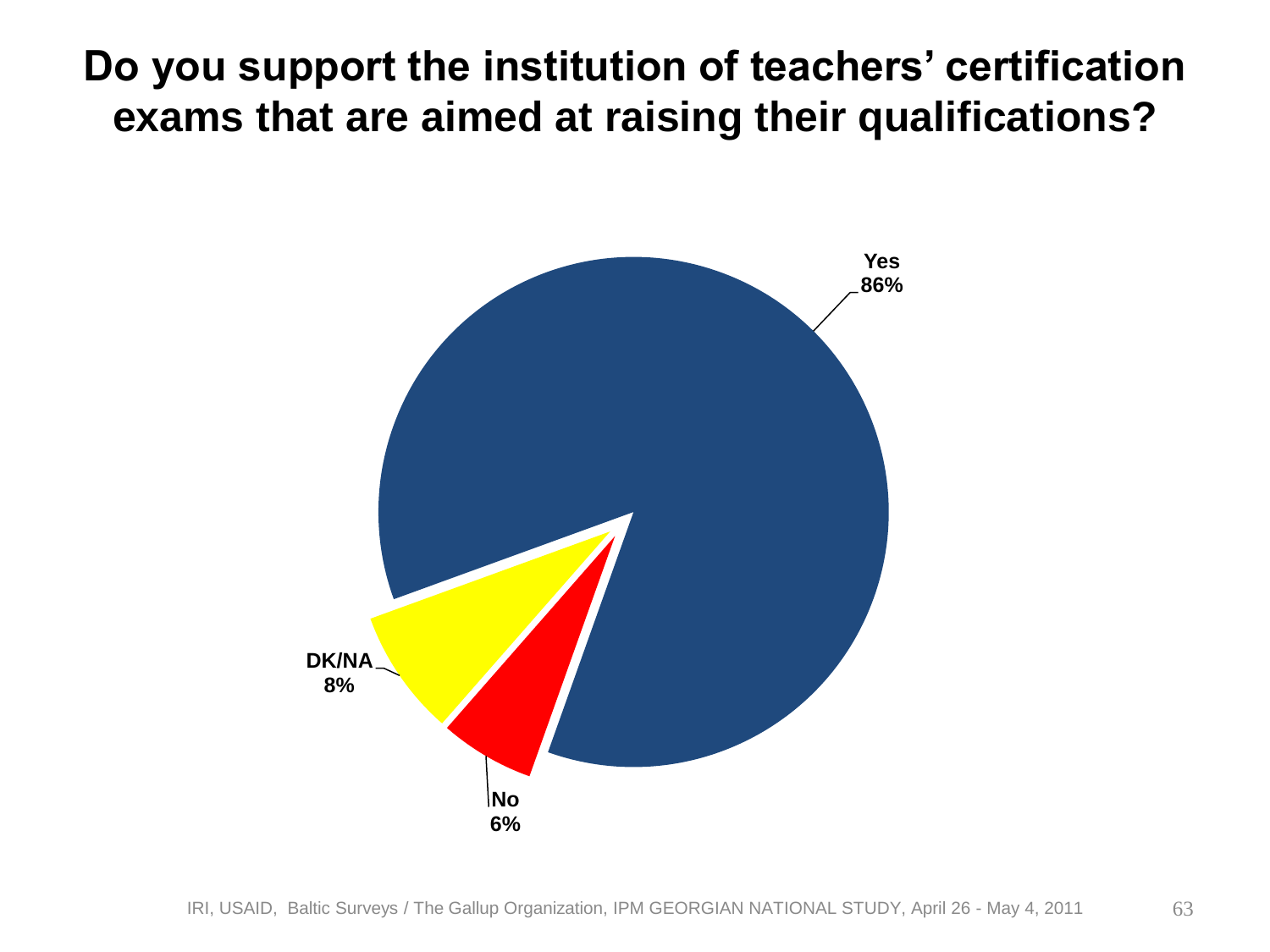#### **Do you support the idea of building a branch of an American technical university in Batumi?**

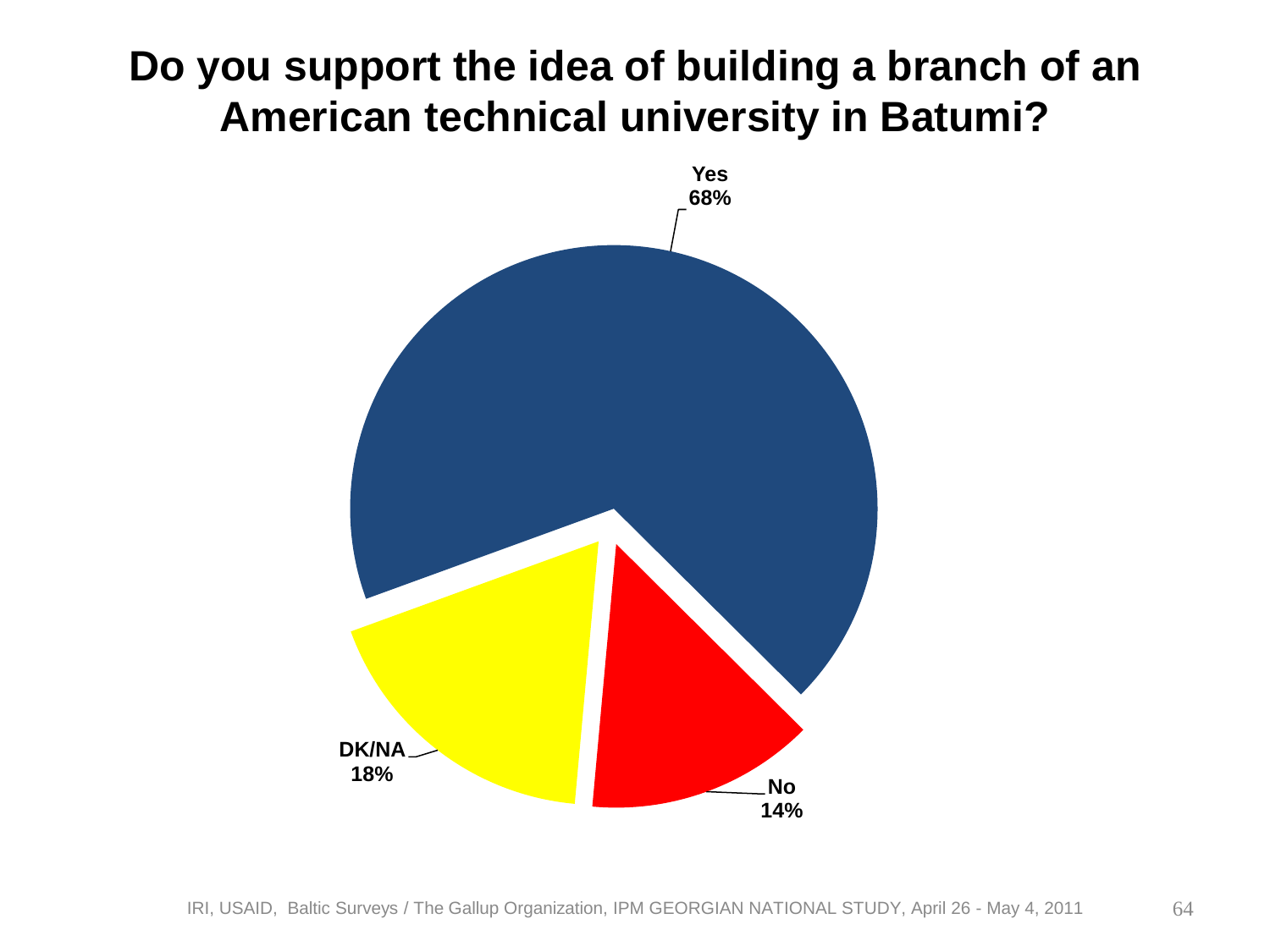### **SOCIO-DEMOGRAPHICS**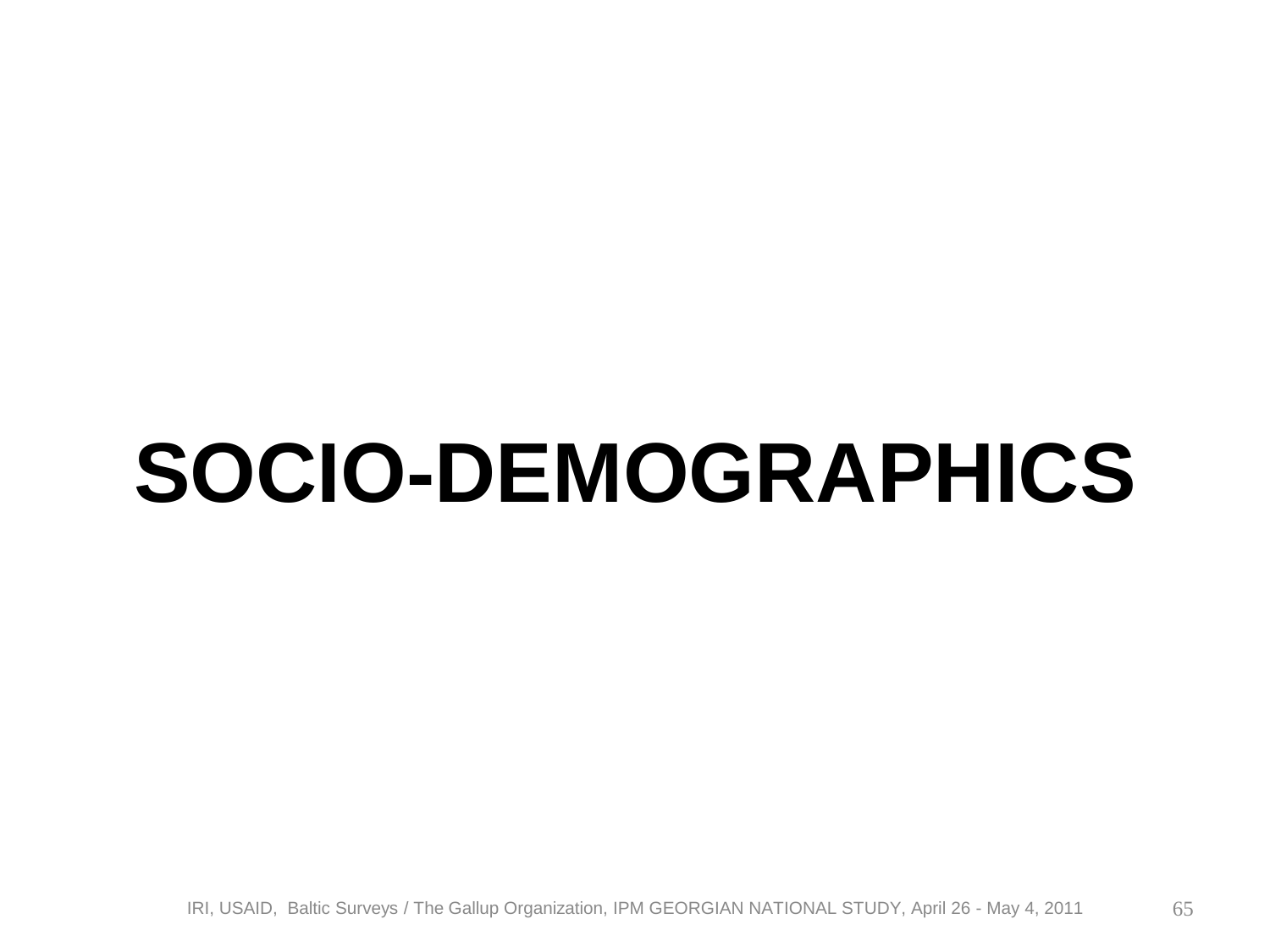

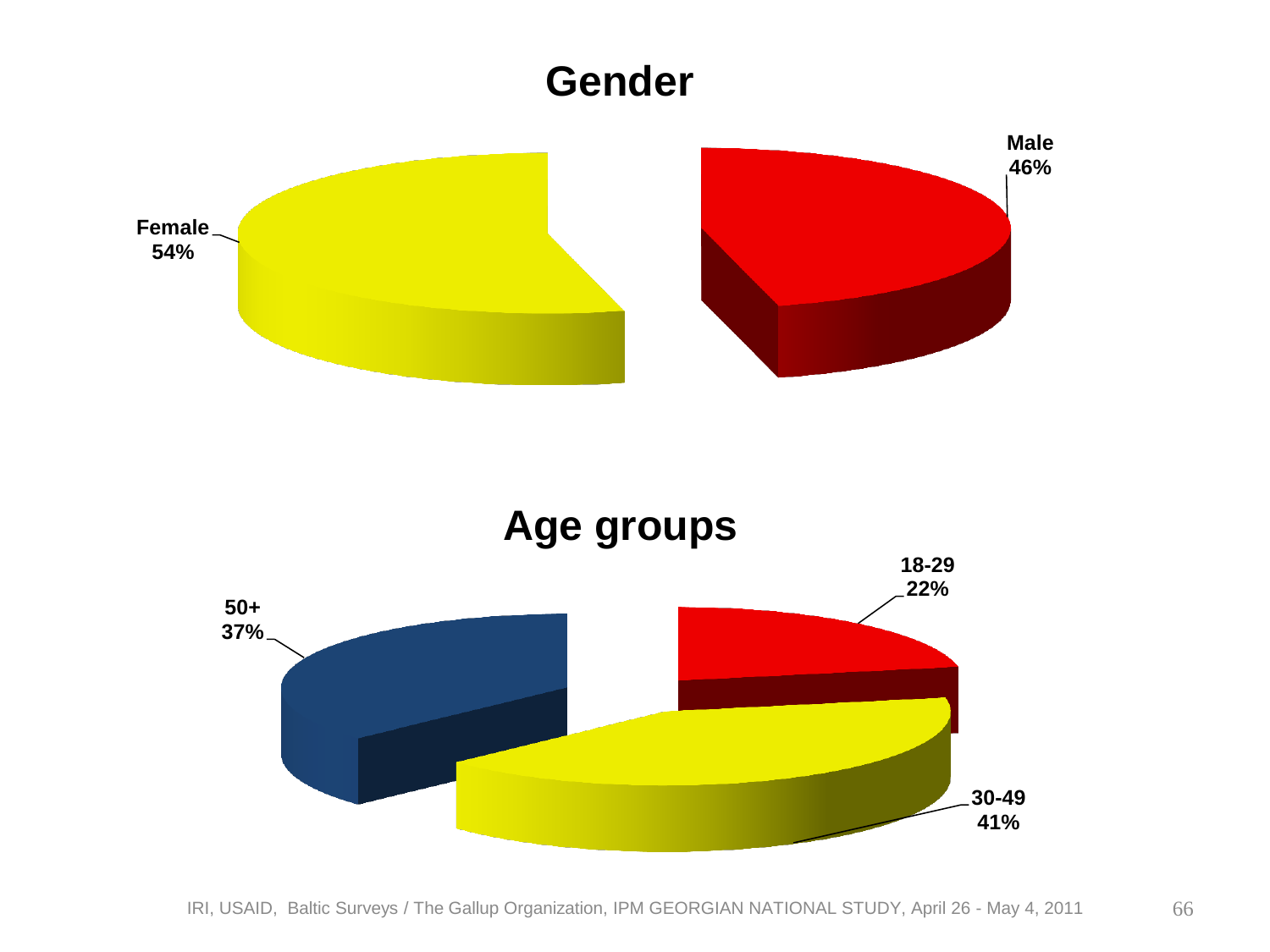

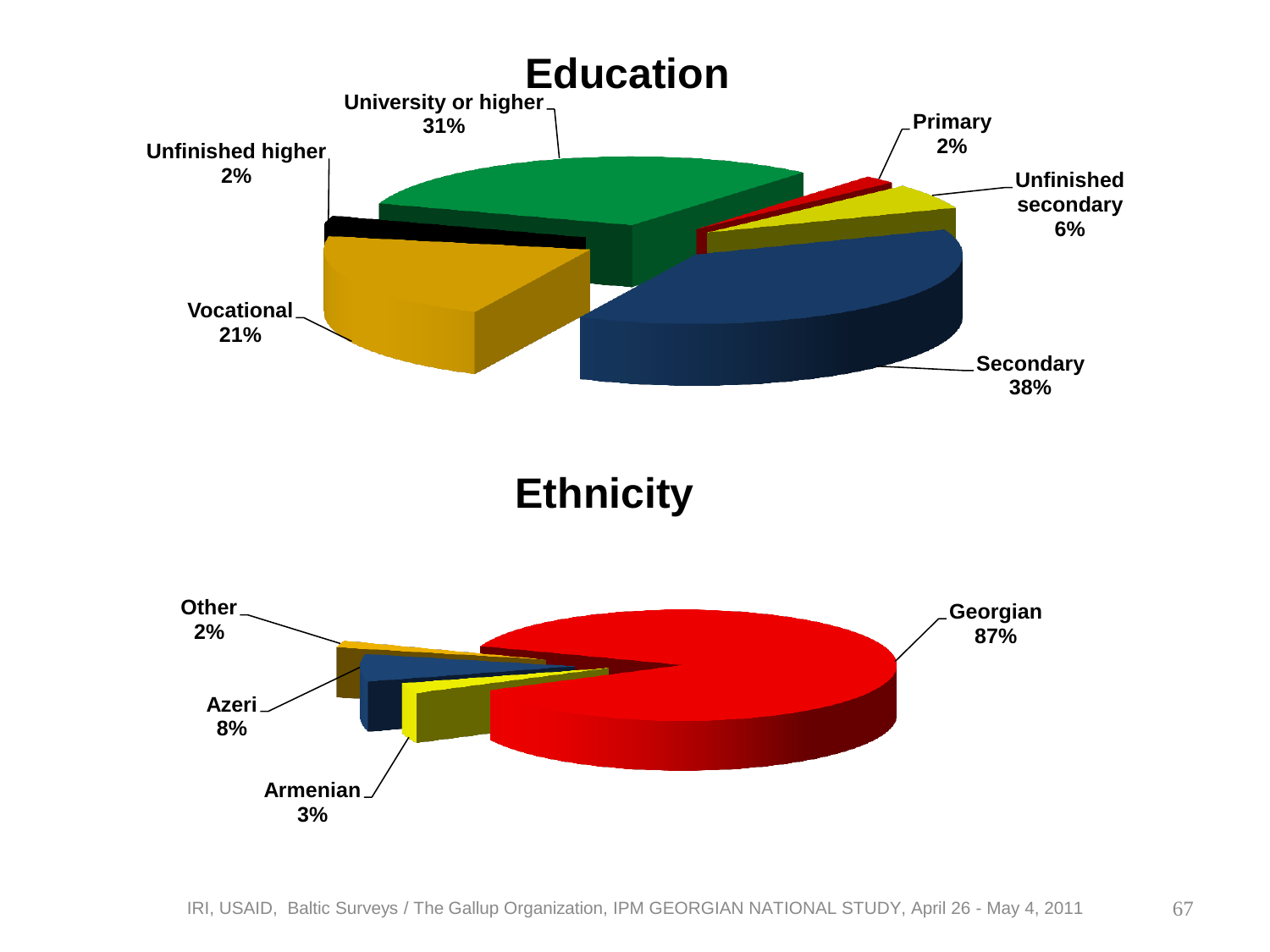

#### **Attendance of religious service**